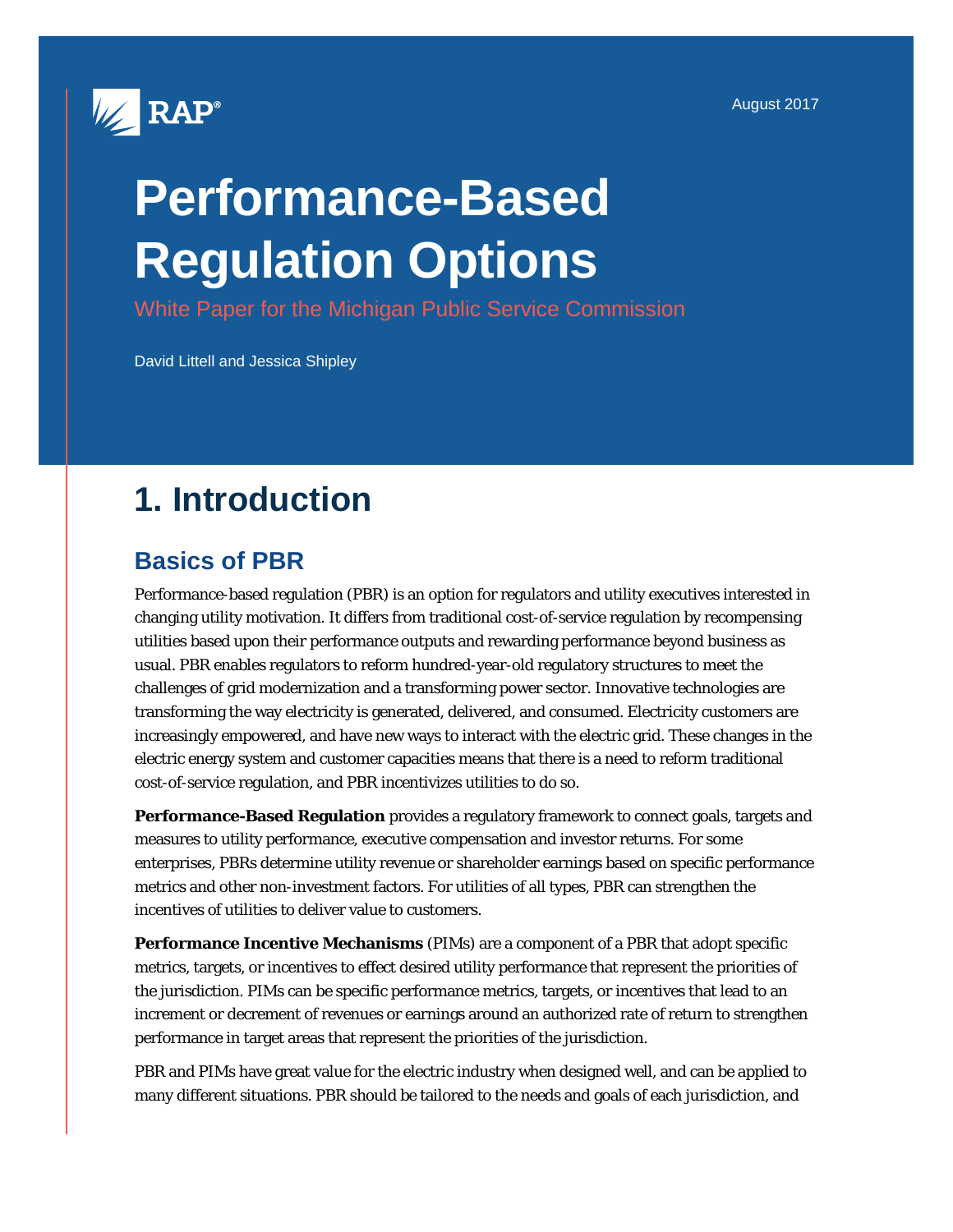$\overline{a}$ 

perhaps each utility, to most effectively achieve the needs of a 21st century power grid in that jurisdiction.

**Multi-year rate plans**, a first effort at PBR, were first used in the 1980s for railroads, telecommunications, and other industries facing competition and changing demand, and were introduced for U.S. electric utilities in the 1990s. The purpose of these plans was to motivate efficient operations, and thus low-cost service, while maintaining reliability and customer service. Traditional cost-of-service (COS) regulation essentially assumes that sales growth is a predictor of cost growth - an assumption that today is clearly flawed, at least in the short run. To address this, PBR is often explicit in allowing utilities to earn higher revenue if they become more efficient by cutting cost and continuing to provide quality service.[1](#page-1-0) Cost cap regulation, a form of PBR, sets utility revenue over a number of years and then allows the utility to retain all or some portion of cost savings from operating very efficiently.

This paper examines the role that PBR can play in the future of utility incentive regulation, with a focus on applicability to Michigan. Section 2 discusses the United Kingdom's RIIO mechanism and lessons learned; Section 3 covers cost cap regulation; Section 4 discusses PBR for energy efficiency; and Section 5 briefly summarizes some innovative PBR approaches.

#### **Characteristics of successful PBR mechanisms**

For a performance system to be valuable, it should associate utility outputs with desired outcomes. Desired outcomes may flow from statute, or be discerned from social and political discourse. It is up to the regulator to interpret and structure outcomes to performance regulation. Further, it will focus on priority outcomes and reward those utility activities that produce outputs that achieve those outcomes. For example, environmental outcomes (i.e., clean air, clean water, sound land use) are influenced by utility performance. A state may wish to motivate its utilities with rewards if they achieve certain environmental performance standards (i.e. the outputs).

A performance system should be manageable for the regulator. Factors that promote the regulator's ability to supervise a performance system include:

Experience with the metrics—If the regulator is familiar with the output activity and utility performance, a reward system can be set with confidence.

Transparent metrics— Metrics should be clear (i.e. not require subjective analysis to interpret), consistent across utilities and able to be voluntarily reported.

Periodic reports—If the regulator stays in touch with utility performance system over time, there is less likelihood of misunderstandings when it is time for final reports and reward calculations.

Openness to change—A form of regulation relying more on measuring effectiveness against public interest outcomes and utility activity outputs will need to spend less time focusing on inputs – how the utility is doing its many jobs. Also, this approach is designed to promote innovation, so

<span id="page-1-0"></span><sup>1</sup> Regulatory Assistance Project. (2000). Performance-Based Regulation for Distribution Utilities. Montpelier, VT: The Regulatory Assistance

Project. Retrieved from: [http://www.raponline.org/wp-content/uploads/2016/05/rap-performancebasedregulationfordistributionutilities-2000-](http://www.raponline.org/wp-content/uploads/2016/05/rap-performancebasedregulationfordistributionutilities-2000-12.pdf) [12.pdf,](http://www.raponline.org/wp-content/uploads/2016/05/rap-performancebasedregulationfordistributionutilities-2000-12.pdf) p. 35.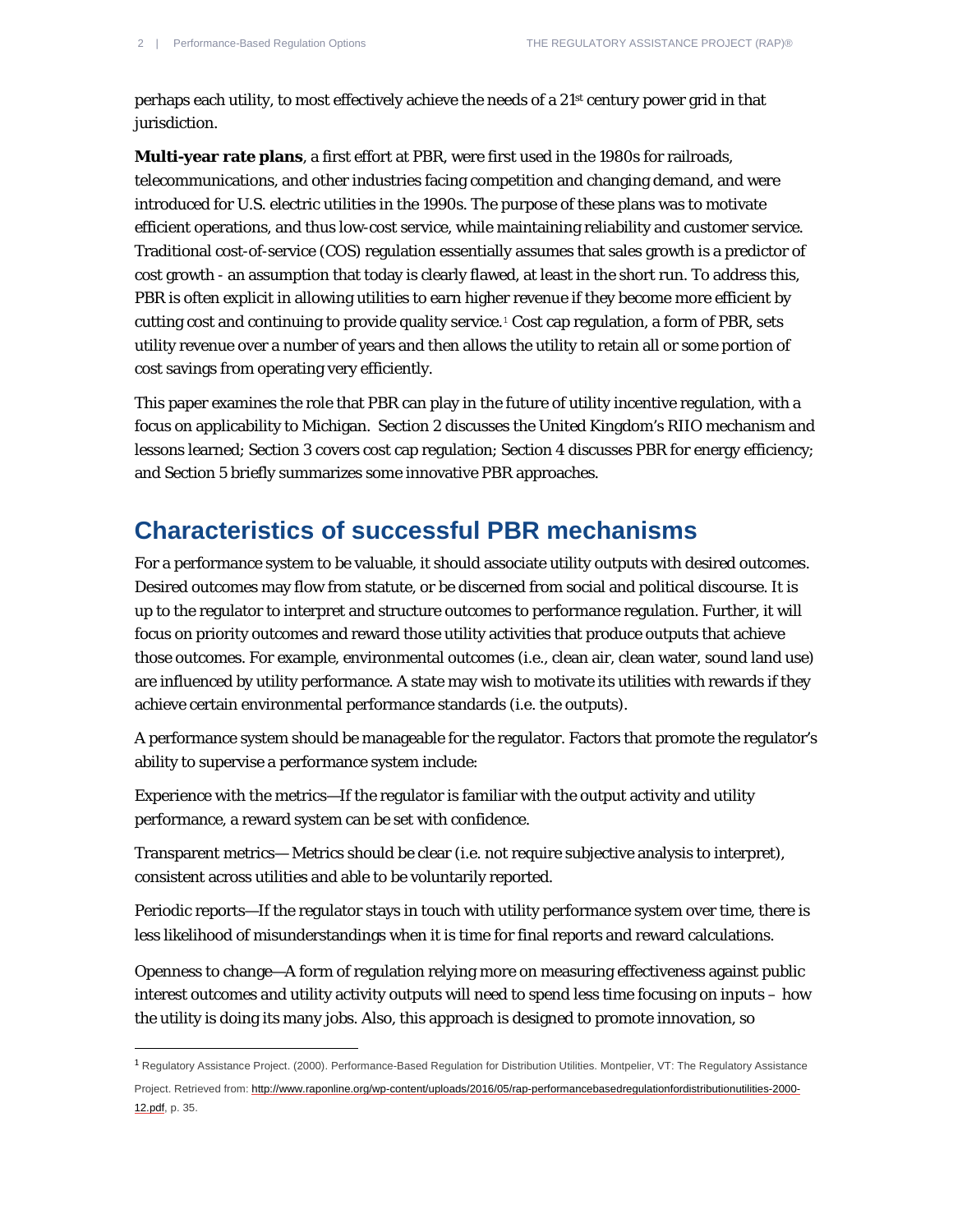regulators can expect to see new methods to address updated expectations.

A common characteristic of performance regulation is that it is implemented for a significant duration, such as five to ten years. Such a timeframe provides stability by enabling utility management to change systems and culture to manage new metrics. There is no rule, but the duration can be roughly equivalent to the horizon of confidence in key assumptions.

Some additional characteristics that generally make for successful PBR mechanisms are described below:

**Clear Goal Setting**: Clear policy goals help lead to clear metrics, incentives and outputs, which are the basic building blocks of a successful PBR mechanism;

**Identification of Clear and Measurable Metrics:** Metrics should be able to be clearly identified, with measurable data that provides objective information;

**Establish Transparency at Each Step**: Transparency at each step of the process, including the development of goals, metrics and incentives, can lead to utility, stakeholder, customer and public buy-in. This enhances the credibility of targets and reduces the risk of disagreements when rewards or penalties are applied.

**Make Value to the Public Clear**: The public values understanding what utility services they are paying for;

**Align Benefits and Rewards:** When rewards and penalties are applied closely in time with utility performance, the relationship of incentive to performance is easier to assess;

**Learn from Experience:** Modifying PBRs to address operational observations is a good management practice;

**Compared to What?** The simple question that looks for improvement in regulatory mechanisms along a continuous improvement pathway. This question is helpful in program design and examination of program improvements;

**Simple Designs are Good:** To minimize the risk of gaming, the best bulwark is to design a clear and well-defined incentive and metric(s). If the metric, as well as the corresponding data required to evaluate it, are difficult to measure, manipulation can be more difficult to detect;

**Evaluation and Verification:** Evaluation and verification of the outputs is an essential element of a successful PBR program.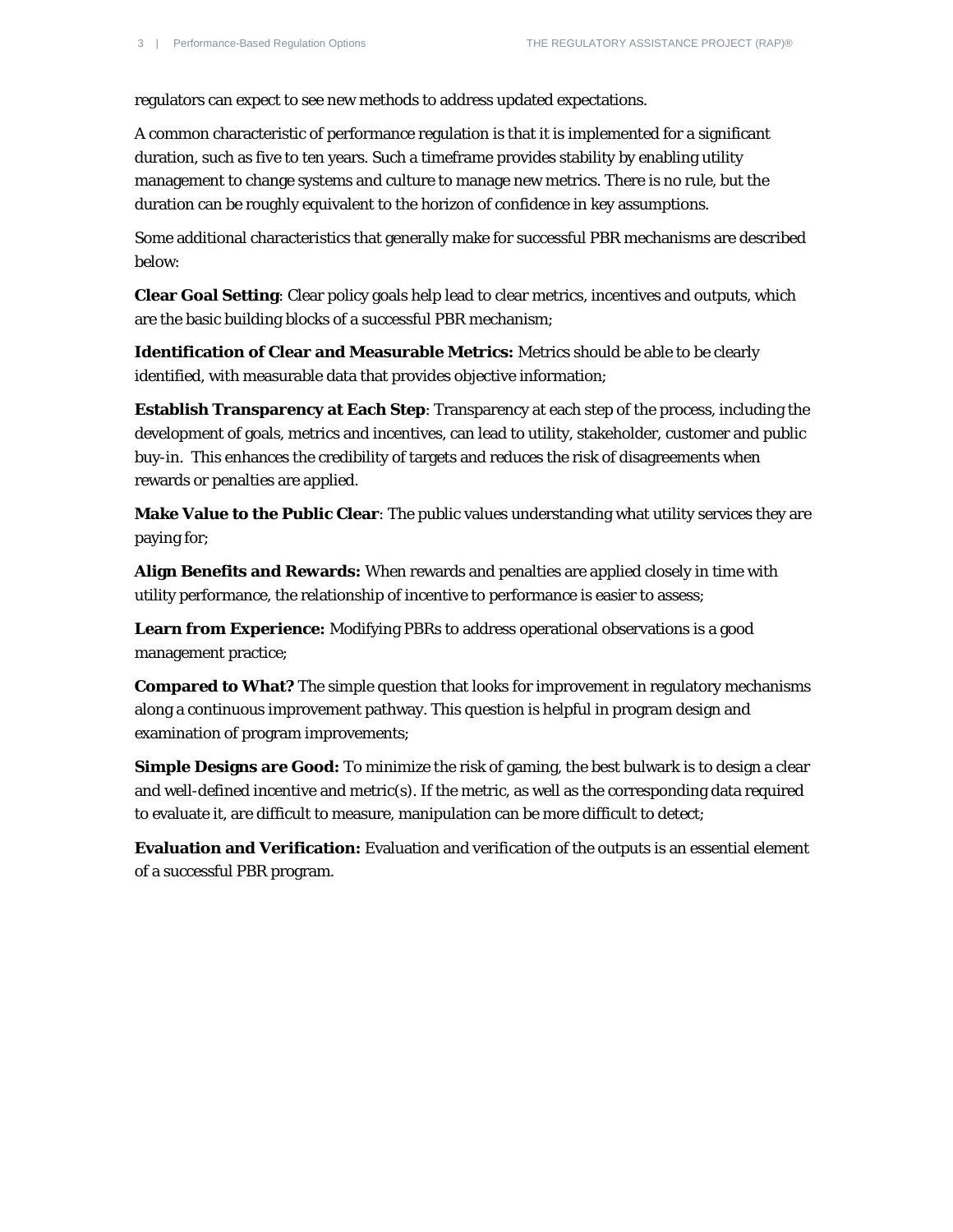#### **U.S. Example: New York State**

Perhaps the most ambitious use of PBR in the United States at present is in New York. A key part of its Reforming the Energy Vision package, the Public Service Commission is directing that each of the state's six investor-owned utilities make proposals on metrics. Scorecard metrics will be tracked and reported for use and scrutiny by experts and the public. Earnings Adjustment Mechanisms are metrics that address broad policy areas identified by the commission in a policy order (known as the Track 2 order) and that can earn a financial reward. The commission put a ceiling of 100 basis points over the normally allowed return on equity that can be applied to EAMs. The proposals are embedded in utility rate cases.

Source: The NY Track 2 was issued as part of PSC Case 14-M-0101 on May 19, 2016 and is titled "Order Adopting A Ratemaking and Utility Revenue Model Policy Framework." It is available for download on the PSC website[: http://www.dps.ny.gov/.](http://www.dps.ny.gov/)

#### **Michigan background**

#### **Relevant legislation and regulatory authority**

Traditional utility regulation is still the dominant model for Michigan's electric utilities. However, the state has implemented elements of performance regulation in recent years with the introduction of its renewable energy standard (RES) and Energy Optimization (EO) program. Adopted as a part Michigan's energy policy overhaul in 2008, the RES and EO program— established by Public Act 295—created compliance incentives for utilities.

The state's EO program, PA 295, gave the Commission the ability to approve financial incentives for rate-regulated utilities when they exceed energy savings targets for a given year (MCL 460.10 (75)). According to the Commission's 2014 Report on the Implementation of PA 295 Utility Energy Optimization Programs these incentives, "address some of the barriers EO programs have been facing in terms of lost revenue from declining sales" (MPSC November 2014). As outlined by PA 295, the financial incentive cannot exceed 15 percent of the providers' actual annual EO program spending or 25 percent of the customers net cost reductions as a result of the energy optimization plan, whichever is less (MCL 460.10 (75)).

#### **2017 energy legislation**

SB 437 (S-7), enacted in 2017, makes substantial revisions to Michigan's energy regulatory regime. Among its provisions, SB 437:

- specifies that the Commission shall submit a report to the Legislation on performance-based regulation,
- specifies ratemaking time frames,
- stipulates that rates shall match cost-of-service,
- sets a goal that 35% of electricity in 2025 from either energy efficiency or renewable energy,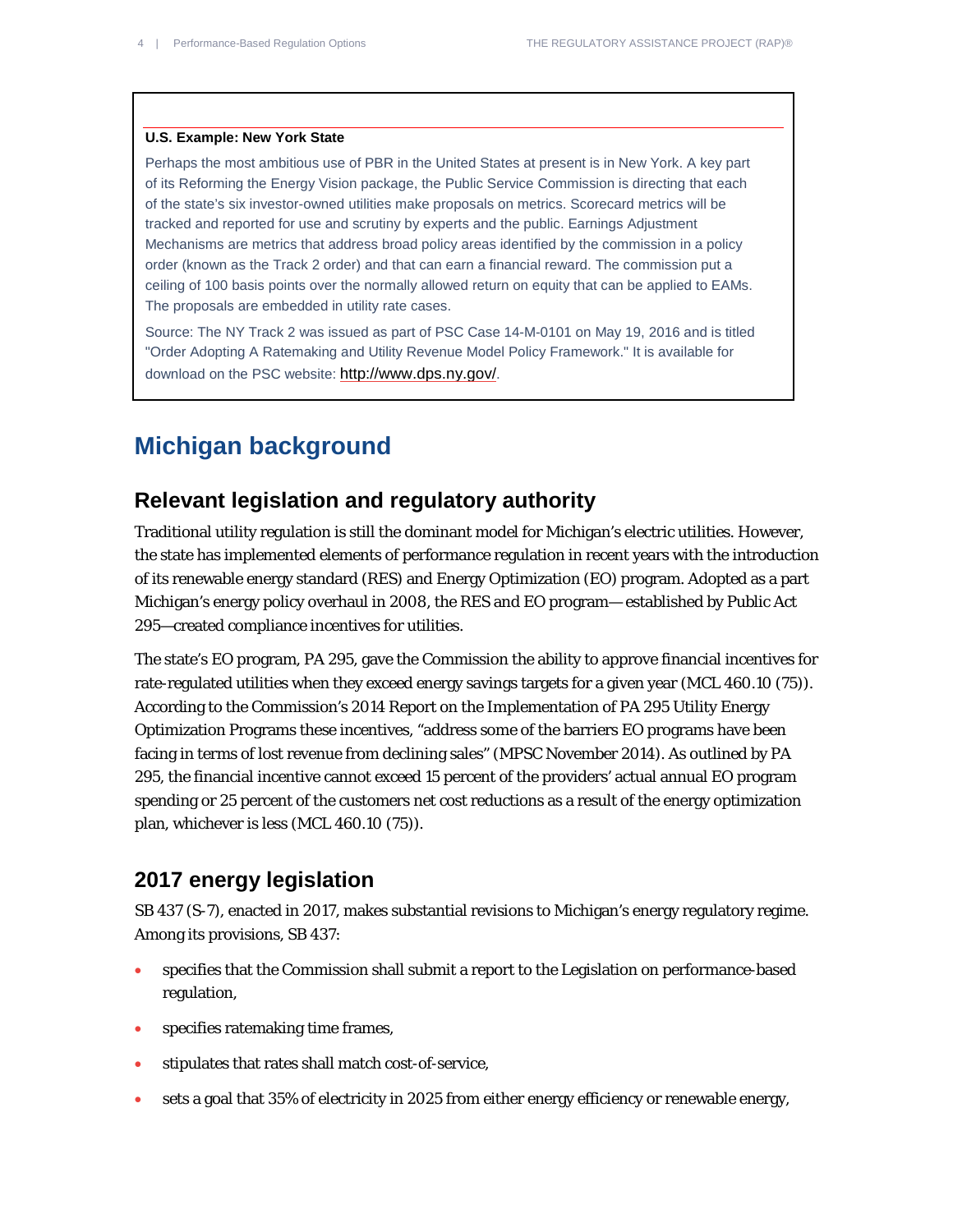- sets a renewable portfolio standard of 15% by 2021 with an interim standard of 12.5% by 2019, and
- allows regulated utilities to provide on-bill financing of residential energy improvements with the repayment obligation running with the meter rather than the customer or property owner.

#### **Utility composition and ownership structure**

An understanding of the institutional arrangements, and the corresponding incentives or disincentives that have evolved over time, is critical to being able to successfully build a PBR scheme that can influence institutional behavior to achieve different outcomes. Utility managers respond to institutional incentives, opportunities for recognition, advancement and compensation in similar ways regardless of the ownership structure.

## **2. United Kingdom's Revenues = Incentives + Innovation + Outputs (RIIO): An Example of a Well-Functioning PBR**

#### **Basics and history**

RIIO, put in place in 2013, was intended to begin a transition away from the traditional approach of simply rewarding investment in networks (sometimes called the "predict and provide mentality") under the prior cost cap regime to an outcome-based approach -- a shift from inputs to outputs. The main goal of RIIO is the 'timely delivery of a sustainable energy sector at a lower cost to consumers than would be the case under the existing regimes'.<sup>[2](#page-4-0)</sup> RIIO is a framework which retains strong cost control incentives while attempting to focus on long-term performance, outputs, and outcomes, with less focus on *ex-post* review of investment costs.

#### **Structural elements**

 $\overline{a}$ 

RIIO separates goals into 1-year and 8-year outputs. For each price control regime (gas, electricity distribution, electricity transmission) the regulatory authority (Ofgem) defines deliverables (measures of success) and units for measurement where applicable (metrics). Not all outputs are associated with incentives - this is to avoid unintended consequences (e.g. misreporting of incidents), and because some outputs are governed by other government agencies and are thus outside the control of the utility.

The UK regulators changed their price control mechanism to remove any bias that may normally exist between capital expenses (CAPEX) and operational expenses (OPEX) that would tend to lead

<span id="page-4-0"></span><sup>2</sup> Ofgem (2010): RIIO: A new way to regulate energy networks. Factsheet. Retrieved from: [https://www.ofgem.gov.uk/ofgem](https://www.ofgem.gov.uk/ofgem-publications/64031/re-wiringbritainfs.pdf)[publications/64031/re-wiringbritainfs.pdf](https://www.ofgem.gov.uk/ofgem-publications/64031/re-wiringbritainfs.pdf)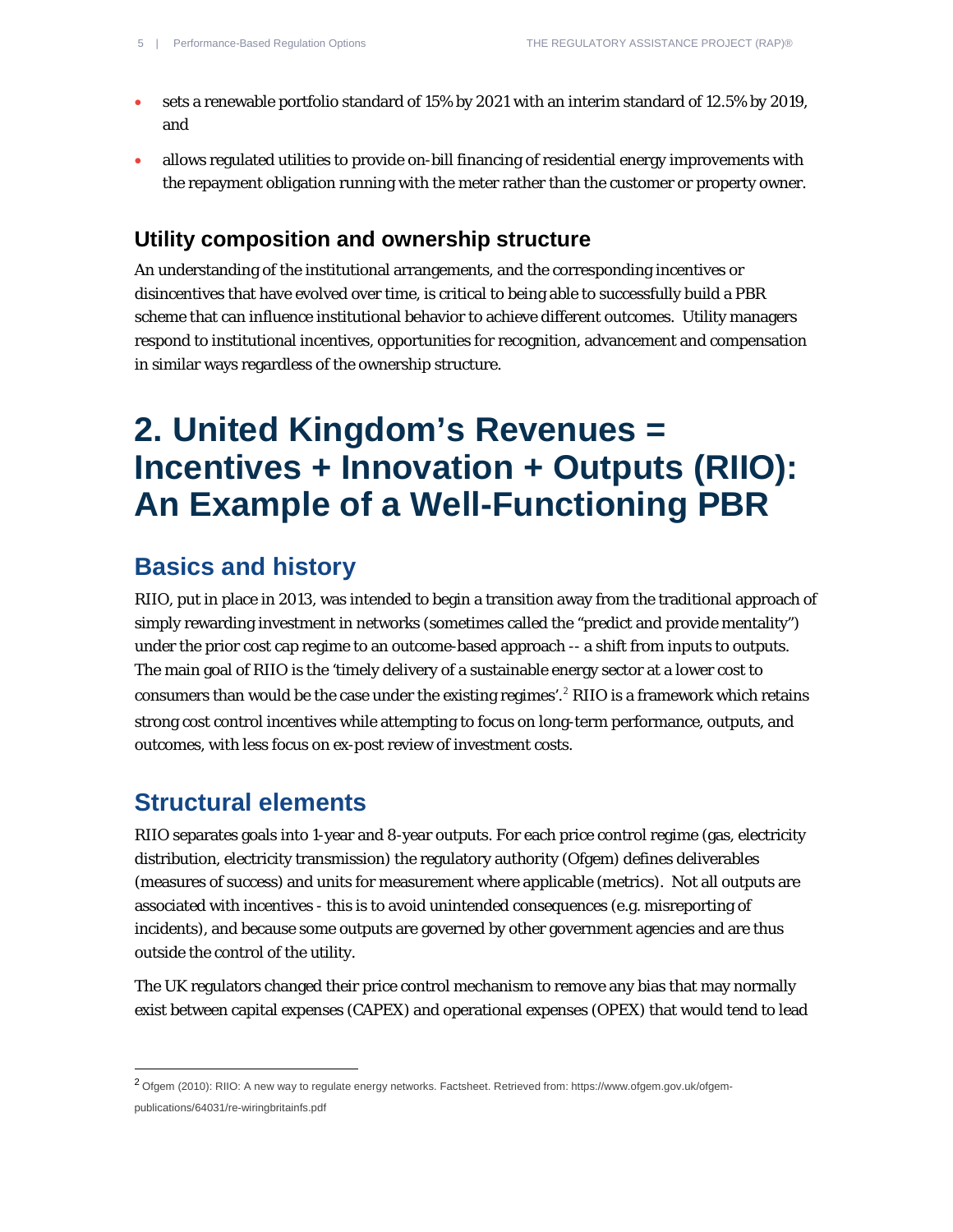utilities to prefer CAPEX. This approach has been referred to as "TOTEX" (total expenditures).<sup>[3](#page-5-0)</sup> This means there is an incentive to deliver outputs rather than simply building new infrastructure. There was also an associated move from the previous five-year price control term to eight years as a reflection of the long-term nature of the investments necessary for a low-carbon transition, discussed further below.

#### **Some RIIO lessons learned**

#### **Finding the right PBR timeframe**

There is a tradeoff between setting PBR mechanisms to work over a certain number of years unchanged, to allow for the benefits of certainty to influence utility investments and operations, and the need to recalibrate performance criteria and metrics - and perhaps reassess goals over time. The UK regulators realized five years was too short a period and moved to eight year periods under RIIO.

For more targeted PBR mechanisms, such as the earning adjustment mechanisms (EAMs) being implemented in New York, one of the key considerations a regulator must balance is the hands-off period over which the incentive should do its work to influence utility behavior (to assess its success) and the need to recalibrate if the mechanism is not working as intended.

#### **Dealing with outcomes partially outside of the utility's control**

Because some outcomes are influenced by the utility, yet also depend on influences outside of utility control, utilities may be reluctant to accept a pure outcome-based target or metric. One method to address this concern is to consider a rolling multi-year average rather than a pure annual target or annual metric. RIIO has a rolling average target for reliability purposes. Specifically, an unplanned outage target is set based on either the minimum of a utility's 2014/15 outage target or utility's own four year moving average.[4](#page-5-1) This is an example of an approach that regulators might employ to implement targets or metrics where utility performance may be subject to appreciable uncertainty.

#### **Focus on transparency of performance**

1

In 2015, the House of Commons' Energy and Climate Change Committee reviewed concerns that a lack of information makes it more complex to assess whether or not the price controls are providing value for money, and recommended that 'a standard form of reporting' be explored. Following the recommendation by the Committee there were calls from consumer organizations for improved reporting by the network companies on the performance against the outputs defined by RIIO. $^5$  $^5$ 

<span id="page-5-0"></span><sup>3</sup> The move to a total expenditure, or TOTEX, regime was first suggested by Ofgem in March 2008 when the energy regulator launched its RPI-X@20 review. From this comprehensive review of the previous regulatory regime, which had endured since privatization in 1989, emerged the RIIO (Revenue= Incentives+Innovation+Outputs) model.

<span id="page-5-1"></span><sup>4</sup> Ofgem (2012). Quality of Service Presentation. Reliability and Safety Working Group. Retrieved from:

[https://www.ofgem.gov.uk/sites/default/files/docs/2012/07/rswg\\_17\\_may\\_slides\\_qos\\_0.pdf](https://www.ofgem.gov.uk/sites/default/files/docs/2012/07/rswg_17_may_slides_qos_0.pdf)

<span id="page-5-2"></span><sup>5</sup> Citizens Action. (2015). Beginning to see the light Why we need greater transparency in the RIIO model of energy network regulation, and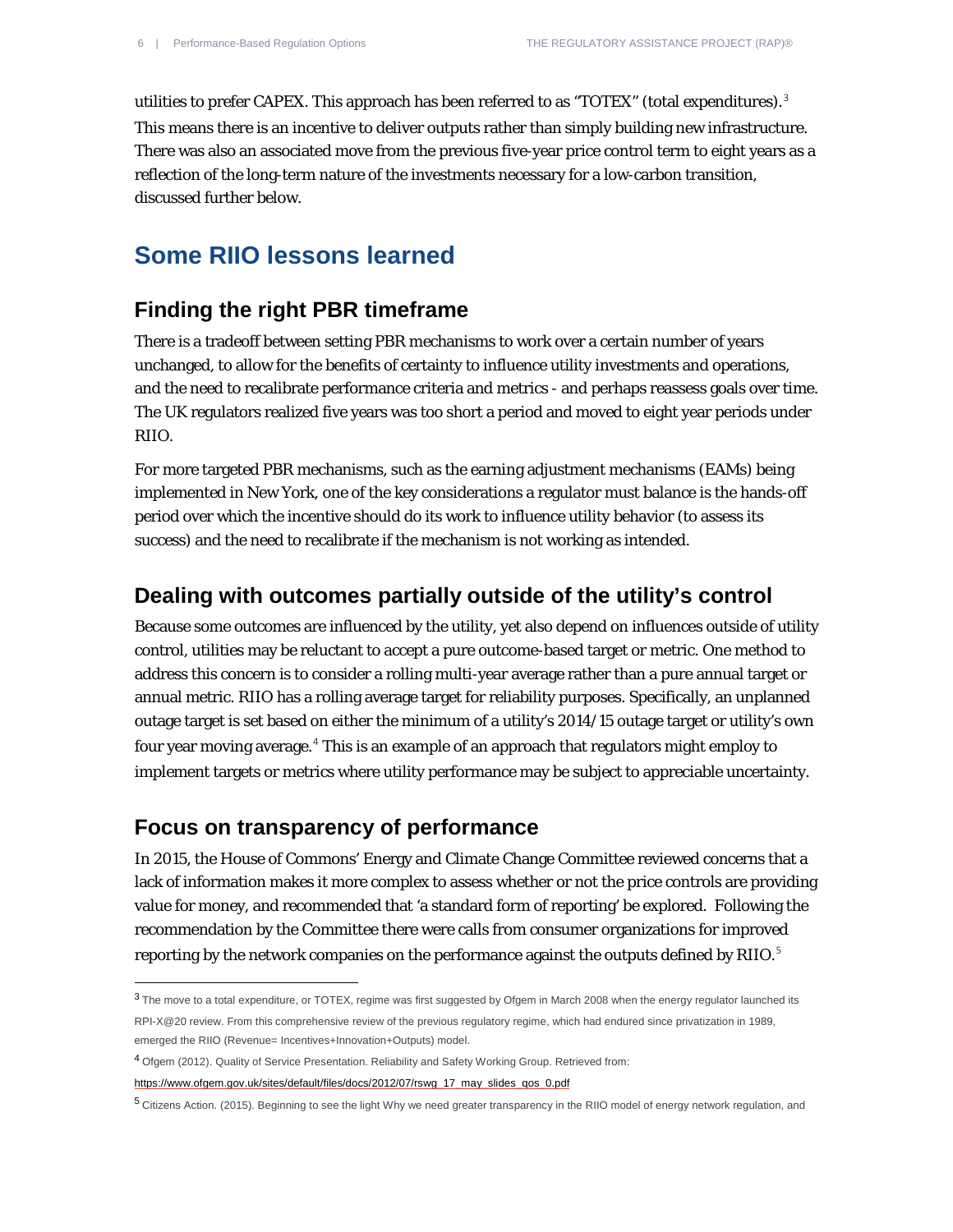Since then, a reporting template has been developed by Ofgem which more effectively collects the necessary data. The results of this exercise are also communicated more transparently.<sup>[6](#page-6-0)</sup>

#### **Innovative approaches employed by RIIO**

#### **Utility benchmarking and scorecards**

RIIO has a notable innovation: utility benchmarking and scorecards identify utilities that excel and lag. Applying benchmarking relies on a conclusion that utilities in a similar price control regime (distribution companies, for example) are similar enough that their outputs can be compared. Ofgem publishes annual reports on the performance of all network companies including tables that compare performances output areas. A color code is used to indicate the level of success achieved in the last year or forecast to be achieved over the upcoming 8-year period.

#### **Figure 1: Example of RIIO Outputs**



#### **PBR for customer empowerment**

PBR can improve utility focus on customer satisfaction and can also actively promote customer

[https://www.publications.parliament.uk/pa/cm201415/cmselect/cmenergy/386/386.pdf,](https://www.publications.parliament.uk/pa/cm201415/cmselect/cmenergy/386/386.pdf) p.19.

<span id="page-6-0"></span><sup>6</sup> Ofgem. (2016). Regulatory Reporting Pack. Retrieved from:

 $\overline{a}$ 

how to deliver it. Retrieved from[: https://www.citizensadvice.org.uk/about-us/policy/policy-research-topics/energy-policy-research-and](https://www.citizensadvice.org.uk/about-us/policy/policy-research-topics/energy-policy-research-and-consultation-responses/energy-policy-research/beginning-to-see-the-light/)[consultation-responses/energy-policy-research/beginning-to-see-the-light/.](https://www.citizensadvice.org.uk/about-us/policy/policy-research-topics/energy-policy-research-and-consultation-responses/energy-policy-research/beginning-to-see-the-light/) See also, House of Commons Energy and Climate Change Committee. (2015) Energy network costs: transparent and fair? - Sixth Report of Session 2014-15. Retrieved from:

[https://www.ofgem.gov.uk/system/files/docs/2016/06/cando\\_rrp\\_template\\_version3.0\\_decision\\_2015\\_16\\_for\\_publishing.xlsx](https://www.ofgem.gov.uk/system/files/docs/2016/06/cando_rrp_template_version3.0_decision_2015_16_for_publishing.xlsx)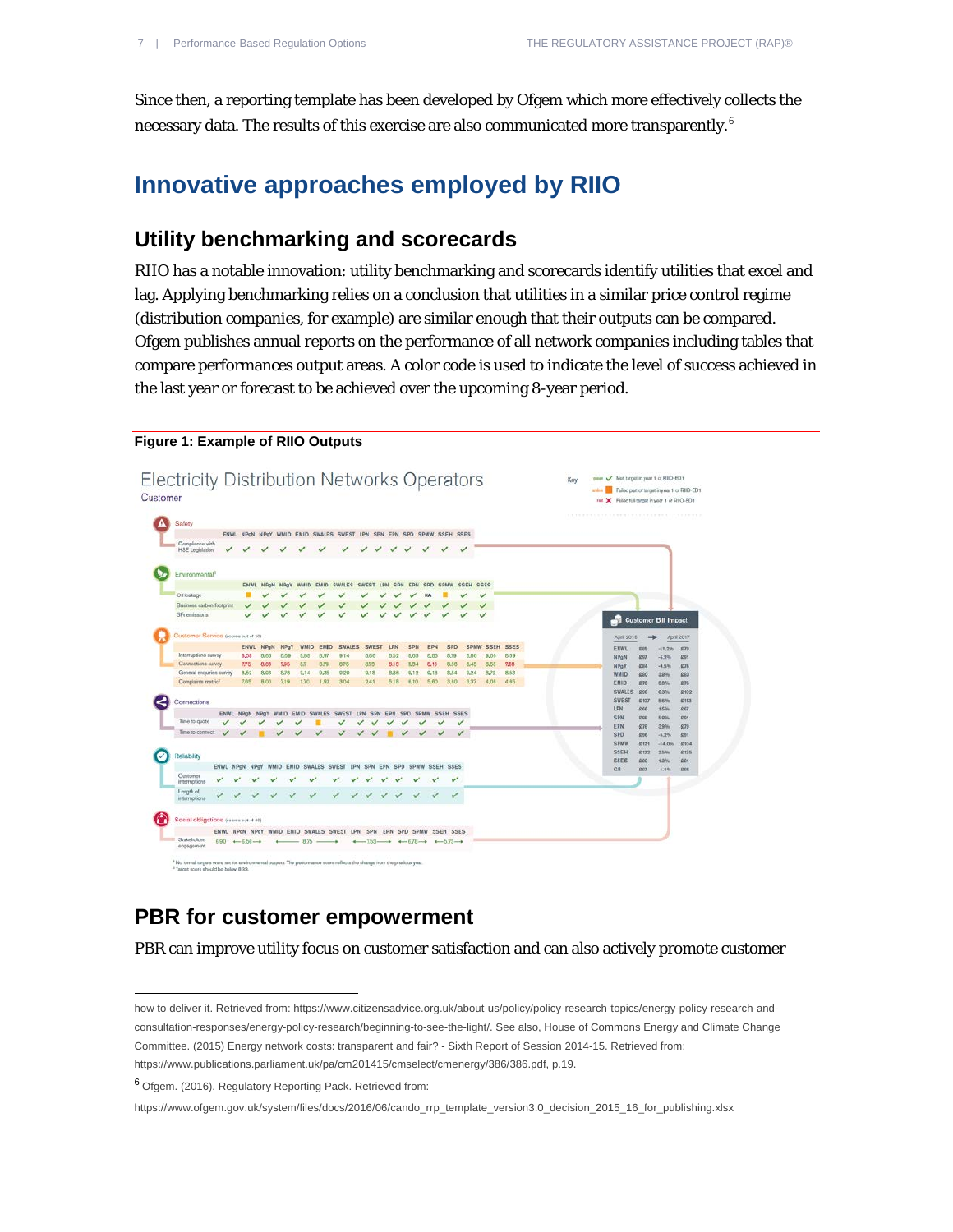empowerment. Customer satisfaction has increased significantly under RIIO. This increase in satisfaction appears to some extent to be related to the published rankings of utility performance. Customers are able to see the satisfaction rankings, and based on these rankings or their own personal experience, will switch suppliers.[7](#page-7-0)

## **3. Cost Cap Regulation**

#### **Basics**

Cost cap regulation is a form of PBR that is explicit in allowing utilities to earn higher revenue if they become more efficient. [8](#page-7-1) Cost cap regulation allows utilities to retain all or some portion of cost savings resulting from efficiency gains, so it provides a strong incentive to reduce costs.

In cost cap regulation, the regulator sets a limit on capital and operations and maintenance costs, and applies an escalator (based on the rate of inflation and expected productivity improvements). This produces a transparent, multi-year cap on costs. Without any capital cost tracker, it is likely that capital investments made during the period will only be those that lead to reductions in operations and maintenance costs greater than the capital costs. Savings would accrue to the utility until the next rate case.

As with all PBR mechanisms, it is important to think through potential consequences of the incentives that utilities are being given and to evaluate the mechanism over time to make sure that it is achieving the goals it has set out to achieve. Some of those considerations are discussed below. Things for regulators to watch are: reliability, service quality, and whether the utility is investing properly in its system and operations. It is important to set a "floor" for these areas, so that in its efforts to keep costs down, the utility doesn't endanger reliability, service quality and system investment.

### **Key considerations**

 $\overline{a}$ 

**Ensuring utilities maintain reliability:** To reduce expenses and increase retained earnings, a utility may fail to undertake necessary tree-trimming expense, which will quite directly lead to more severe storm outages from ice, snow and wind related line outages. A cost-cap mechanism can help address this by incorporating metrics to maintain or improve the level of reliability based on targets and metrics such as outage duration and frequency.

**Ensuring utilities maintain service quality***:* A cost-cap mechanism can help ensure customer service quality by incorporating customer service PBR or PMI targets and metrics to reduce an incentive to cut back on customer services. Typical customer service targets include time to

<span id="page-7-0"></span><sup>7</sup> The Guardian. (2017). Energy bills: are UK customers finally starting to switch supplier? Retrieved from:

[https://www.theguardian.com/money/2017/feb/27/energy-bills-more-uk-customers-are-moving-supplier-figures-show.](https://www.theguardian.com/money/2017/feb/27/energy-bills-more-uk-customers-are-moving-supplier-figures-show)

<span id="page-7-1"></span><sup>8</sup> Regulatory Assistance Project. (2000). Performance-Based Regulation for Distribution Utilities. Montpelier, VT: The Regulatory Assistance Project. Retreived from: [http://www.raponline.org/wp-content/uploads/2016/05/rap-performancebasedregulationfordistributionutilities-2000-](http://www.raponline.org/wp-content/uploads/2016/05/rap-performancebasedregulationfordistributionutilities-2000-12.pdf) [12.pdf,](http://www.raponline.org/wp-content/uploads/2016/05/rap-performancebasedregulationfordistributionutilities-2000-12.pdf) p. 35.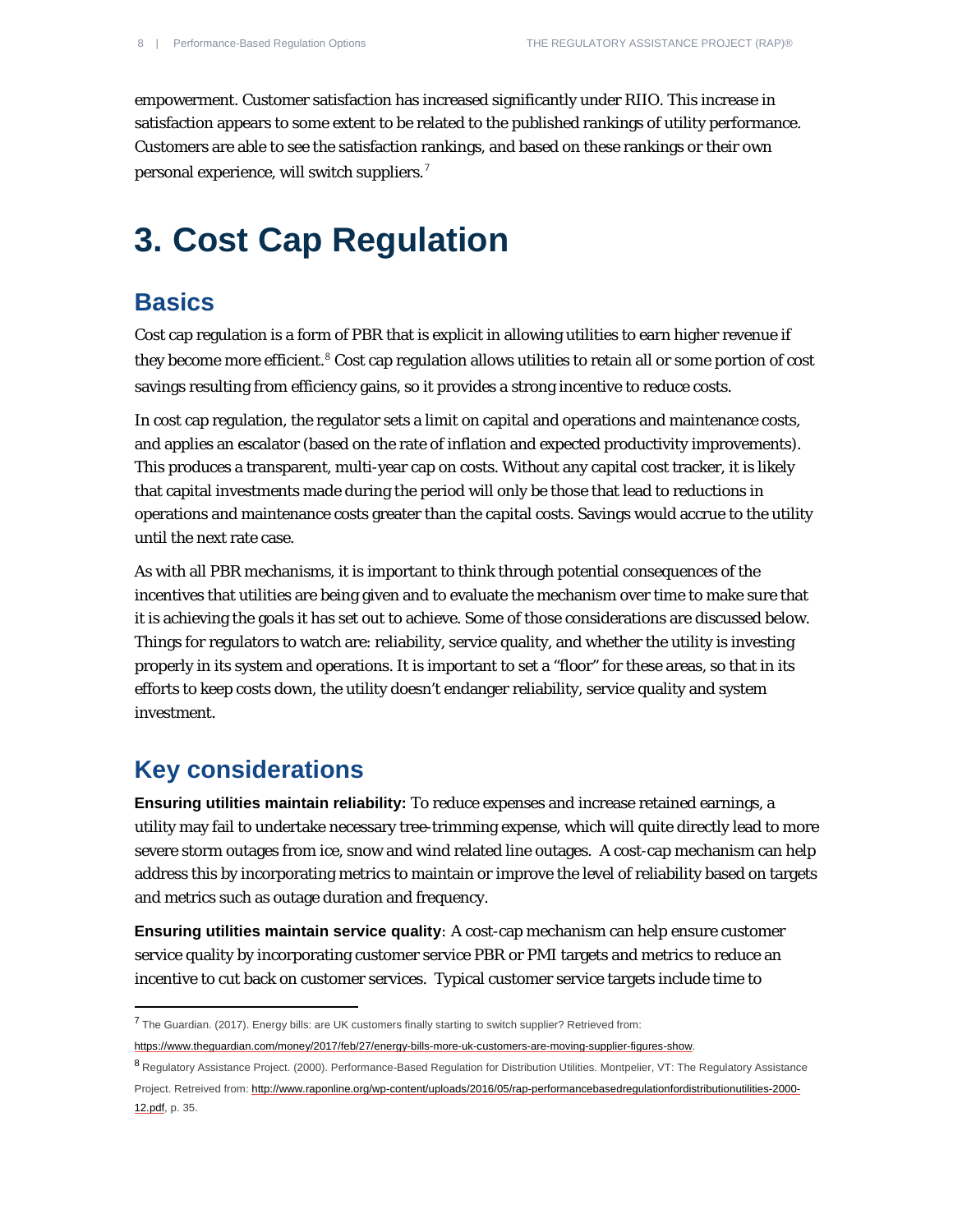respond to service requests, hookup requests, time on hold on customer service lines, and numbers of customer complaints filed with the Commission.

**Ensuring utilities continue to invest properly in their system***:* A capital cost tracker that ensures the utility will recover reasonable capital expenses can help alleviate the incentive to keep costs down. However, there are challenges with creating those trackers. If major capital

expenditures are recovered through a fully reconciling cost tracker, utilities have little incentive to ensure that those costs are planned and managed as efficiently as possible. In such a case, it may be important to design a major capital cost tracker so as to provide such incentives, for example by establishing a mechanism that requires the utility to absorb a significant portion of any cost overruns.

If major capital expenditures are not recovered through a cost tracker, it can become much more challenging to establish a cost (or revenue) cap and a productivity index that provides cost control incentives while allowing the utility to adequately recover capital costs and protect consumers.

Absent a capital cost tracker approach, determining the appropriate escalation factor to apply in cost-cap regulation poses challenges. Among others, (a) there may be few comparable peer utilities for comparison purposes; (b) a

#### **One Approach to Capital Costs: the Rhode Island ISR Process**

Electric and gas utilities in Rhode Island are required to submit an Infrastructure, Safety and Reliability spending plan annually to the PUC. The "ISR" is designed to reconcile costs for certain anticipated capital investments and other spending pursuant to an annual pre-approved budget for certain designated categories relating to enhancing the safety and reliability of the distribution system. The utility reviews the "ISR" with the Division of Public Utilities and Carriers (DPUC) prior to submission. It is also an opportunity to potentially develop stakeholder consensus regarding the utilities' needed investments.

The "ISR" addresses spending for utility infrastructure, repairing failed or damaged equipment, load growth/migration, sustaining system viability, continuing a level of feeder hardening and cutout replacement, and operating a cost-effective vegetation management program. The "ISR" is intended to achieve safety and reliability goals through a cost-effective, comprehensive spending plan. In order to inform the selection of projects proposed for the "ISR," the utility performs distribution planning, which forecasts loads, identifies distribution system needs, and proposed infrastructure or non-wires alternative solutions.

More info: FINAL SIRI Vision Document, January 2016 retrieved July 9, 2017 at<http://www.energy.ri.gov/siri/>

utilities need to replace aging infrastructure is hard to assess without thorough review; (c) utilities (or the industry) are in a period of rapid transition, in terms of markets, technologies, or operations and for that reason historical costs and practices may not be a good indication of future costs and practices. A robust stakeholder discussion of the appropriate level of investment in the utility system can help to gain consensus on the utilities' capital spending plans. Including mechanisms to protect consumers against significant cost overruns may be advisable.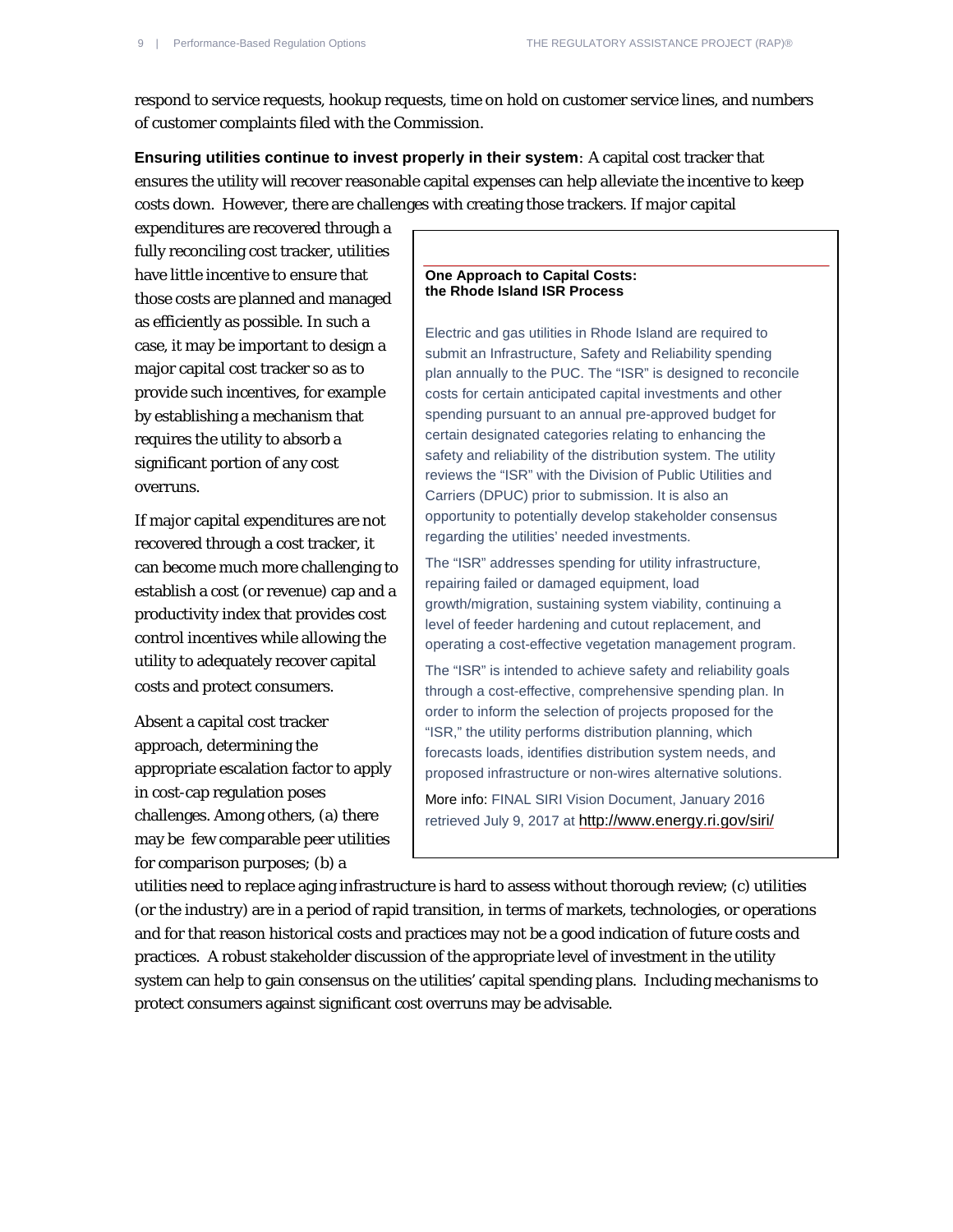While there are difficulties to be managed, the returns for cost-effective regulation are potentially large for Michigan ratepayers. There is strong evidence from other jurisdictions that electrical distribution company productivity can increase when operating under a multi-year cost cap plan.<sup>[9](#page-9-0)</sup>

## **4. PBR and PIMs for Energy Efficiency**

## **Basics**

1

<http://aceee.org/research-report/u1504>

Energy efficiency is a common focus of performance incentives in the United States today and has been since the early 1990s. Energy efficiency PIMs can help overcome the conflict in traditional utility regulation between cost-recovery guaranteed for capital expenditure (the incentive to build more) and energy efficiency cost recovery structures (the inventive to save more energy). They can also be designed to help overcome utility resistance to reduce sales and align utility incentives with energy efficiency goals.

Numerous U.S. jurisdictions have used PBR to motivate adoption of energy efficiency goals and satisfaction of targets and metrics. At least 26 U.S. states have used performance incentives to encourage energy efficiency deployments. This experience demonstrates that PIMs can help to improve utility energy efficiency program performance markedly. Utilities with operations in multiple states substantially improved efficiency markedly in states offering incentives.<sup>[10](#page-9-1)</sup>

There are 4 basic types of PIMs for energy efficiency:

- *Shared net benefit incentives*. The utility can earn a portion of the net benefits of the energy efficiency programs (12 states);
- *Energy savings-based incentives*. Incentives are determined for achieving or exceeding energy savings goals, either in terms of energy (kilowatt-hours), capacity (kilowatts), or both. (6 states)*;*
- *Multifactor incentives*. The calculation of incentives includes multiple metrics, either designed to promote specific efficiency initiatives that might otherwise be overlooked (e.g., contractor training courses) or to achieve specific public policy goals. (5 states plus the District of Columbia);
- *Rate of return incentives*. Utilities are allowed to earn a rate of return on their energy efficiency spending, in order to make the financial incentives for efficiency investments comparable to

<span id="page-9-0"></span><sup>9</sup> Mark N. Lowry, Performance-Based Regulation: Can "The Other PBR" Make Sense for Wisconsin? Wisconsin Retreat on Utility Business Models of the Future, March 29, 2016, slide 23 (compare productivity of Central Maine Power to the Northeastern U.S. and Mid-Atlantic Regions productivity 1993-2011); M. Lowry, T. Woolf, L. Schwartz, Performance-Based Regulation in a High Distributed Energy Resources Future, Future Electric Utility Regulation, Lawrence Berkeley National Lab, Rept. No. 3, Jan. 2016.

<span id="page-9-1"></span><sup>10</sup> EE incentives were found to motivate utilities to improve EE performance targets. Nowak, S., Baatz, B., Gilleo, A., Kushler, M., Molina, M., and York, D. (2015) Beyond Carrots for Utilities: A National Review of Performance Incentives for Energy Efficiency. ACEEE. Retrieved from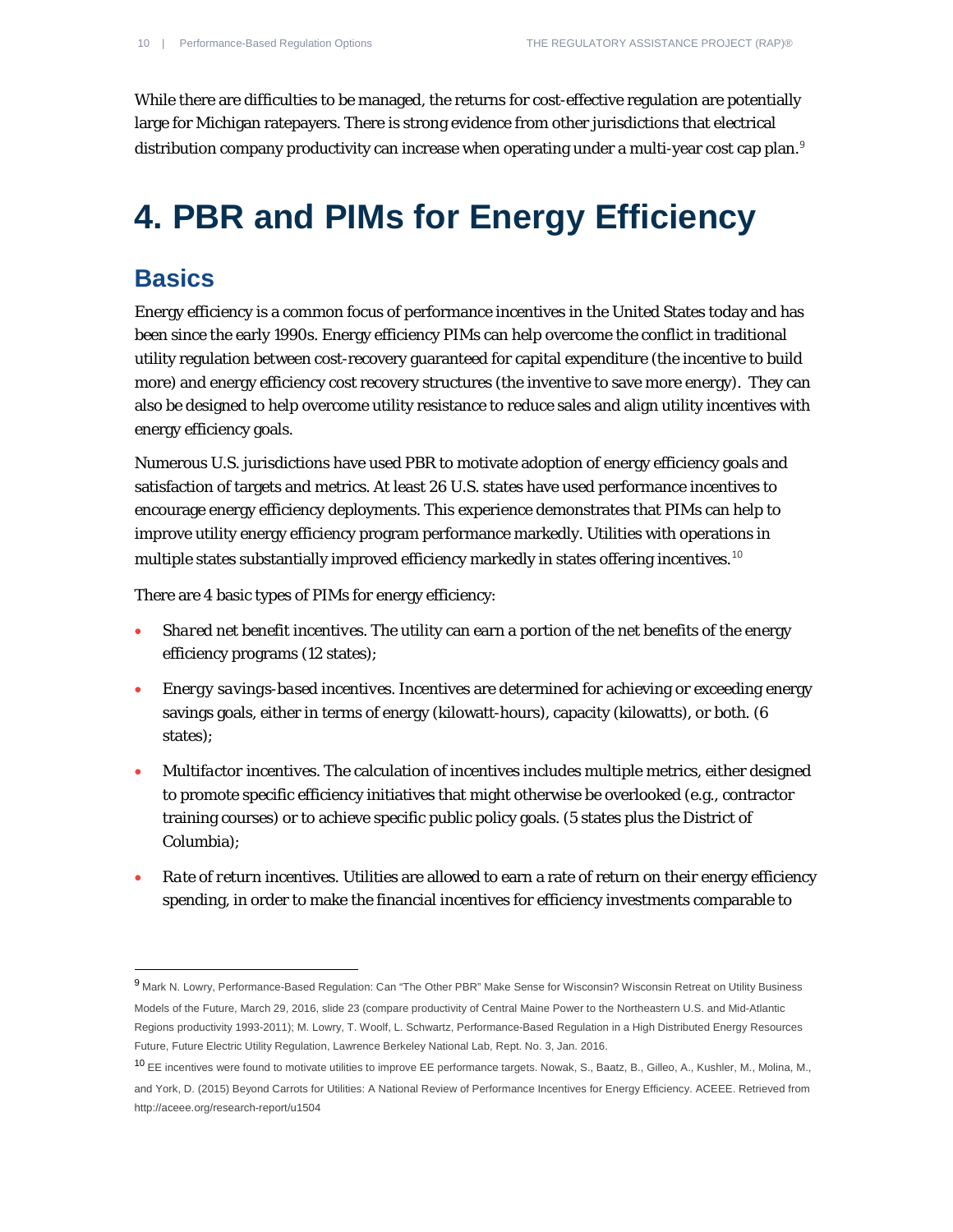those for supply-side investments.  $(1 \text{ state})^{11}$  $(1 \text{ state})^{11}$  $(1 \text{ state})^{11}$ 

To be as effective as possible, performance incentives for energy efficiency should be paired with multi-year rate plans and some mechanism to allow utilities to earn revenue even with lower sales (e.g. revenue decoupling). This helps to address the throughput incentive, an attribute of traditional regulation that causes utility net income to be dependent on utility sales. A multi-year approach also opens energy efficiency program administrators to strategies that take time to develop.

#### **Key considerations**

Experience with PBR and PIMs for energy efficiency has highlighted a few things to consider when designing and implementing these mechanisms.

**Ensuring utility incentives are working together***:* Energy efficiency PIMs have contributed to utility management buy-in and can influence efficiency program planning.<sup>[12](#page-10-1)</sup> Utility management may be willing to dedicate more resources and employee time to planning and deployment of efficiency programming if success of that programming improves utility revenues. Experience has shown that PBR for efficiency operates well when implemented in concert with a lost revenue recovery mechanism (such as revenue decoupling) which removes the utility disincentive to reduce sales

**Evaluating and communicating the effectiveness of PIMs and PBR***:* Regulators in multiple jurisdictions have assessed the effectiveness and cancelled programs that are not working. It is important to communicate the value of the intended outcome -- the value of actual utility outputs that produce beneficial customer outcomes -- and to link the value of the incentive to that outcome, so that when the outcome is achieved the value of the incentive is not viewed as excessive. As an example, Washington State's Puget Sound Power and Light earned high rewards in an energy efficiency program for exceeding cost targets for a single measure (high-efficiency showerheads) while ignoring others. This was perceived by the Washington regulators as overcompensation and manipulation of the reward metrics and the program was cancelled.<sup>[13](#page-10-2)</sup> Programs can be cancelled or modified when incentives are excessive or intended outcomes are not achieved. This example also illustrates a choice for the PBR designer: whether to only award financial incentives if the utility achieves satisfactory results for ALL metrics.

**Clearly evaluating and measuring savings when benefits are shared***:* Under shared net benefit incentives, the utility shares along with ratepayers in the benefits associated with the metric

<span id="page-10-0"></span><sup>11</sup> State and Local Energy Efficiency Action Network (2016). SEE Action Guide for States: Energy Efficiency as a LeastCost Strategy to Reduce Greenhouse Gases and Air Pollution and Meet Energy Needs in the Power Sector. Prepared by: Lisa Schwartz, Greg Leventis, Steven R. Schiller, and Emily Martin Fadrhonc of Lawrence Berkeley National Laboratory, with assistance by John Shenot, Ken Colburn and Chris James of the Regulatory Assistance Project and Johanna Zetterberg and Molly Roy of U.S. Department of Energy. Retrieved from: . See pages 12-13 citing numerous sources.

<span id="page-10-1"></span><sup>12</sup> M. Lowry, T. Woolf, L. Schwartz, Performance-Based Regulation in a High Distributed Energy Resources Future, Future Electric Utility Regulation, Lawrence Berkeley National Lab, Rept. No. 3, Jan. 2016.

<span id="page-10-2"></span><sup>13</sup> SEE Action Report at 53.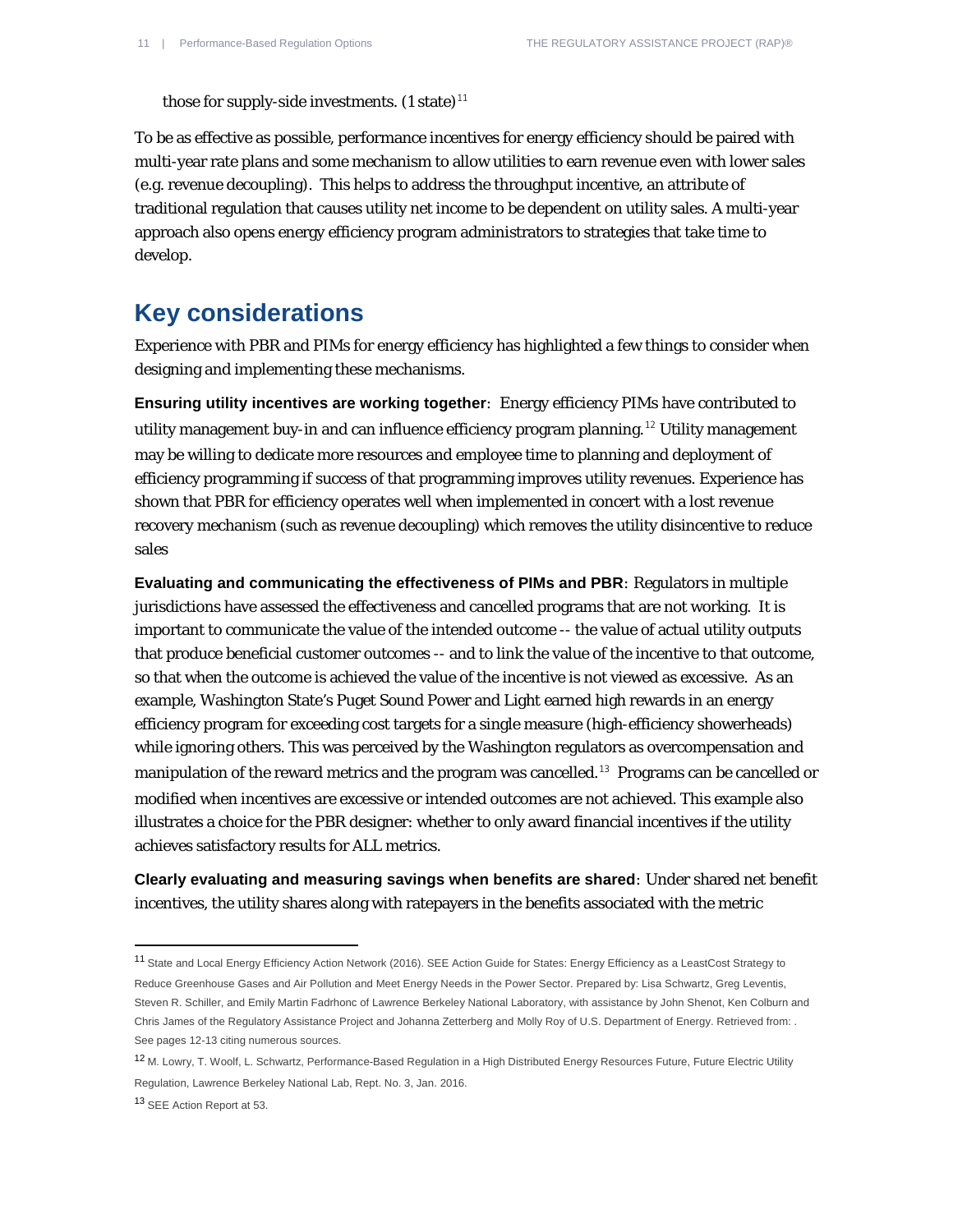achieved. This can mean sharing in financial benefits between the utility and ratepayers. In the context of EE programs, a "shared savings" approach shares the EE savings between ratepayers and the utility. This approach relies upon accurate benefit calculations from Evaluation, Measurement and Verification (EM&V). A clear EM&V plan based on objective metrics is advisable. With a shared benefits approach, care needs to be taken the ensure cost control incentives are maintained to excessive costs are not incurred to produce benefits that are then "shared". <sup>[14](#page-11-0)</sup>

## **5. Innovative Uses for PBR**

PBR is a flexible regulatory tool that allows for the pursuit of a broad spectrum of utility performance goals, outputs and outcomes. Jurisdictions have used PBR for a number of innovative purposes, a selection of which are briefly mentioned below. Some of these ideas may fit for Michigan goals and objectives and can emerge from stakeholder advice and collaboration.

#### **Incentives to promote DER Deployment**

A PBR regime can promote DER deployment, for example by encouraging utility, consumer and solar DG developer cooperation in effective interconnection evaluations. In New York's Reforming the Energy Vision (REV) process, an earnings adjustment mechanism is under development specifically for DER deployments.

#### **Incentives for sharing utility data**

Customers and providers can use energy cost and usage data to make more efficient decisions to reduce their costs and increase the value of their energy systems. Utility performance incentives and corresponding metrics that motivate utilities to provide data to customers, and with customer consent to third-party energy technology companies, is critical to facilitating a competitive energy services space.

#### **RE performance metrics**

Regulators can require utilities to report and track performance on a variety of metrics to demonstrate success with renewable energy deployment. For example, Hawaii is in the process of whether and how to have its utilities keep track of system-wide renewable energy (excluding customer-sited generation), compliance with the RPS, total renewable (including customer-sited generation), and the number of participants in the net-energy metering program.

<span id="page-11-0"></span>14 For some examples of advanced methods to control utility costs in a PBR regime, see Regulatory Assistance Project, 2000, p. 4.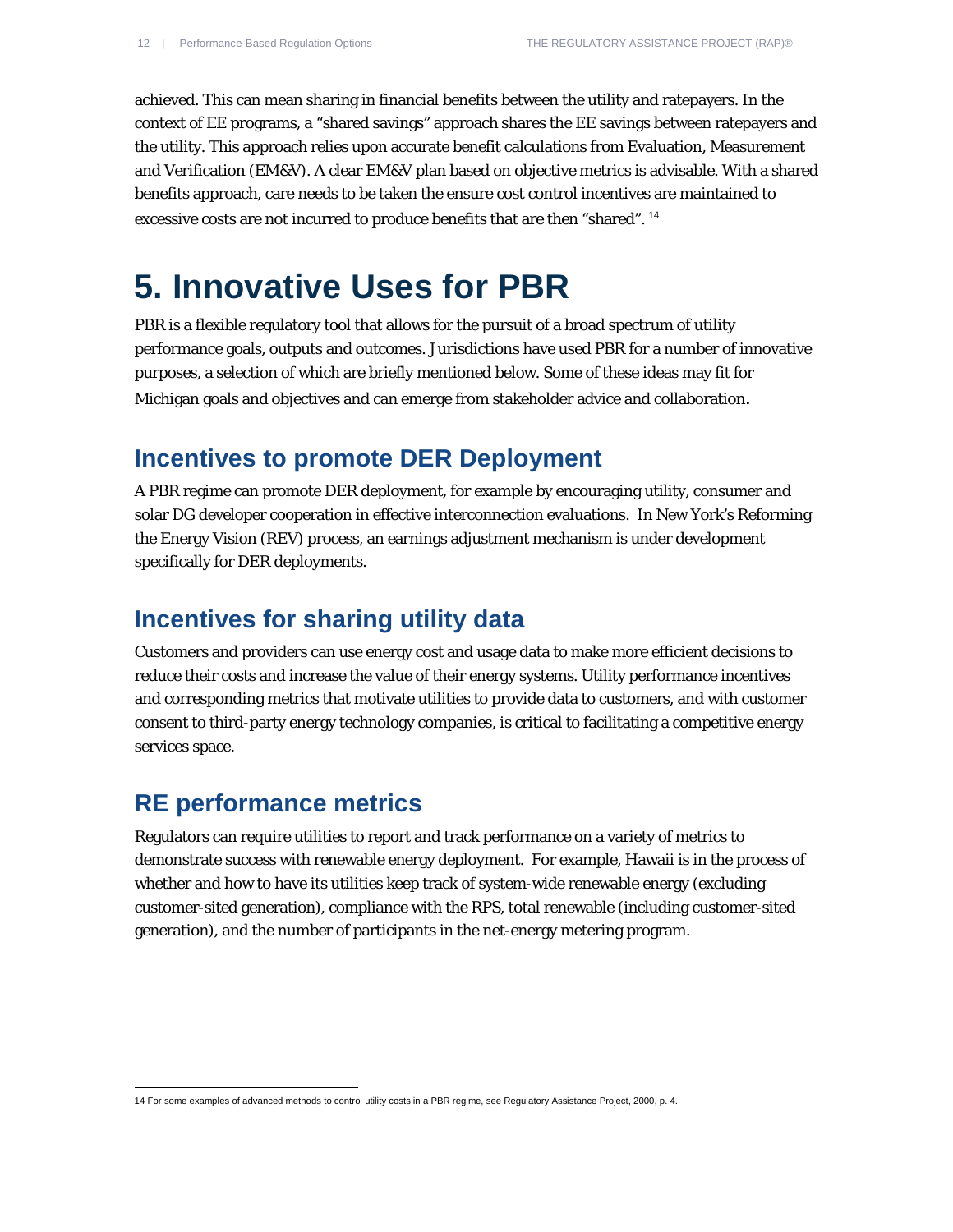## **Locational metrics for reliability or high-cost areas of DER deployment**

By concentrating DERs in a high cost utility area (i.e. an area where short-term marginal costs of system improvements are high), DER investments may help to defer or avoid grid upgrades. Sharing of locational energy data can be structured in a PBR system to designate high-cost utility areas as high value for DER development. The structure of the PBR system would incent the utility to provide customers and third-party developers with data on where DERs are most desirable.

#### **GHG emission performance**

Greenhouse gas emissions reduction is an area ripe for PBR. The guiding goals, directional incentives, performance criteria, and metrics are readily able to be calculated and tracked. A welldesigned PBR scheme could allow utilities to select the most cost-effective means of achieving GHG reductions and reward utilities for doing so.

## **EV deployment and charging infrastructure rollout performance**

Special EV rates are being adopted or piloted in some jurisdictions. Because these rates are new and little understood by ratepayers, there is a need for better marketing of the availability and design of such rates to various customer classes. This is a potential area for PBR application, focusing on consumer education around home charging rates.

## **Operational incentives: improved power plant performance**

PBR for generator performance can be useful if there are certain behaviors or attributes of generators that a regulator wants to incentivize. Metrics can include equivalent availability factor (EAF), equivalent forced outage rate demand (EFORd), and Equivalent Forced Outage Factor (EFOF).

### **Operational incentives: improved interconnection request response times**

Performance metrics can be developed to track the time it takes for distributed energy resources to connect to the grid. Another option is to develop a metric associated with an interconnection survey process and reward utilities when they receive high marks for customer satisfaction. The New York REV process is looking at both options to help improve interconnection times for DERs.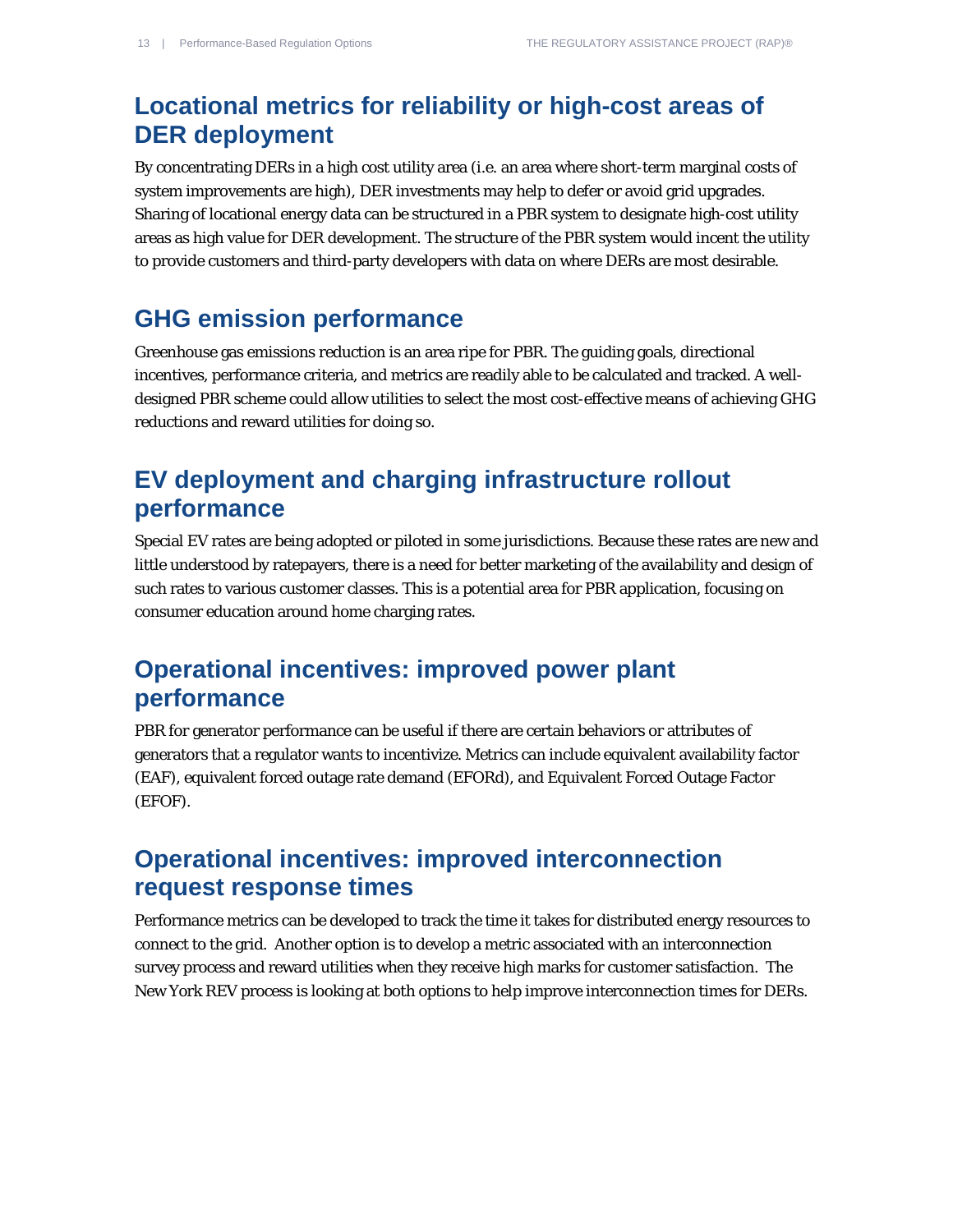## **Operational incentives: differing approaches to achieving system efficiency**

Operational metrics can focus on achieving system efficiencies, such as load factor improvement and peak reduction. Metrics might be focused on reducing system losses, including theft and operational efficiency.

#### **Operational metrics: reliability**

The optimal reliability level is where marginal utility costs to achieve a level of reliability is equal to marginal customer reliability benefits, which can be determined using customer surveys. Motivating utilities with positive and negative incentives around reliability levels is a particularly innovative approach to implementing reliability goals. Another approach is to offer utilities increased certainty around capital investments that affect reliability, such as pole reinforcements, undergrounding targeted lines, and vegetation management.

#### **Modified fuel adjustment clauses to address higher ramping rates for integration of renewables**

Jurisdictions with fuel adjustments clauses found a disincentive to use of fuel efficiently (if ratepayers pay for all fuel costs as a pass-through). So some jurisdictions adopted PBR-like incentives for heat-rate targets based on the fossil-fleet characteristics of the utility. Fast forward to now, an era when fossil units are expected to balance and provide ancillary services on systems with intermittent resources such as wind and solar power. Higher ramping can make those heat rate targets harder to meet thus motivating further adjustments to the fuel rate adjustment clauses to allow for higher ramping rates operations without an effective penalty for such operations.

#### **PBR approaches to promote customer empowerment**

PBR can improve utility focus on customer satisfaction and can also actively promote customer empowerment. Customer empowerment is defined here as the ability of customers to provide feedback on utility service, demand-side energy options, and the ability to see publicly reported performance data on their utility. Metrics can include the number of customer complaints and response times to resolve complaints, response time to service requests, and a survey of customer satisfaction.

#### **PBR approaches to support competition**

Because some services and products provided by energy service companies - such as distributed generation, smart energy management systems, and energy storage - can compete directly with utility offerings and reduce the need for utility services, utilities may perceive a competitive risk from these companies. To address anti-competitive utility behavior, PBR metrics can encourage utility cooperation to deliver required services, such as the number of DERs on the system.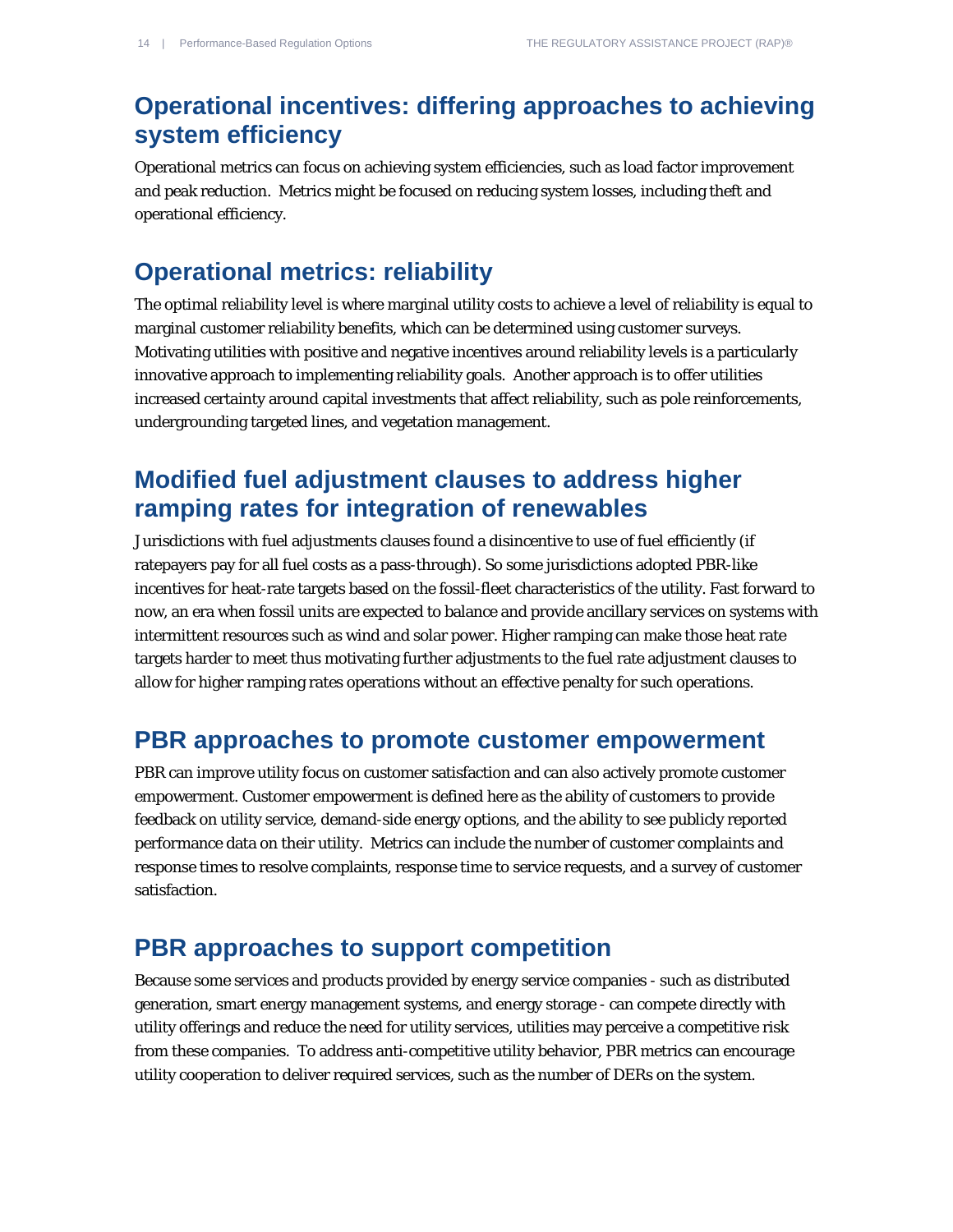## **Compliance with codes of conduct in support of competition**

Codes of conduct govern how utilities (and their affiliates) interact with companies that compete with them. A PBR incentive for compliance with codes of conduct would be closely associated in concept with support for competitive DER markets, but be distinct because it would focus on corporate separation and compliance with codes of conduct. The PBR metrics could track the number of complaints of violations made to the utility.

#### **Peak load reduction enabled by demand response**

Peak load reduction is a key cost-avoidance opportunity for systems with growing generation, transmission and distribution peaks. If peak load reduction is a policy goal that the jurisdiction seeks to implement, a PBR mechanism can rewards the utility for reducing peak load.

#### **Customers enrolled in time-varying rates**

Because system costs vary considerably by time of day, and by season for both generating and delivering electricity, customers will make more efficient decisions for themselves and the system if they see the relative scarcity or abundance of electricity service reflected in their price. However, customers can only adjust their use appropriately if the price accurately reflects the system costs during peak hours. A PBR metric tracking the number of customers enrolled in time-of-use rates can incentivize utilities to get their customers signed up.

#### **PBR for smart meter deployment**

PBR for smart meters can include an incentive for the number of meters that are installed and able to communicate, and providing data as required, compared to a forecasted or desired deployment timetable. If the forecasted deployment percentages are not achieved, a penalty can be generated.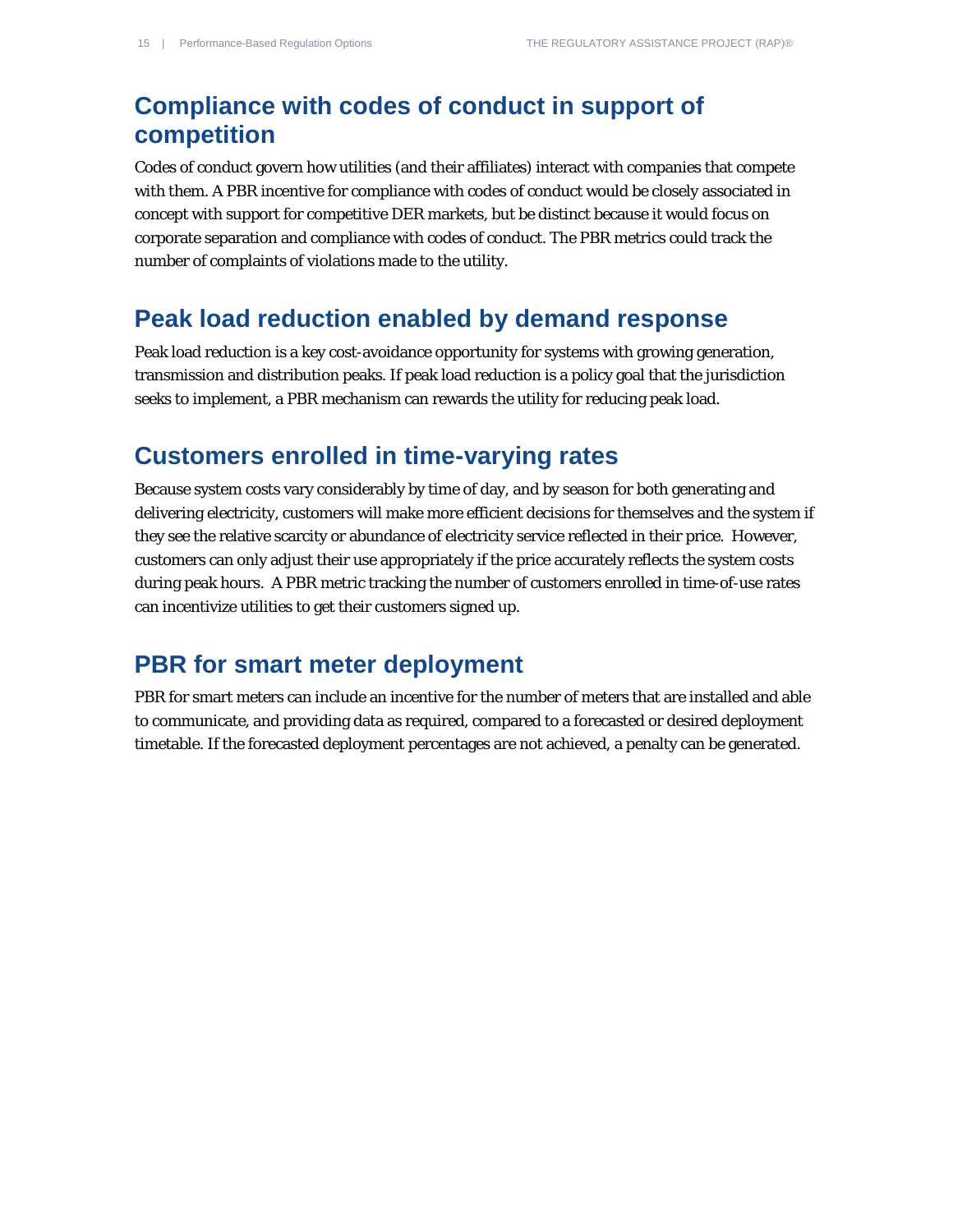## **Appendix: Innovative Uses for PBR— More Detail**

This appendix provides more detail on the innovative approaches summarized in Section 5. It is an excerpt from a forthcoming paper from the National Renewable Energy Laboratory, and the section numbering from that paper has been preserved here.<sup>[15](#page-15-0)</sup>

This Appendix offers innovative approaches to reach varied public policy goals. It is intended to provide decision makers with ideas, some of which are in existence, some of which are theoretical, on how to reach specific public policy goals with a PBR mechanism.

- Key Point #1: PBR is an extremely flexible regulatory tool that allows regulators, utilities and stakeholders to pursue desired goals, outputs and outcomes for electric utility performance
- •Key Point #2: PBR can pursue goals across an immense spectrum of utility performance to provide appropriate incentives for utilities to change their performance in specified areas of interest or concern for regulators, policymakers and utility stakeholders.

As illustrated in the sections above, performance-based regulation has evolved greatly since it's inception over two decades ago. PBR is now being used in a variety of jurisdictions worldwide in innovative and wide-ranging ways. A selection of innovative PBRs and PIMs is examined below by topic area. This is not an exhaustive list, but should provide an overview of the different ways PBR is being applied to different aspects of electric utility regulation.

### **7.1. Incentives to promote distributed energy resource deployment**

Performance-based regulatory frameworks are ripe with opportunity to help address the negative incentives utilities face – oftentimes inherent to traditional cost-of-service regulation constructs – to achieving efficient levels of DER deployment.

#### **7.1.0. Solar distributed generation**

A guiding goal of a PBR regime can be to encouraging solar DG or to encourage utility, consumer and solar DG developer cooperation in effective interconnection evaluations. In 2013, Hawaii adopted utility performance metrics for DER deployment. These included measurement of the number of Net Energy Metering (NEM)<sup>[16](#page-15-1)</sup> program participants and installed solar DG capacity, as well as enrollment numbers for utility demand response and storage programs. These metrics are to

<span id="page-15-0"></span><sup>15</sup> Littell, D. et al, "Next-Generation Performance-Based Regulation" (forthcoming). National Renewable Energy Laboratory Technical Report.

<span id="page-15-1"></span><sup>16</sup> Hawaii has since terminated Solar NEM.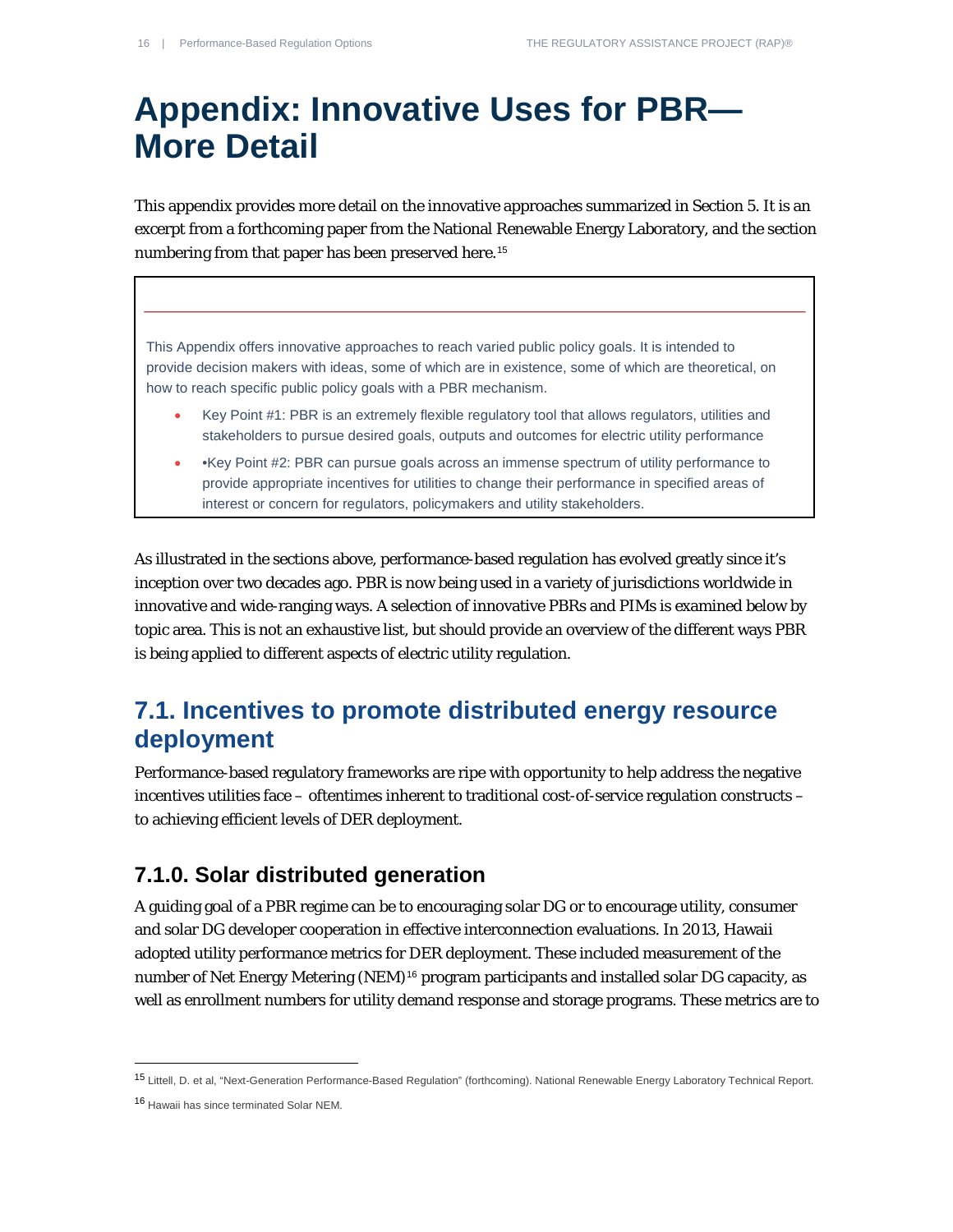be posted on the utilities' websites to facilitate access on DER levels for utility customers.[17](#page-16-0) There are no incentives associated with these metrics with implementionation occurring as Hawaiian solar DG growth increased sharply.

To address the customer and stakeholder's desire for information on DER deployments and application processing, Massachusetts used "dashboards."[18](#page-16-1) Dashboards are computerized summaries of key data on a specific topics such solar DG deployment presented on a web-based portal. While not an incentive mechanism per se, dashboards can set up very effective communication methods with customers, the public and DER developers. Moreover, presentation of dashboard data in graphic form involves presentation of DER information (number of units, capacity, energy produced, geography) that comprise a number of metrics that set public reporting obligations similar to a specific performance criteria. Dashboard and energy portals transform a set of goals or targets into the reporting, tracking and presentation of information that provides the public with an understanding of which metrics are important to assess utility and power system operations.

#### **7.1.1. Distributed energy resource deployment and provider satisfaction**

Rather than create a baseline for DER deployment or simply track DER interconnection requests, the NY PSC focuses its PBR for DER on a survey of DER providers. The survey is still under development in a stakeholder process with the NY PSC. The NY PSC recognized the baseline difficulties for DER and the reality that a simple interconnection DER performance metric can be difficult to implement as well. For this reason, the NY PSC opted to create a sophisticated survey of DER providers to assess how well utilities are working with DER developers on interconnections and identifying targeted grid system needs where DER may have high value to meet grid needs for reduced load.

Earlier, in a precursor to REV, the NY PSC approved incentives to reward use of a mixture of DERs for the Brooklyn Queens Demand Management (BQDM) program. The BQDM was proposed by Consolidated Edison to address load growth in the Brooklyn and Queens boroughs of New York City and to address concerns about the cost of grid side investment solutions. The BQDM project has avoided constructing a new substation, a switch station and new sub-transmission feeders at a cost of roughly \$1 billion. Instead a portfolio of DERs were implemented to reduce load and peak below levels required to trigger the new transmission and distribution upgrades. The DERs were obtained through a utility-administered request for proposal process to identify and allow the utility to procure the lowest-cost distributed energy projects with regulatory oversight.[19](#page-16-2)

As part of REV, the NY PSC has a separate EAM specifically for DER deployments. A DER

1

<span id="page-16-2"></span><sup>19</sup> NY PSC. 2012. Order Establishing Utility Financial Incentives. Case 07-M-0548. Retrieved from:

<http://www3.dps.ny.gov/W/PSCWeb.nsf/All/06F2FEE55575BD8A852576E4006F9AF7?OpenDocument>

<span id="page-16-0"></span><sup>17</sup> M. Whited, 2015, p. 89, citing Hawaii Public Utilities Commission ("HI PUC"). 2014. Decision and Order 31908 in Docket 2013-0141: Instituting an Investigation to Reexamine the Existing Decoupling Mechanisms for Hawaiian Electric Company, Inc., Hawaii Electric Light Company, Inc., and Maui Electric Company, Limited.

<span id="page-16-1"></span><sup>18</sup> M. Whited et al, 2015, p. 32.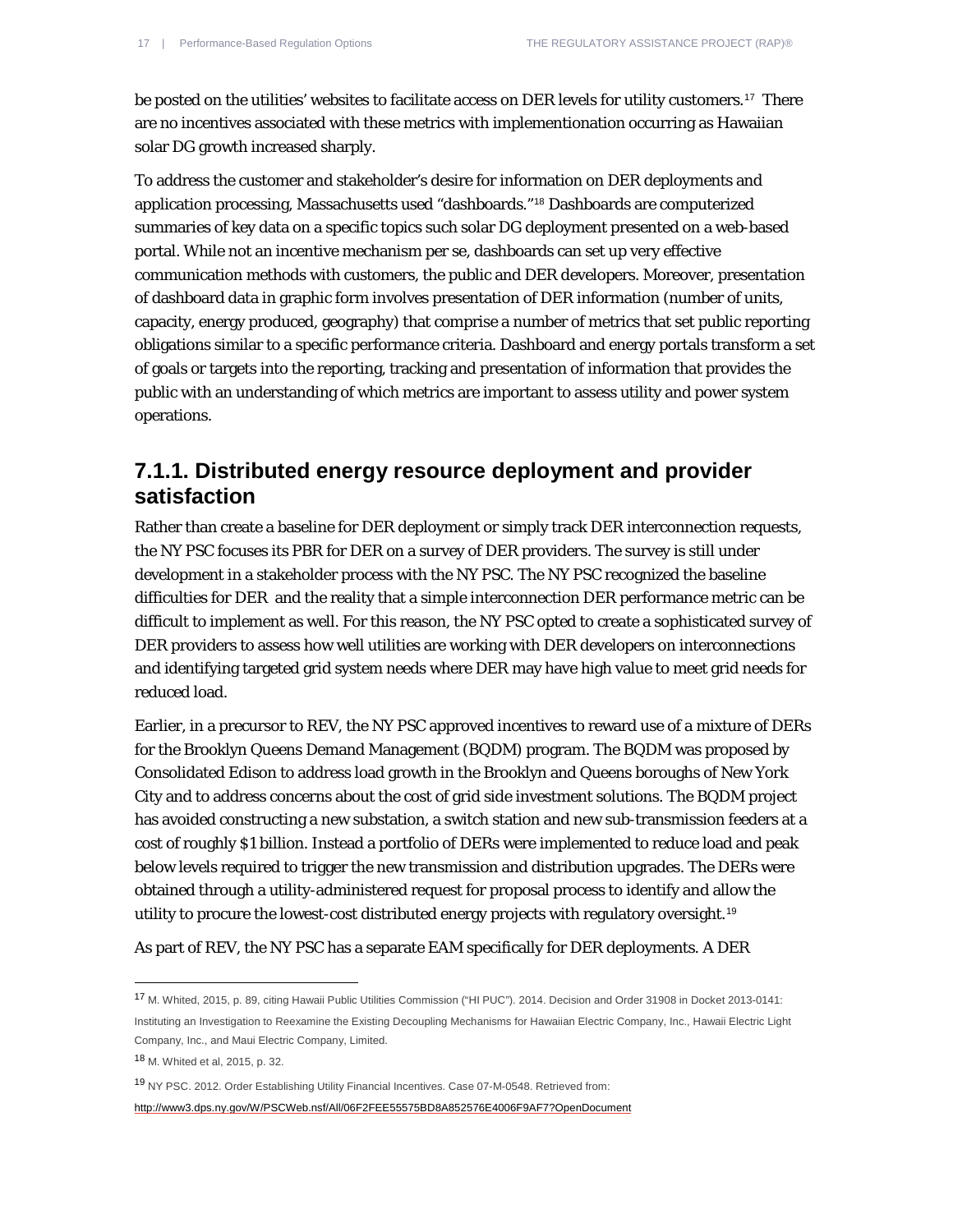Utilization EAM encourages New York's largest utility, Con Edison, to expand use of DERs, to reduce customer reliance on grid-supplied electricity and for beneficial electrification.<sup>[20](#page-17-0)</sup> The DERs falling under this EAM initially are: solar photovoltaic systems, combined heat and power (CHP), fuel cells, battery storage, demand response, thermal storage, heat pumps, and EV charging. DERs will be measured in terms of the annualized MWh produced, consumed, discharged, or reduced from incremental (new to the Rate Year) resources. Because not all DERs are individually metered or measured, MWh produced or consumed by incremental DERs will be counted through default factors for DER energy usage and consumption.

#### **Text Box 7: Non-Wires Alternative Requirement in California**

In December of 2016 the CPUC approved a mechanism that seeks to induce utilities to consider nonwires solutions to distribution system reliability needs. Reliability needs on the distribution system may be precipitated by load growth or by the growth of certain DERs, and traditional distribution investments undertaken to address these needs include measures like reconductoring circuits to higher voltages, replacing transformers, or even expanding a local substation. However, the reliability needs may also be addressed through adding local reliability services that do not require "traditional" wires investment solutions. "Non-wires" services that may address an emerging need include increased distribution capacity services, voltage support services, back-tie reliability services and resiliency services.\* DERs that can meet some or all of these needs include EE, DR, Storage, PVDG and other DG resources, and a portfolio of these DERs is likely to be constituted to meet the specified needs. Each utility is required to identify a significant upcoming distribution system investment need and to solicit proposals to meet the need with portfolios of distributed resources. Each utility is required to specify the reliability services that are needed to address the need, and to issue a request for proposals to procure the needs. The submitted proposals are to be evaluated based on a technology-neutral least cost, best fit basis. If the most cost effective, best value proposal is superior to the distribution wires investment solution, then the utility will be required to enter into a contract with the winner. A pro forma contract will be developed over time to make the non-wires contracting process more routine. The utility is entitled to recover all costs of administering the non-wires solicitation and, as compensation for an effective solicitation, the utility will be entitled to earn 4% on the annual contract cost of the contracted non-wires alternative.

------------------

1

\* CPUC. (2016). Decision Addressing Competitive Solicitation Framework and Utility Regulatory Incentive Pilot. Rulemaking 14-10-003. Page 8.

New York is also developing a survey of DER providers to support PBR mechanism to incentivize timely interconnection of DERs. Utility performance will be assessed based on surveys of DER providers and satisfaction of Standardized Interconnection Requirements  $(SIR)^{21}$  $(SIR)^{21}$  $(SIR)^{21}$  as a threshold

<span id="page-17-0"></span><sup>20</sup> Dennis, K., Colburn, K., Lazar, J. (2016, August). Environmentally Beneficial Electrification: The dawn of "emissions efficiency." Montpelier, VT: The Regulatory Assistance Project. Retrieved from[: http://www.raponline.org/knowledge-center/environmentally-beneficial-electrification](http://www.raponline.org/knowledge-center/environmentally-beneficial-electrification-dawn-emissions-efficiency/)[dawn-emissions-efficiency/](http://www.raponline.org/knowledge-center/environmentally-beneficial-electrification-dawn-emissions-efficiency/)

<span id="page-17-1"></span><sup>21</sup> Standardized Interconnection Requirements (SIR) address technical guidelines for interconnection and application procedures, with two separate sets of interconnection procedures: an expedited process for systems up to 50 kW, and a basic process for systems above 50 kw and up to 5 MW. Both processes include interconnection process timelines that the utility must meet, responsibility assignments for interconnection costs, and procedures for dispute resolution, as well as many technical requirements for the systems. Utilities are required to maintain a web-based system that provides information on the status of interconnection requests. See:

[http://www3.dps.ny.gov/W/PSCWeb.nsf/96f0fec0b45a3c6485257688006a701a/dcf68efca391ad6085257687006f396b/\\$FILE/SIR%20Final%2](http://www3.dps.ny.gov/W/PSCWeb.nsf/96f0fec0b45a3c6485257688006a701a/dcf68efca391ad6085257687006f396b/$FILE/SIR%20Final%203-17.pdf)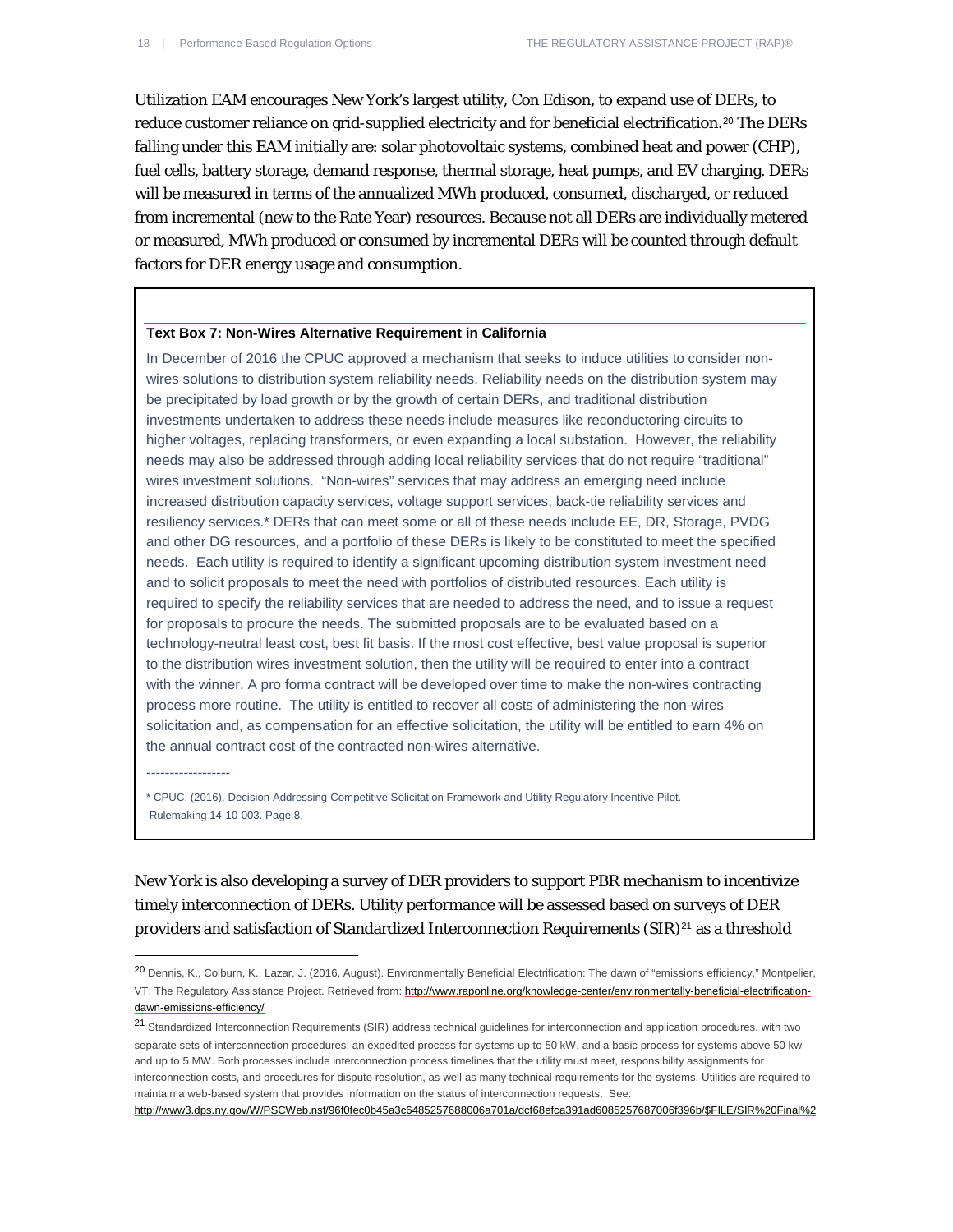condition. Favorable survey outcomes will result in a positive earning adjustment under New York's REV (this will be described in more detail below). For projects over 50 kW, the EAM will have the following components: 1) A threshold condition based on adherence to the timeliness requirements established in the Standardized Interconnection Requirements (SIR); and 2) A positive adjustment based on an evaluation of application quality and the satisfaction of applicants with the process, as measured by: A) a survey of applicants to assess overall satisfaction, and B) a periodic and selective third party audit of failed applications to assess accuracy, fairness, and key drivers of failure in order to support continual process improvement. The Commission will also consider on a case-bycase basis negative earning adjustments for failure to meet established standards.

The use of surveys by New York to assess utility performance on DER deployment goals is particularly innovative. There are at least two problems with simplying measuring interconnection times, application or quantiy, which New York may be able to avoid by using surveys. The first problem is that simply measuring interconnection times and applications processed can be easily gamed by utilities quickly denying interconnection requests. Measuring interconnection time and applications processed does not measure whether meritorious applications are approved and applications with technical difficulties are denied – and it is very difficult to objectively measure the merits of approvals and denials without detailed knowledge of each distribution circuit. The second problem avoided is that measuring DER quantity in numbers or DER energy generated/avoided may measure outputs or outcomes that are more dependent on exogenous factors than how the utility handles interconnection requests. These exogenous factors include local market dynamics and third-party energy service company activity which influence the quantity of DER installed but are largely exogenous to utility operations. Refinement and implementation of these DER provider surveys will occur in upcoming years in New York.

#### **7.2. Incentives for sharing utility data**

Utilizing real time energy cost and usage data systems is critical to optimize the efficiency of energy production and delivery.[22](#page-18-0) Sharing this data can foster system optimization by facilitating access to utility and customer data that allows for more efficient decisions. Sharing of specific customer data usually requires customer consent; thus data usage systems must also facilitate customer consent. Alternatively, utilities can share anonymized data as part of an evolving platform function.<sup>[23](#page-18-1)</sup> If

[03-17.pdf](http://www3.dps.ny.gov/W/PSCWeb.nsf/96f0fec0b45a3c6485257688006a701a/dcf68efca391ad6085257687006f396b/$FILE/SIR%20Final%203-17.pdf)

 $\overline{a}$ 

<span id="page-18-0"></span><sup>&</sup>lt;sup>22</sup> Jim Lazar, Beyond Decoupling, Creating an Effective Power Sector Framework for Clean Energy Objectives: Aligning Utility Business Models with Clean Energy Policies, RAP, Dec. 31, 2011 citing Peter Fox-Penner, Smart Power: Climate Change, the Smart Grid and the Future of Electric Utilities, 2010, Island Press; Valochi, et al. Switching perspectives: Creating new business models for a changing world of energy, IBM Inst. for Business Value, 2010.

<span id="page-18-1"></span><sup>&</sup>lt;sup>23</sup> The NY PSC noted the evolving role of the utility and the potential platform services utilities could offer. In the Order Adopting a Ratemaking and Utility Revenue Model Policy Framework, the PSC noted that "utilities will have four ways of achieving earnings: traditional cost-of-service earnings; earnings tied to achievement of alternatives that reduce utility capital spending and provide definitive consumer benefit; earnings from market-facing platform activities; and transitional outcome-based performance measures." This recognizes the fact that "the traditional provider's role has evolved to a platform service that enables a multi-sided market in which buyers and sellers interact. The platform [will collect] a fee for this critical market-making service, while the bulk of the capital risk is undertaken by third parties." State of New York Public Service Commission. (2016, May 19). Case No. 14-M-0101. Order Adopting a Ratemaking and Utility Revenue Model Policy Framework.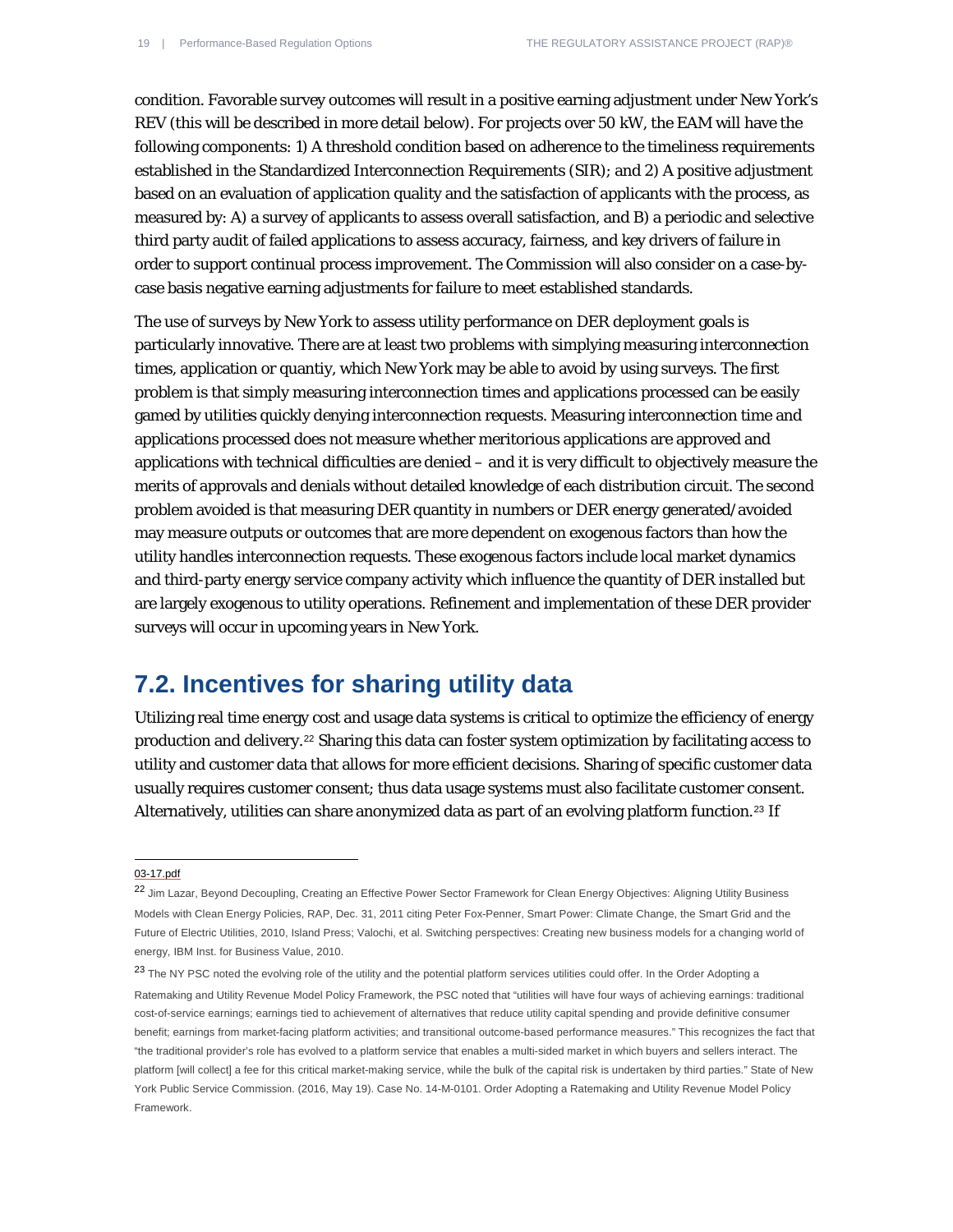energy cost and usage information becomes more transparent, customers and providers can use this information to make more efficient decisions to reduce their costs and increase the value of their energy systems for their specific needs.

To share data more freely, it is often necessary to address barriers that prevent DER providers from obtaining both utility and customer data. Third-party clean energy technology companies view the lack of a utility incentive to easily share utility and customer data (again with customer consent) as problematic, particularly since this data would provide opportunities for them to offer alternative solution sets to consumers, lower costs of customer acquisition, and to compete with utilities for certain services.[24](#page-19-0) The need for utility performance incentives and corresponding metrics that will motivate utilities to provide data to third-party energy technology companies in order to compete in this space is critical to facilitating a competitive energy services space. NY REV has focused on addressing these issues by adopting a DER provider survey as part of its EAM. The NY REV DER survey is currently under development.

#### **7.3. Incentives for water savings**

There have been significant regulatory responses to water shortages in various jurisdictions. California faced a multi-year drought recently, but its concern with reducing water usage by power plants is long-standing based on desires to reduce ocean and coastal ecosystem impacts . As a result, the state adopted the mandatory retirement of once-through cooling facilities for all its generating plants and required dry cooling on some of its natural gas power generators. Nevada requires dry cooling on all new generation, but this is enforced at the water permitting level. None of these requirements is set up as a PBR mechanism but rather as traditional regulatory requirements, which is surprising given the power sector's significant use of cooling water.

To date, a PBR scheme to provide an incentive to conserve or avoid water usage has not been adopted. A PBR for water savings from a baseline year for cooling water usage can be easily envisioned based perhaps on overall water withdrawals, or simply consumptive uses accounting for evaporation, aquatic life impacts from withdrawals and thermal impacts on receiving water bodies. A second approach could apply a benchmark for water consumed (on a consumptive standard) per MWh of electricity generated or purchased, and be applied at the utility level or at the distribution utility level in restructured markets. Performance below the baseline or benchmark could be rewarded, and performance above those levels could be penalized. PBR constructs focused on water savings, while not common in the electricity sector, have been used in the water utility sector to encourage water conservation in areas with water shortages. Southern Nevada Water Authority, for example, has very aggressive pricing and lawn removal programs.

#### **7.4. Renewable energy performance metrics**

Hawaii adopted performance metrics for distributed renewable energy. The Hawaii guiding goals

Center for Law, Energy & the Environment Publications. Berkley, CA. Retrieved from:

1

http://scholarship.law.berkeley.edu/cgi/viewcontent.cgi?article=1016&context=cleepubs

<span id="page-19-0"></span><sup>24</sup> Elking, E. (2015). Knowledge is Power, How Improved Energy Data Access Can Bolster Clean Energy Technologies & Save Money.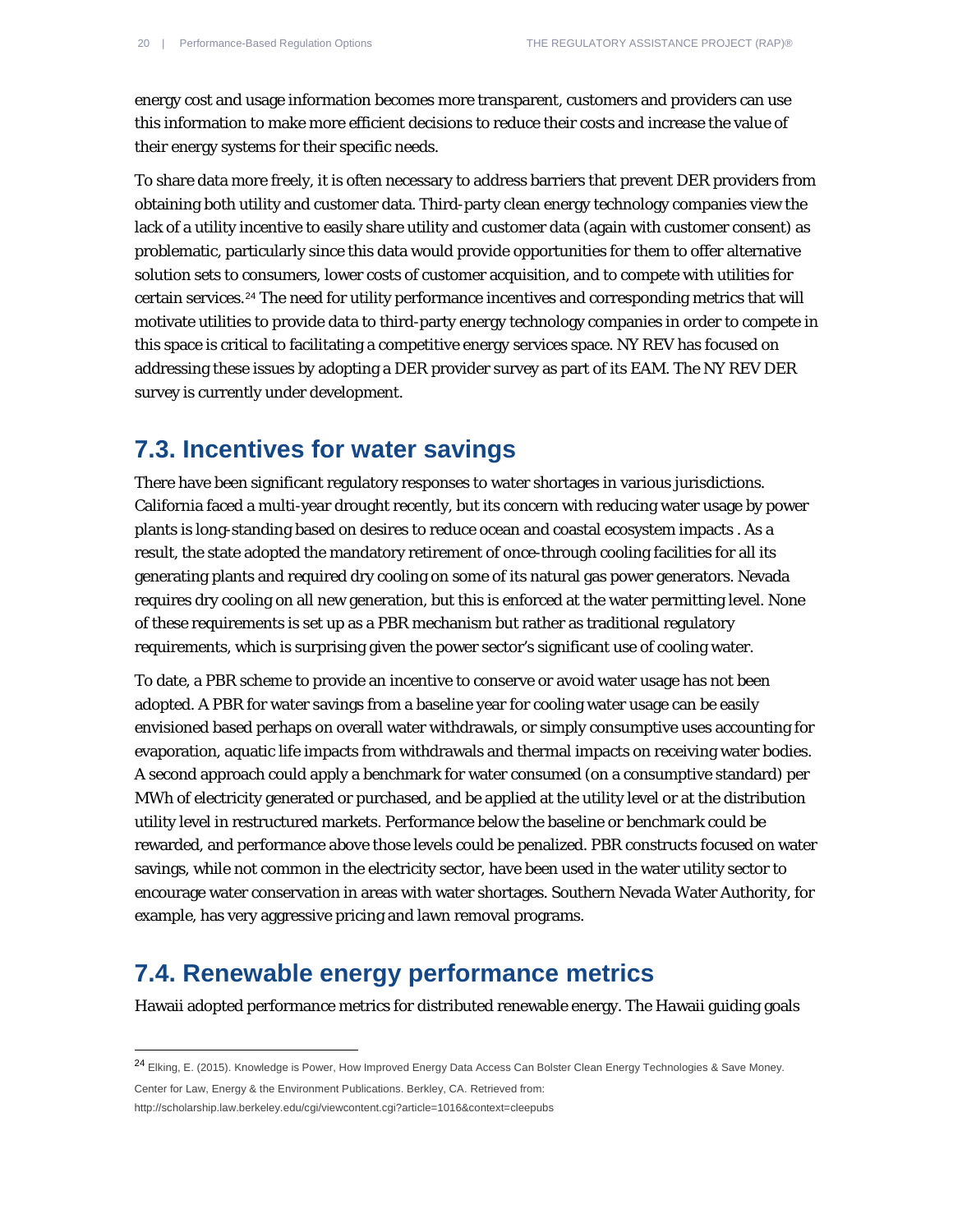and directional incentives identified for refinement and further consideration include system renewable energy (excluding customer-sited generation), total renewable energy generated (including distributed generation), renewable energy curtailments and RPS compliance. These metrics are to be posted on the utilities' websites to facilitate customer access and private market decision making and planning.[25](#page-20-0)

In March of 2015, Hawaii further ordered development of metrics, a website and review process for renewable metrics among others. The Hawaii Public Utilities Commission ordered the utilities to "regularly report, maintain, and promptly periodically update the [renewable energy] performance metrics," and to "participate in an iterative metrics and website development and review process."[26](#page-20-1) This process would establish and post to a website metrics for:

- System Renewable Energy Metric (System RE Metric)
- Renewable Portfolio Standard Compliance
- Total Renewable Energy Metric (Total RE Metric)
- Number of NEM program participants and capacity of NEM program<sup>[27](#page-20-2)</sup>

The development of these metrics will facilitate transparency with customers, the public, stakeholders and the public.

#### **7.5. Locational metrics for reliability or high-cost areas DER deployment**

For telecommunications systems, locational reliability is often measured by circuit. This is not done for electrical service but could easily be implemented with the advent of smart grid monitoring technologies. Circuit reliability, certain customer service measures (such as circuit specific SAIDI or SAIFI) or power quality could be measured with devices installed at substations, feeders and customer meters. Initially circuits could be selected with a history of service issues, or where high levels of DER penetration are changing circuit characteristics.

By concentrating DERs in a high cost utility area (i.e. an area where short-term marginal costs of system improvements are high, and DER investments may help to defer or avoid grid upgrades). Infrastructure and operation cost savings can offset utility revenue losses and make net savings available for a PBR shared savings to reward utilities for cost reductions and innovation.[28](#page-20-3) This is perhaps most easily accomplished in vertically integrated utilities where savings from DERs in supply and utility plant accrue to the utility itself but also could be quite valuable to a distribution company.

<span id="page-20-0"></span><sup>25</sup> M. Whited, 2015, p. 89, citing Hawaii Public Utilities Commission ("HI PUC"). 2014. Decision and Order 31908 in Docket 2013-0141: Instituting an Investigation to Reexamine the Existing Decoupling Mechanisms for Hawaiian Electric Company, Inc., Hawaii Electric Light Company, Inc., and Maui Electric Company, Limited.

<span id="page-20-1"></span><sup>26</sup> Order No. 31098.

<span id="page-20-2"></span><sup>27</sup> *Id.*

<span id="page-20-3"></span><sup>28</sup> Regulatory Assistance Project, Performance-Based Regulation for Distribution Utilities, Dec. 2000, p. 40.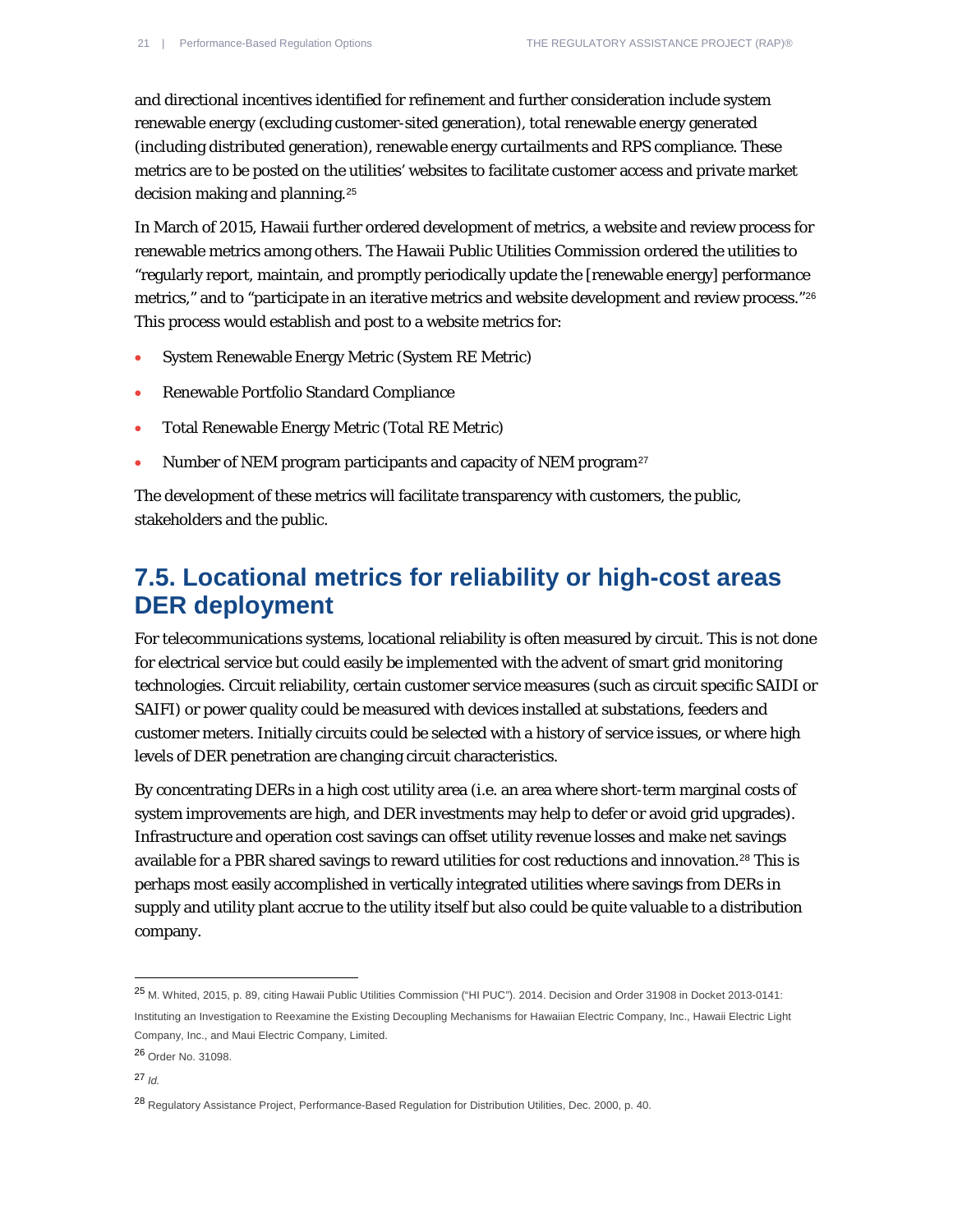This model of sharing of location energy data can be structured in a PBR system to designate highcost utility areas for DER development is high value. The structure of the PBR system would incent the utility to provide customers and third-party developers with data on where DERs are most desirable, i.e. have highest system value. As New York did with the BQDM discussed above, the utility with a PBR incentive could provide incentives such as direct payments to DER providers or customer, direct DER investment where legally authorized, or facilitate competitive procurements among DER providers with payments to DER vendors capped at the utility savings to direct DER development to these high-cost areas.<sup>[29](#page-21-0)</sup> This is precisely how the NY PSC's BQDMP worked: the utility was allowed to recover the costs of DER assets acquired by it and also an additional ROE adder is successful in acquiring adequate demand-side reductions through its DER acquisition process. While this can be described as a shared savings system, implementation occurred through an ROE adder and allowed recovery of utility costs for direct utility procurement of DER assets. The measurable performance criteria and metrics were for specific load reductions to be achieved through DER procurements by the utility itself.

Utility savings can be calculated using the short-run marginal cost of distribution and electrical supply. So while NY's BQDMP incentive was an ROE adder, this structure resulted in shared savings. The shared savings consisted of ratepayers avoiding additional distribution costs and Con Edison receiving some of these savings in the form of a ROE adder. These total savings can be expressed in short run marginal avoided costs of major substantion upgrades. Again in theory, the price of a good or service should be equal to its short-run marginal costs under conditions of competition. The NY BQDMP demonstrated that a short-run marginal cost of avoided distribution system costs could indeed be the costs of acquiring a suite of DERs. Moreover, in efficient markets, the short-run marginal costs should equal the long-run marginal costs.[30](#page-21-1) The NY BQDMP demonstrates that under conditions of low load growth, the marginal costs of additional DER infrastructure may indeed represent the short-run and long-run marginal system costs.

#### **7.6. Greenhouse gas emissions performance**

Greenhouse gas emissions reduction is an area ripe for PBR. The guiding goals, directional incentives, performance criteria, and metrics are readily able to be calculated and tracked. A well designed PBR scheme could allow utilities to select the most cost-effective means of achieving GHG reductions and reward utilities for doing so. In fact, an emissions standard has been put forward as a regulatory standard for states to consider during the Clean Power Plan discussions in the United States. This concept is transferable to a PBR.

At least one jurisdiction has adopted a metric for greenhouse gas emissions reductions in a settlement reached in Illinois in 2013 around cost-justification for advanced metering infrastructure (AMI). This Illinois settlement by parties interested in justifying the cost of AMI requires a performance metric to be developed by the utility Commonwealth Edison to track reductions in greenhouse gas emissions (as measured through load shifting, system peak reductions and reduced meter-reading truck rolls attributable to smart meters and associated time-of-use rate

<span id="page-21-0"></span><sup>29</sup> Regulatory Assistance Project, 2000, p. 41.

<span id="page-21-1"></span><sup>30</sup> Regulatory Assistance Project, 2000, p. 41, fn. 16.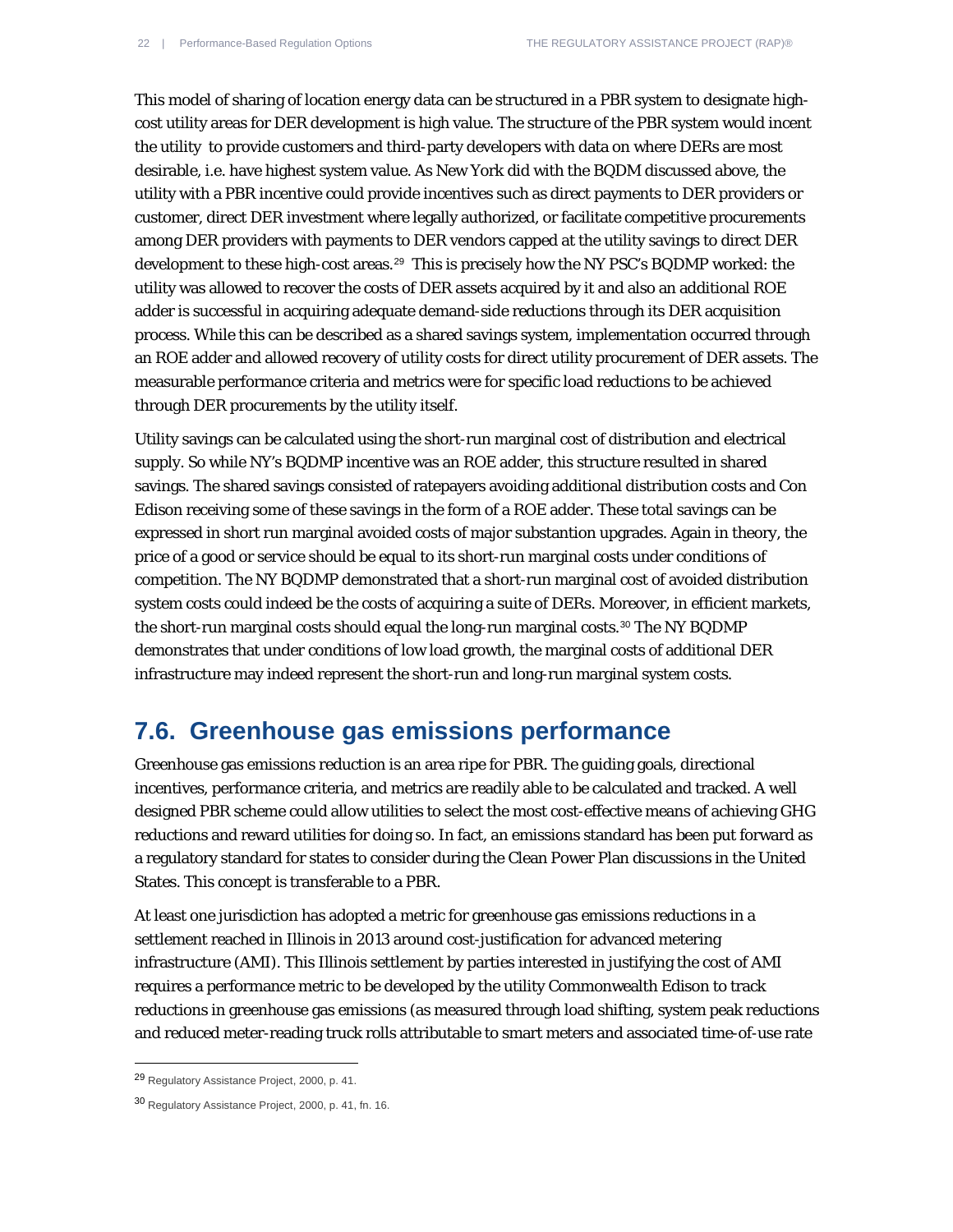1

modifications).[31](#page-22-0) This Illinois settlement also includes metrics to calculate power plant marginal emission changes and changes in generator dispatch due to load shifting of smart meter customers compared to non-AMI customers on an hourly level. Other metrics are to be developed for GHGs to track plant closures that may occur from reductions in system peak, and reductions in fuel consumption from reduced meter reading vehicle rolls broken down by specific operating centers.[32](#page-22-1) Reporting and development of these metrics may provide sufficient regulator and utility experience, which can then be refined and then used to build goals with incentives and performance criteria in the future. Indeed, developing experience with accurate performance criteria that can be used to set goals, and to measure those accurately is one of the prerequesites to successful PBR.

### **7.7. Electric vehicle deployment and charging infrastructure rollout performance**

Retail EV rates are being adopted or piloted in some jurisdictions. Because these rates are new and little understood by ratepayers, there is a need for better marketing of the availability and design of such rates to various customer classes when they are implemented. This is an area of potential for PBR application, yet the design of an effective PBR system around EVs presents design dilemmas that jurisdictions grapple with: should the focus on educating consumers be about home charging rates or focus on building out public EV charging infrastructure and perhaps include attention to consumer protection for public charging sales? The public charging infrastructure is quite expensive and if allowed in rate base, utilities probably have adequate incentive to build that infrastructure. Rather, the utilization of high-cost charging infrastructure may become the primary concern but the use of charging stations is generally beyond both utility and regulator control. The number of EVs in use may influence use of charging stations, but that is certainly beyond utility and regulator control. For these reasons, focusing on education around home charging rates is more ripe for utility education and consumer interface. Indeed, modest utility support for home charging infrastructure support consumer adoption and load-growth of clean energy.

The multi-year rate plan, an early form of PBR, may provide an approach to incentivize utilities to market new EV rates to customers. Utilities under a multi-year rate plan may be able to retain or share in revenue growth from revenue of EV-based rates between rate cases. Multi-year rate plans would provide an incentive for utilities to market attractive EV rates to ratepayers for home EV charging because utilities would enjoy increased revenue. In this manner, growing consumer usage through home EV charging is entirely consistent with the multi-year rate case model developed in the U.S. In states with multi-year rate plans and where utilities have marketing flexibility, the multi-year rate plan approach has potential to become a powerful driver of EV charging usage and interest among utility customers.

For jurisdictions that have utilities preparing infrastructure for EV charging stations, the utilities work could be considered for PBR in the context of the jurisdiction's guiding goal. If the guiding

<span id="page-22-0"></span><sup>31</sup> M. Whited, 2015, p. 84, citing Commonwealth Edison. 2014. Smart Grid Advanced Metering Annual Implementation Progress Report. Commonwealth Edison Company.

<span id="page-22-1"></span><sup>32</sup> M. Whited, 2015, p. 86, citing Commonwealth Edison. 2014. Smart Grid Advanced Metering Annual Implementation Progress Report. Commonwealth Edison Company.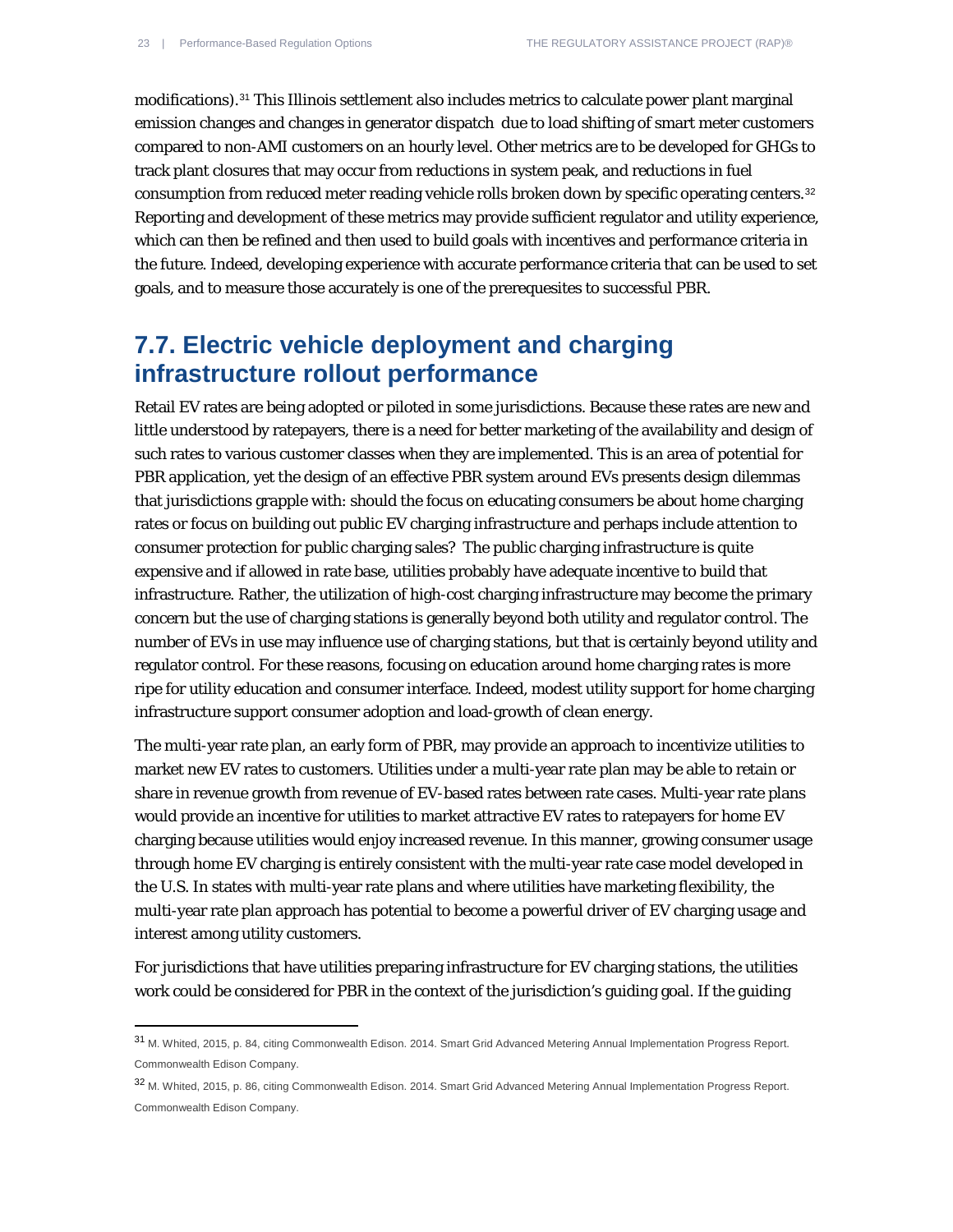goal is to prepare infrastructure for charging station completion, then a measurable performance criteria might be utility make-ready work performed for EV charging station completion. National Grid has proposed such a performance criteria in Massachusetts which will be considered by the Massachusetts Commission. Under the terms of the proposed National Grid program, EV charging sites would be owned by independent vendors with National Grid providing assistance. The Program would include a performance incentive for Grid, with a maximum award representing 5.5% of the total program budget. The incentive would be awarded for each EV charging site developed and activated. The threshold for receiving the minimum award of \$750,000 would be activation of 105 sites, or 75% of the program target. The maximum award of \$1.2 million would be earned if 175 sites (125% of the program target) are activated. The petition is currently under consideration.[33](#page-23-0)

#### **7.8. Operational incentives: Improved power plant performance**

There is history of California regulators developing system operational incentives when its utilities were vertically-integrated in the late 1980s and 1990s. During this period of time, nuclear plant costs were so expensive that nuclear plants faced the possibility of sitting idle because rates were not high enough to recover their fixed costs. As a result, in a 1998 settlement California regulators set rates for Diablo Canyon nuclear station based on an avoided cost calculation. This rate was above market rates, and was meant to allow the plant to operate and provide service to ratepayers. The rate was fixed, escalating only for inflation. The performance guiding goal was to achieve increased hours of generation. Under this settlement, this nuclear station was earning more than \$0.12/kWh while the Western U.S. wholesale market prices dropped to roughly \$0.03/kWh. Hindsight demonstrates that the avoided cost calculation did not predict the future price.

Learning from that error where ratepayers paid far above market rates for generation from a specific nuclear plant, California then set the avoided cost for replacement power payment for the Palo Verde nuclear station at the market-based cost of replacement power. The cost of replacement power was the cost for the California utility to charge to its ratepayers for power to serve the utility's load, in this case purchased from the Palo Verde nuclear station. Subsequently, the California energy crisis occurred in the summer of 2000, and the cost of replacement power increased tenfold. The result was utility payments for nuclear power at much higher replacement power costs than were anticipated.[34](#page-23-1) Both mechanisms were subsequently modified due to a perception that the utility was overcompensated for the cost of nuclear generation. Both of these California mechanisms were pricing mechanisms intended to incentivize acquisition of low-cost power through pricing of power purchases depending on formulas that did not anticipate future energy market price adequately. To the extent the pricing formulas were intended to incent purchases from these nuclear power plants, they succeed. However, to the extent the formulas were intended to save ratepayers any money, the pricing failed to incorporate mechanisms that ensured ratepayer savings would occur.

<span id="page-23-0"></span><sup>33</sup> National Grid filing in Massachusetts Department of Public Utilities, Docket 17-13, filed January 20, 2017.

<span id="page-23-1"></span><sup>34</sup> M. Whited et al, 2015, pp. 53, 63-69.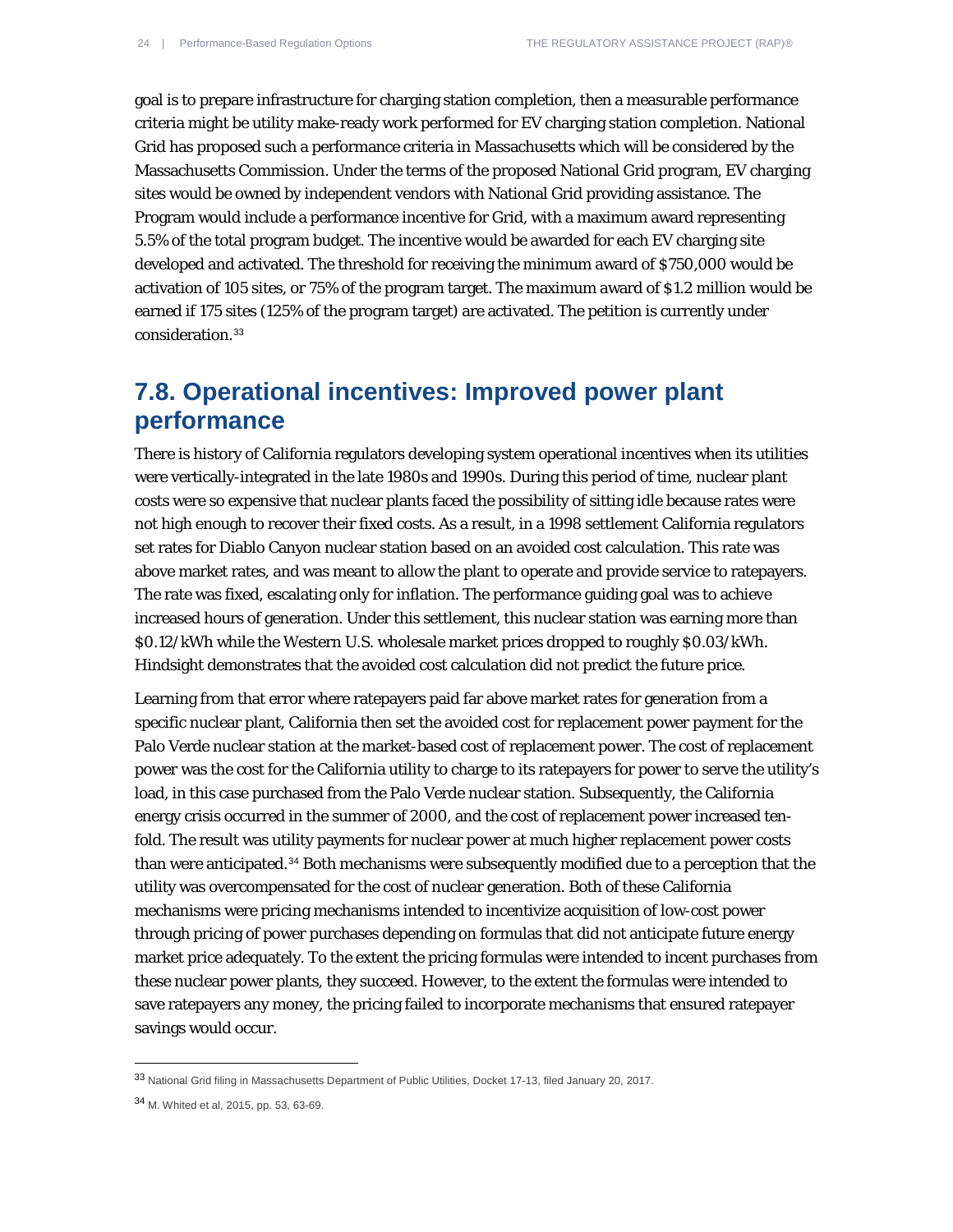Moving forward two decades, in 2014, Hawaii adopted performance metrics for generator performance. These include equivalent availability factor (EAF), equivalent forced outage rate demand (EFORd), and Equivalent Forced Outage Factor (EFOF). These metrics were ordered to be posted on the utilities' websites to facilitate stakeholder and customer access.[35](#page-24-0) As noted in Section 5.2 above, while reporting obligations for certain performance criteria or metrics is a weak form of PBR, it is PBR nonetheless. The requirement that utilities track, analyze and report specific information can affect utility behavior and may be precedent to establishing incentives.

Prior to 2014, Hawaii had an Energy Cost Adjustment Clause with a heat rate efficiency factor. This clause encouraged dispatch of the most efficient power plants with the lowest heat-rate, meaing the most thermal-energy generated per unit of fuel input. However, concerns were raised that the heat rate target would penalize utilities for integrating higher levels of renewables that might impose a higher ramping requirements and lower capacity factors for thermal power plants balancing renewable loads - which both would negatively impact thermal unit heat rates. To address this disincentive for renewable integration, a dead band of +/- 50 Btu/kWh sales was added to heat rate target.[36](#page-24-1) A dead band is a zone of no adjustment around a specific performance criteria or metric; in this case the dead-band is expressed as a meteric around the allowed heat rate so the utility would not lose the benefits of the heat rate efficiency factor if ramping to accommodate renewable resources increased or decreased the heat rate within a range of 50 Btu/kWh. A dead-band thus provides a range where utility revenue is not affected by variation in the metric.

## **7.9. Operational incentives: Improved interconnection request response times**

An Illinois Commission approved settlement in 2013 requires a performance metric be developed by Commonwealth Edison to track time to connect distributed energy resources to the grid.<sup>[37](#page-24-2)</sup> These include reporting on Commonwealth Edison's response time to DER project applications and time from receipt of an application until energy flows from the project to the distribution grid. A similarly structured metric was implemented for connections to the transmission grid where a generation project would connect at a higher transmission voltage.<sup>[38](#page-24-3)</sup> These are report only metrics.

In its Track 2 Order in 2016, the NY-PSC directed the electric utilities to propose a DER interconnection survey process and associated EAM metrics. The utilities filed these in September 2016. The Commission, in March 2017, issued an order that determined that the utilities' proposed frameworks for the DG interconnection surveys and performance metrics did not fully address the need for improved interconnection processes, and required the utilities to submit a revised filing.

 $\overline{a}$ 

<span id="page-24-0"></span><sup>35</sup> M. Whited, 2015, p. 89, citing Hawaii Public Utilities Commission ("HI PUC"). 2014. Decision and Order 31908 in Docket 2013-0141: Instituting an Investigation to Reexamine the Existing Decoupling Mechanisms for Hawaiian Electric Company, Inc., Hawaii Electric Light Company, Inc., and Maui Electric Company, Limited.

<span id="page-24-1"></span><sup>36</sup> M. Whited, 2015, p. 94, citing Christopher Knittel 2002 "Alternative Regulatory Methods and Firm Efficiency: Stochastic Frontier Evidence from the U.S. Electricity Industry." The Review of Economics and Statistics 84 (3).

<span id="page-24-3"></span><span id="page-24-2"></span><sup>37</sup> M. Whited, 2015, p. 85, citing Commonwealth Edison. 2014. Smart Grid Advanced Metering Annual Implementation Progress Report. Commonwealth Edison Company.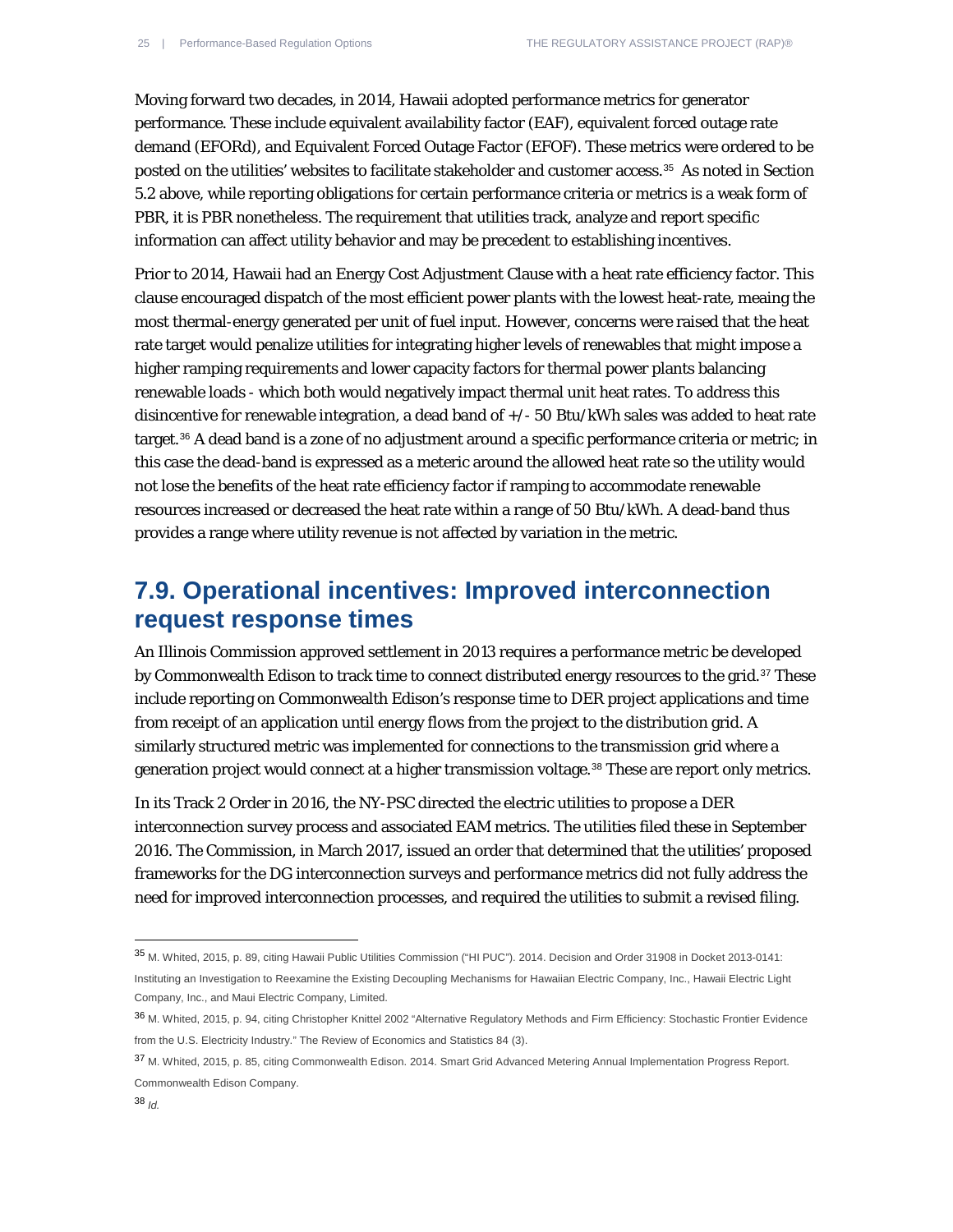Specifically, the Commission found: [39](#page-25-0)

- The survey metric will use survey results of DG applicants with projects above 50 kW and up to 5 MW.[40](#page-25-1) Each utility target will be considered in individual utility proceedings. Each utility is required to have a collaborative process to obtain input from stakeholders including DG applicants and developers on the appropriate target and must reflect the collaborative discussions and provide the basis for the target proposed.
- Regarding the survey to assess satisfaction with the interconnection process, utilities are required to survey DER interconnection applicants when the applicants have received preliminary review from the utility (a mid-point survey), and another survey once the DER application is complete. The surveys are to be phone and/or web-based. The survey design and vetting process will be thorough. The survey questions must be vetted through cognitive (how respondents understand the questions and respond) and field testing (to assess responses on survey questions). Finally, these surveys will include a core sequence of questions applicable to all utilities, used to determine the utilities' eligibility for the EAM.
- Failed applications will not be part of the EAM evaluation criteria. However, utilities must collect data on failed applications for a separate purpose.
- The DG interconnection EAM value will generally be consistent across utilities. Each utility is required to have a collaborative process to obtain input from stakeholders on the appropriate value.

Con Edison received approval for an interconnection EAM in January 2017 as part of a rate case.<sup>[41](#page-25-2)</sup> The interconnection EAM covers DG projects between 50 kW and 5 MW, and measures results against three targets:

- Standard Interconnection Requirements (SIR) timeliness; these requirements include specific timelines by which interconnection projects must be approved.
- A survey of customer satisfaction conducted by an independent surveyor.
- An audit of failed applications conducted by an independent auditor.

Con Edison will convene a collaborative to seek agreement on the targets for the three EAM measures and other details. Although targets will be established and data collected in 2017, there will be no earning opportunity for Rate Year One. The earning opportunity for Rate Years Two and Three will be five basis points (0.05% of ROE; Con Edison's ROE is 9%) in each rate year.

The NY-PSC also has a separate EAM specifically for DER deployments.

<span id="page-25-0"></span><sup>39</sup> New York PSC. (2017, March 9). CASE 14-M-0101. Order Directing Modifications to the joint utilities proposed interconnection earning adjustment mechanism framework. Retrieved from

<http://www3.dps.ny.gov/W/PSCWeb.nsf/All/CC4F2EFA3A23551585257DEA007DCFE2?OpenDocument>

<span id="page-25-1"></span><sup>40</sup> The NY-PSC declined to apply an EAM to applications for projects under 50 kW.

<span id="page-25-2"></span><sup>41</sup> New York PSC, Case 16-E-0060, Case 16-G-0061, Case 16-E-0196, Order Approving Electric and Gas Rate Plans (for Con Edison),

January 25, 2017. Retrieved from [http://documents.dps.ny.gov/public/Common/ViewDoc.aspx?DocRefId={2ED14916-F505-48AA-9AAB-](http://documents.dps.ny.gov/public/Common/ViewDoc.aspx?DocRefId=%7b2ED14916-F505-48AA-9AAB-3767554C380F)[3767554C380F](http://documents.dps.ny.gov/public/Common/ViewDoc.aspx?DocRefId=%7b2ED14916-F505-48AA-9AAB-3767554C380F)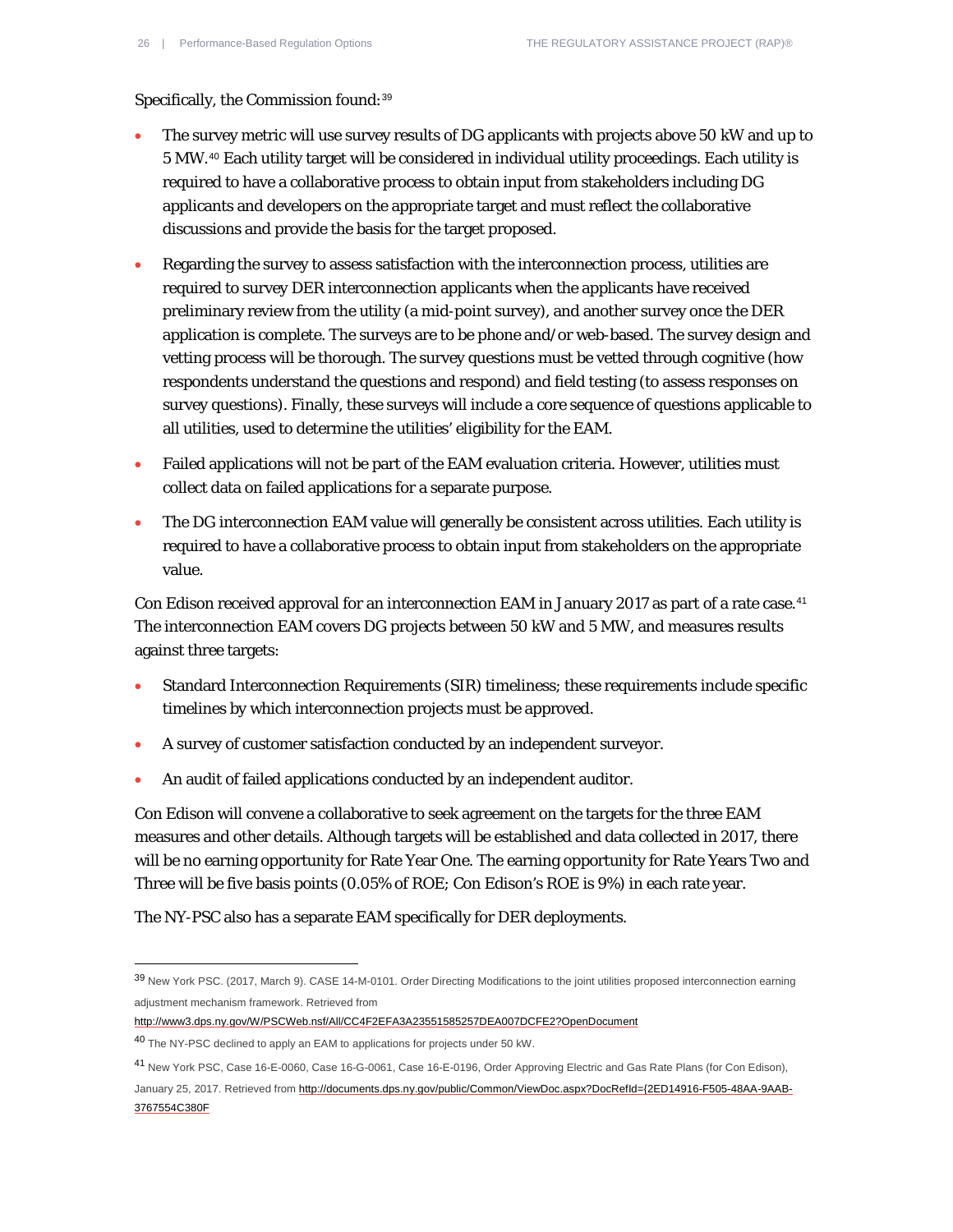## **7.10. Operational incentives: Differing approaches to achieving system efficiency**

Operational metrics can and often do focus on achieving system efficiencies. Different jurisdictions identify system efficiency differently based on their particular needs, configurations and priorities, with some focused on load factor improvement and peak reduction and others focused more broadly on reducing system losses, including theft and administrative and operational efficiency.

#### **Denmark**

The Danish TSO, Energinet.dk, a state-owned not-for-profit utility, is subject to non-profit "cost plus" regulation. Energinet.dk is not allowed to build up equity or pay dividends to its owner (Danish Ministry of Energy) and can only recover "necessary costs" by efficient operations and a "necessary return on capital." Revenues are therefore set to recover the necessary costs of efficient operation plus a modest interest on equity capital. The regulator, Energitilsynet (also known as DERA) can refuse the recovery of non-efficiently incurred costs. The guiding principle or goal is efficient operations.

The goal of the Danish net volume efficiency model is to encourage the most inefficient Distribution System Operators (DSOs) to become as efficient as the top 10% of DSOs within a four-year period. The main feature of the model, which is applied annually, is a cost index measuring the costs of an average DSO running a particular grid. Thus, the metric is the cost index measure, a benchmarking measure. The model allows individual DSO performance to be compared with its peers' relative performance despite differences in size and characteristics of specific grids. By limiting the number of cost elements analyzed to 23, the Danish benchmarking methodology, the "netvolumen" methodology, achieves an acceptable balance between efficiency benchmarking accuracy and the necessary resource requirements from the regulator (DERA) needed to accomplish this.[42](#page-26-0) The benchmarking attempts to account for utility size and service territories: the net volume and quality of supply models are designed to take account of dissimilarities between DSOs size and the nature of their grids. However, there is little or no identification of areas in the economic benchmarking (the netvolumen model) where the DSO excels or performs particularly well. The measured outcome of the net volume model is an efficiency index comparing the actual cost incurred by a DSO in operating its grid with the costs incurred by an "average" DSO.

#### **New York**

1

The recent NY REV Order mandates EAMs related to peak reduction and load improvement factor:

• Each utility must propose a peak reduction target and a load factor improvement target. Each utility proposal for this EAM will meet a list of requirements including targets, an analysis

<span id="page-26-0"></span><sup>42</sup> In the netvolumen model, each DSO has annually reported its stock of 23 types of grid component. DERA obtains a measure of the DSO's net volume by multiplying the stock of each component by an estimated cost parameter including both operational cost and depreciation. The net volume effectively measures the cost that an "average" DSO would incur in operating each DSO's distribution network. Comparing this figure with the DSO's actual cost gives a cost-index for each DSO. This allows DERA to rank all DSOs in terms of operational efficiency and apply an annual efficiency factor to each DSO, designed to lift efficiency to that of the top 10 % of DSOs within four years.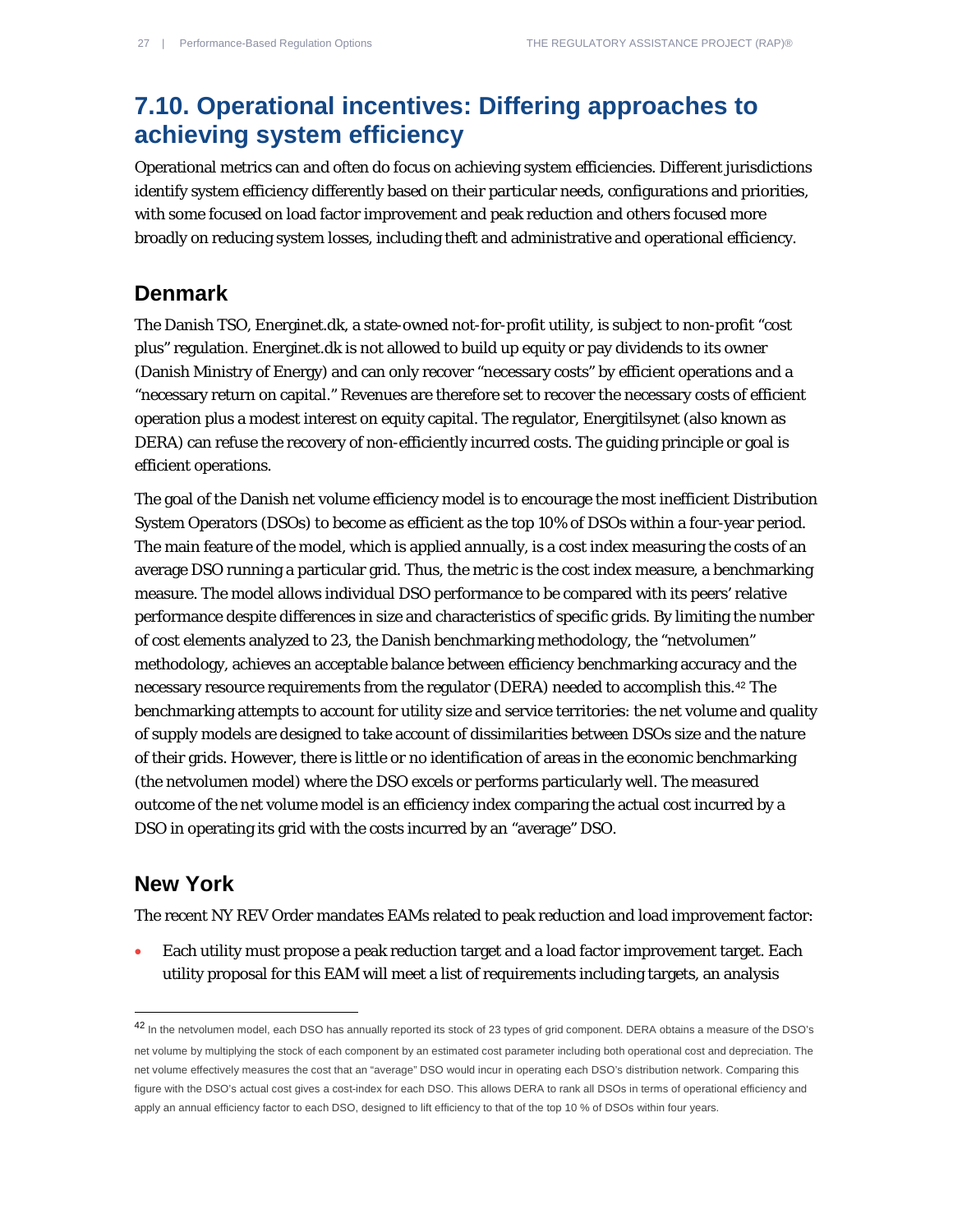based on a benefit-cost analysis (BCA) framework, and a proposed financial incentive for economic savings. These may include complementary strategies to build electric load, improve load factor, and reduce carbon emissions, such as encouraging conversion to electric vehicles, geothermal heat pumps, and other efficient and beneficial uses.

• Utilities must propose targets for peak reduction and load factor improvement over a period of five years. Individual utility targets may be either annual or cumulative with milestones. Peak reduction targets are required to establish either a specific MW objective for system peak or a percentage reduction from a defined MW amount. Both peak reduction and load factor improvement targets are required to be ambitious in size to encourage a portfolio approach beyond conventional programs. Targets and awards are to be established on a graduated basis that encompasses both moderate levels of achievement and superior results. Only positive earnings adjustments will be used for these initial EAMs, with the size of the adjustment graduated to the extent of achievement. To demonstrate achievement under this EAM, the Commission will examine the contribution of each component of the program, to avoid any incentive to achieve by reducing economic activity. This particular EAM is still under development at the time of writing this report.

New York is attempting to achieve a more efficient electrical grid by improving the load factor and reducing peak demand so electricity usage is more smoothly spread across different times of the day. The idea behind this improved load factor EAM is that capital infrastructure is utilized more efficiently if the infrastructure is used for more hours than just the peak periods.Implementing these concepts in January 2017, the NY-PSC approved a rate case for Con Edison that included a system efficiency EAM.[43](#page-27-0) This EAM includes three metrics:

- Incremental system peak reduction; targets have already been set for this metric.
- Customer load factor; Con Edison will be further analyzing factors related to this EAM and proposing a metric for it in Rate Year Two.
- DER utilization; the DERs falling under this metric for Rate Year One are solar PVs, CHP, fuel cells, battery storage, demand response, thermal storage, heat pumps, and EV charging. DERs will be measured in terms of the annualized MWh produced, consumed, discharged, or reduced from incremental resources. Because not all DERs are individually metered or measured, MWh produced or consumed by incremental DERs will be determined on an annualized basis using fixed assumptions.

The maximum earning opportunity for these system efficiency metrics in Rate Year One is 4 basis points which is 0.04% of ROE in would be added to Con Edison's ROE is 9%.

In January 2017, the NY PSC approved a rate case for Con Edison that included several EAMs, including two energy efficiency metrics.[44](#page-27-1) The first EE metric is for meeting or exceeding target levels for incremental GWh savings. EE incentives are not a new application of PBR. The second metric, developed through a collaborative process, is an energy intensity metric for both the

<span id="page-27-1"></span><span id="page-27-0"></span><sup>43</sup> New York PSC, Order Approving Electric and Gas Rate Plans (for Con Edison).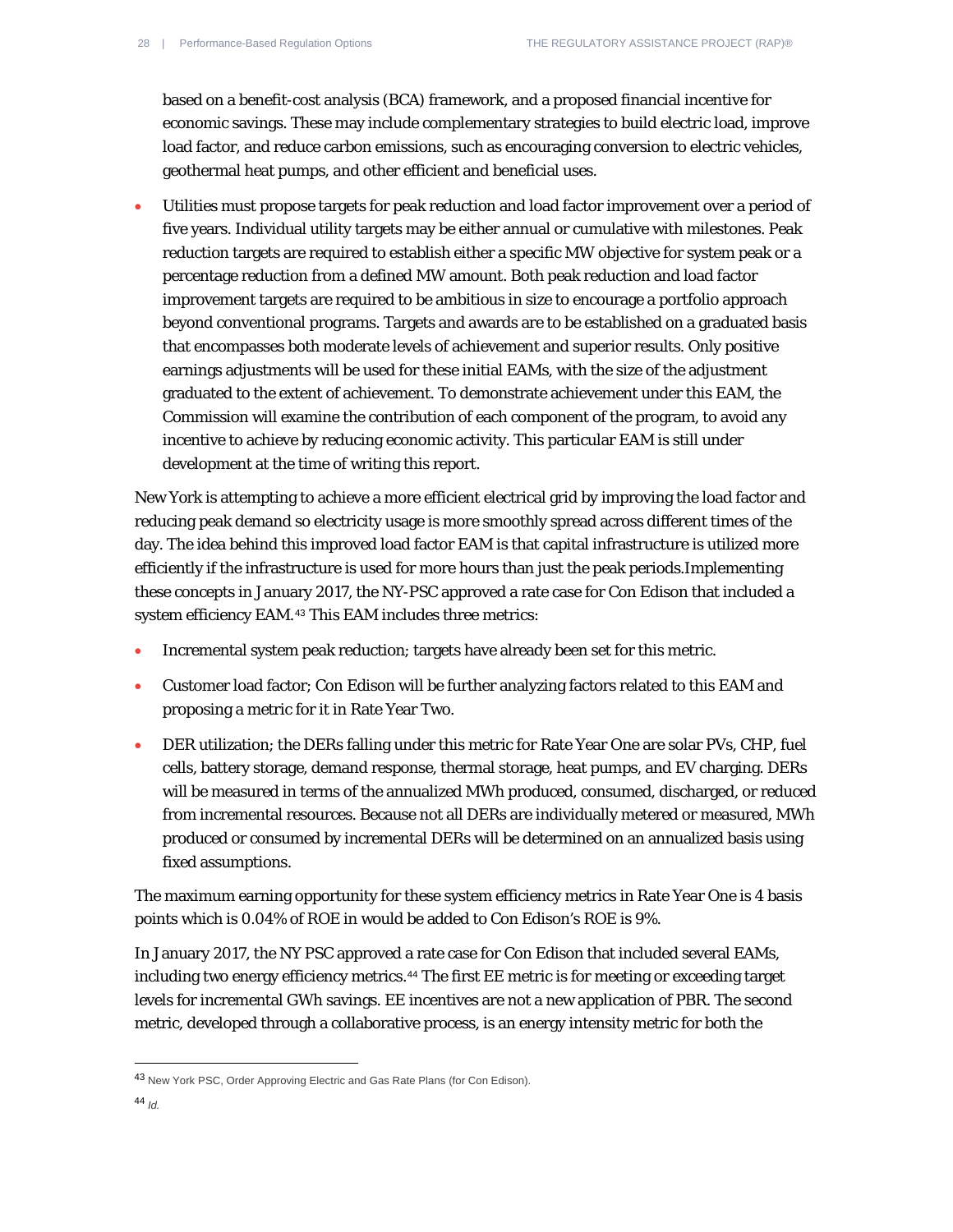residential and commercial sectors. This metric is intended to incentivize efforts to decrease energy intensity beyond recent system trajectories (including energy savings from existing programs). Con Edison will earn this incentive if the decline in energy intensity improves beyond the trend 2010. The performance targets will be set on a rate class basis for residential kWh per customer and commercial kWh per employee at the end of rate year one at a declining intensity trajectory.[45](#page-28-0) Con Edison can earn a maximum of 7.76 basis points in Rate Year One under this mechanism.

#### **Puerto Rico**

Puerto Rico is focusing on improving system efficiency by mandating performance metrics within its Integrated Resource Planning (IRP) process. The Legislative Assembly of the Commonwealth of Puerto Rico enacted Act 57-2014[46](#page-28-1), which mandated performance metrics be adopted as part of the IRP process.<sup>[47](#page-28-2)</sup> As the Legislative Assembly described it, "(w)e have been held as hostages of a poorly efficient energy system that excessively depends on oil as a fuel, and that does not provide the tools to promote our Island as a place of opportunities in the global market."[48](#page-28-3) Thus, it is in this context, that the Puerto Rico Energy Commission (PREC) established performance metrics in the first set of IRP rules. Because of the significance with which the PREC views the need for the Puerto Rico Electric Power Authority (PREPA) to improve its performance on all fronts, the Commission has now established a separate proceeding to revisit and revise those metrics.[49](#page-28-4)

On November 15, 2016, PREC issued its Notice of Investigation which commenced the process to review performance metrics more comprehensively. The Commission has already received comments from interested stakeholders.[50](#page-28-5) The process will incorporate three separate components: a Commission investigation into PREPA's operations to assist in developing final performance metrics which will supercede the metrics set forth in the IRP rules; an independent engineering assessment of PREPA's operations focusing on the reliability and integrity of the entire transmission, distribution and generating system, especially in light of the extensive outage in September 2016; and rulemaking to create the new amended metrics. PREPA is a state-owned entity, however, making the assessment of rewards or penalties challenging.

A subsequent Order seeking comment from PREPA and interested stakeholders was issued on April

 $\overline{a}$ 

<span id="page-28-0"></span><sup>45</sup> Con Edison will use averages across the rate classes for the customers and employees. The energy use will tracked on 12-month rolling weather normalized monthly energy sales.

<span id="page-28-1"></span><sup>46</sup> Puerto Rico Energy Transformation and RELIEF Act, as amended. This legislation created a regulatory commission, the Puerto Rico Energy Commission (PREC) and included numerous regulatory provisions including an IRP and a timeframe (1 year) for the utility, the Puerto Rico Electric Power Authority (PREPA) to file.

<span id="page-28-2"></span><sup>47</sup> Act 57, §6C(h)(iv). Specifically, the law sets out detailed parameters which include: revenue per kilowatt-hour (kWh); operating and maintenance expenses per kWh; operating and maintenance expenses of the distribution system per customer; customer service expenses per customer; general and administrative expenses per customer; energy sustainability; emissions; total amount of energy used annually in Puerto Rico; total amount of energy used annually per capita, for Puerto Rico as a whole and separately for urban and non-urban areas; and total energy cost per capita, for Puerto Rico as a whole and separately for urban and non-urban areas.

<span id="page-28-3"></span><sup>48</sup> Id., Statement of Motives.

<span id="page-28-4"></span><sup>49</sup> Puerto Rico Commission Order 8594, May, 2015, IRP Rule, Article V.

<span id="page-28-5"></span><sup>50</sup> Energy Commission of Puerto Rico. (2016, November 15). In re: The Performance of the Puerto Rico Electric Power Authority, Case No. CEPR-IN-2016-0002.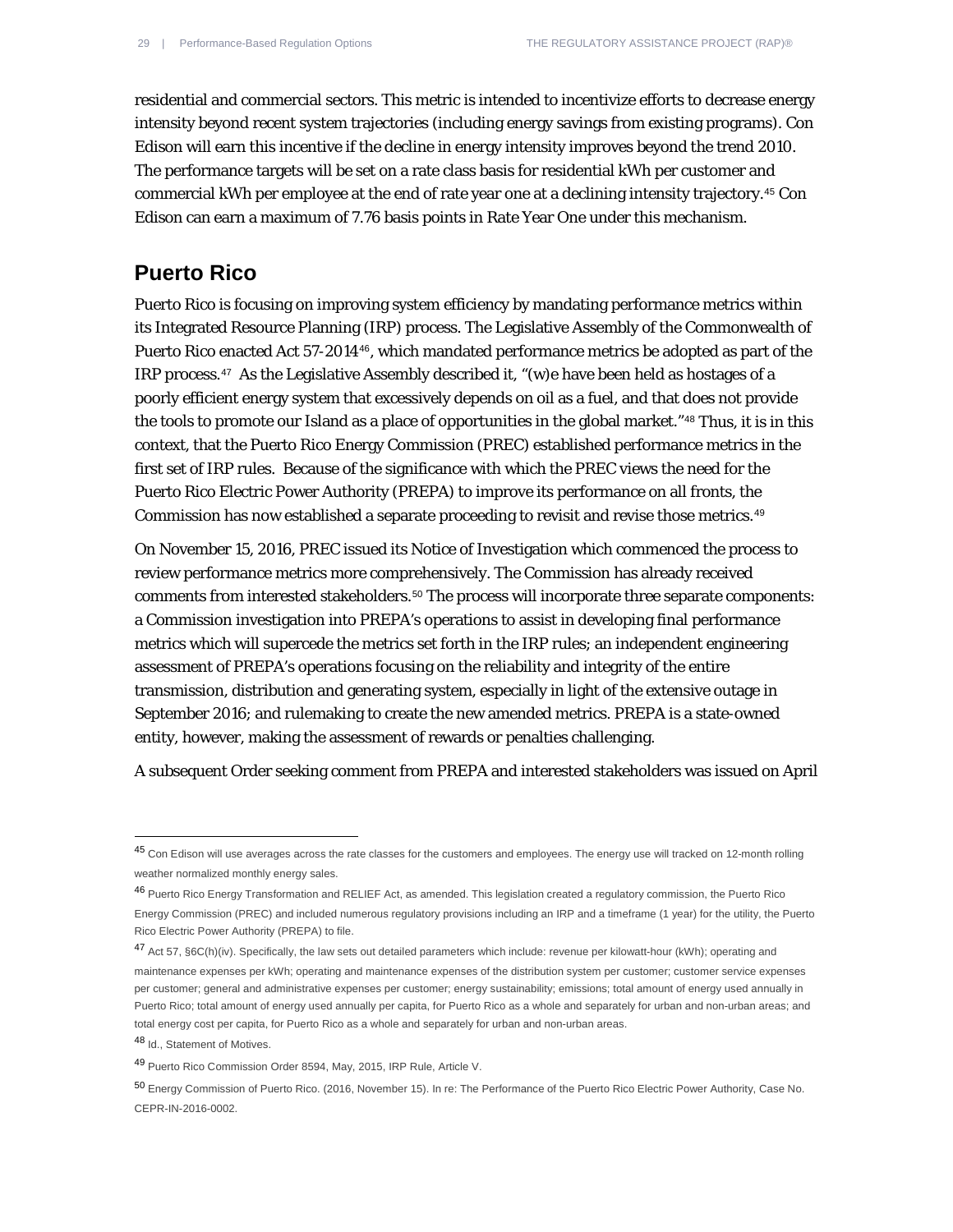27, 2017.[51](#page-29-0) In that Order, categories of performance metrics were identified and listed under the following categories: overall system, generation, transmission and distribution, customer service, finance, planning, environmental, operations, IT, human resources, legal, renewable energy and demand-side managent. Each category has an identified list of potential metrics for which the Commission is seeking comment prior to drafting proposed rules. The operational metrics focus on efficiency in purchasing, warehousing, fleet, and fuel and are designed to improve tracking, reporting and efficiency in these categories as a means to cut costs and eliminate waste. Reporting requirements in other areas such as demand-side management, which measures reductions in peak and and energy usage, will also affect system efficiency. Because of the lack of accountability for PREPA prior to being regulated, most of the metrics are focused on reporting information to create a baseline from which to measure progress as new internal processes to improve performance are implemented. Thereafter, as part of the rulemaking, metrics may be put in place that would require progress on each metric reported. This proceeding is in the nascent stage of development as the Commission considers the best course of action.

| <b>Area</b>                       | <b>Metric</b>                                                                | <b>Unit of measure</b> | <b>Target</b> |
|-----------------------------------|------------------------------------------------------------------------------|------------------------|---------------|
| <b>Overall system</b>             | <b>CAIDI</b> (Customer<br>average interruption<br>duration index)            | minutes                | 146           |
| <b>Generation</b>                 | Plant availability<br>(system)                                               | percentage             | 76%           |
| T&D                               | <b>SAIDI</b> (System<br>average interruption<br>duration index)<br>(system)  | minutes                | 48            |
| T&D                               | <b>SAIFI</b> (System<br>average interruption<br>frequency index)<br>(system) | percentage             | 0.328%        |
| <b>Finance</b>                    | <b>Accounts Payable</b><br>days outstanding                                  | Days                   | 35            |
| Planning and<br>Environmental     | <b>Timeliness of</b><br>response to regulatory<br>requests                   | Percentage             | 95%           |
| <b>Operations</b><br>(purchasing) | Contracts as percent<br>of spending                                          | Percentage             | 80%           |
| <b>Operations (fleet)</b>         | Fleet out of service<br>(system)                                             | Percentage             | 20.5%         |

**Table 2: Draft Performance Metrics By Area[52](#page-29-1)**

<span id="page-29-1"></span><span id="page-29-0"></span><sup>51</sup> Energy Commission of Puerto Rico. (2017, April 27). In re: The Performance of the Puerto Rico Electric Authority. Performance Metrics. Case No. CEPR-IN-2016-0002. Retrieved from: [http://energia.pr.gov/wp-content/uploads/2017/04/Resolution-Performance-Metrics-CEPR-IN-](http://energia.pr.gov/wp-content/uploads/2017/04/Resolution-Performance-Metrics-CEPR-IN-2016-0002.pdf)[2016-0002.pdf](http://energia.pr.gov/wp-content/uploads/2017/04/Resolution-Performance-Metrics-CEPR-IN-2016-0002.pdf)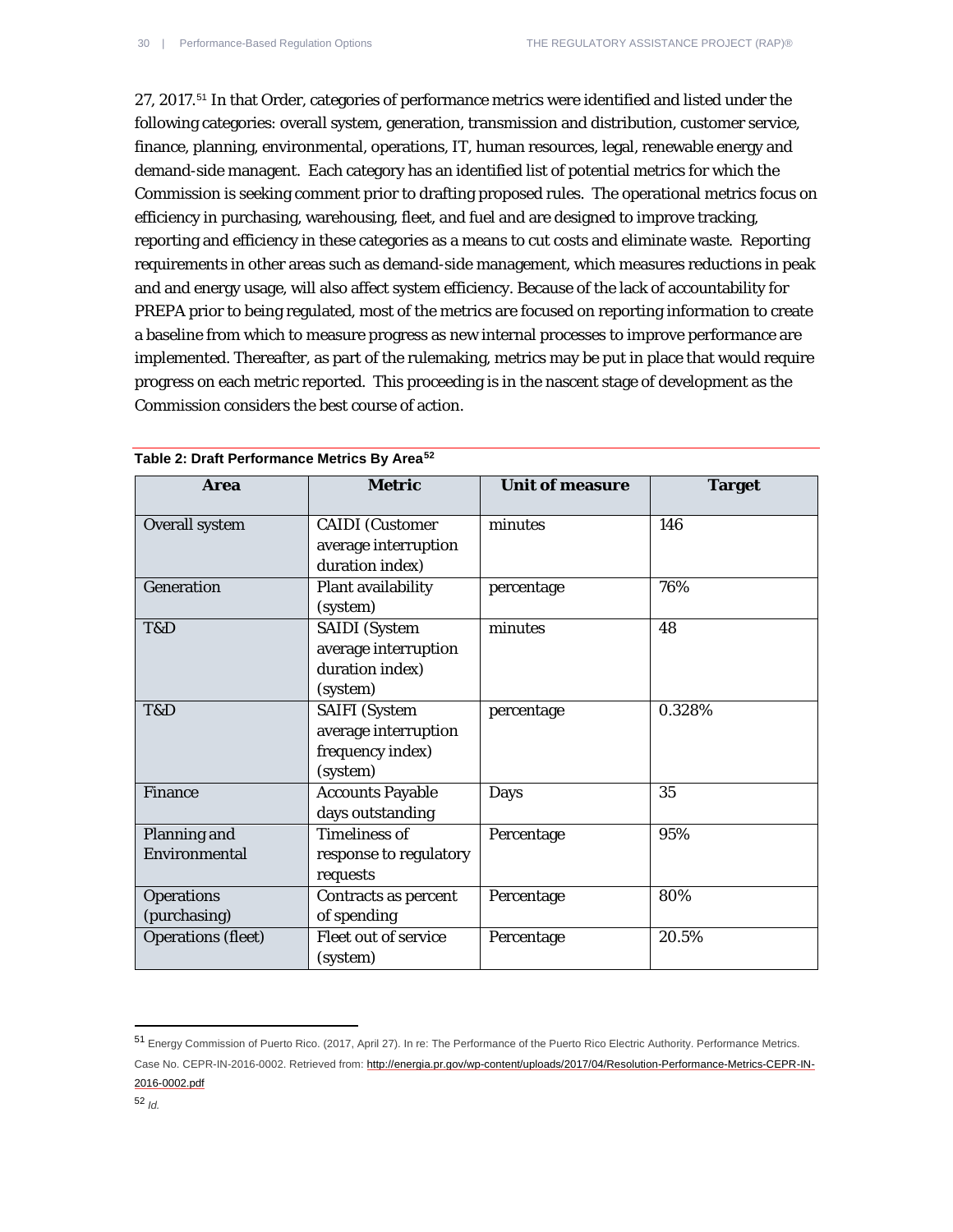$\overline{a}$ 

### **7.11. Operational efficiency: Financial solvency linked to efficiency improvement**

Where state owned enterprises have been operating inefficiently for years and also need financial support due to costs exceeding revenue, it is possible to link continued state support to improving the efficiency of operations. A PBR mechanism being implemented India uses financial incentives to achieve dual objectives: 1) to increase the financial stability of distribution companies (discoms) in India and 2) increase energy efficiency.

Most distribution utilities in India are wholly-owned by their respective state governments, even though they have been regulated by independent regulators over the last 15+ years. Different states unbundled their state owned utilities differently and created the regulatory system at different points in time. The state governments own and operate their own DISCOMS, with little national government oversight. For political reasons, the states have provided inexpensive electricity at far below the actual cost of supply and delivery. As a result, for many decades, the state governmentowned distribution companies (DISCOMs) have been incurring heavy losses (totaling losses of approximately Rs. 3.8 lakh crore (~\$59.28 billion) and outstanding debt of approximately Rs. 4.3 lakh crore (~\$67 billion) as of March 2015) because of average tariffs not keeping up with increasing costs, technical losses, theft, and limited bill recovery.

Financially stressed DISCOMs are not able to supply adequate power at affordable rates, which hampers quality of life and overall economic growth and development. Efforts towards 100% village electrification, 24x7 power supply, and ambitious clean energy targets are very unlikely to be achieved without financially solvent DISCOMs that are able to provide continuous power. Power outages also adversely affect nation-building initiatives that depend on facilities having reliable electricity, such as "Made in India" and "Digital India". In addition, defaults on bank loans by financially distressed DISCOMs have the potential to seriously impact the banking sector and the economy at large.<sup>[53](#page-30-0)</sup>

The Ujwal DISCOM Assurance Yojana (UDAY) is a performance incentive mechanism that was approved by the Union Cabinet of the federal Indian Government on 5th November, 2015. It is a scheme that is designed to facilitate financial & operational turnarounds of Indian DISCOMs. UDAY is active in 22 Indian states, and involves an agreement among the federal government, the state government, and the utility to achieve targets regarding utility financial stability, decreased power losses, improved end-use energy efficiency and efficiency in the agricultural sector, meeting renewable energy targets, and other goals that are relevant to that state.

UDAY operates through four initiatives (i) Improving operational efficiencies of DISCOMs; (ii) Reduction of cost of power; (iii) Reduction in interest cost of DISCOMs; (iv) Enforcing financial discipline on DISCOMs through alignment with State finances. Operational efficiency improvements like compulsory smart metering, upgradation of transformers, meters, and other network infrastructure, implementation of energy efficiency measures such as efficient LED bulbs, agricultural pumps, fans, and air conditioners aim to reduce the average Aggregate Technical and

<span id="page-30-0"></span><sup>53</sup> Press Information Bureau, Government of India. (2015, November 5). UDAY (Ujwal DISCOM Assurance Yojana) for financial turnaround of Power Distribution Companies. Retrieved from[: http://pib.nic.in/newsite/PrintRelease.aspx?relid=130261.](http://pib.nic.in/newsite/PrintRelease.aspx?relid=130261)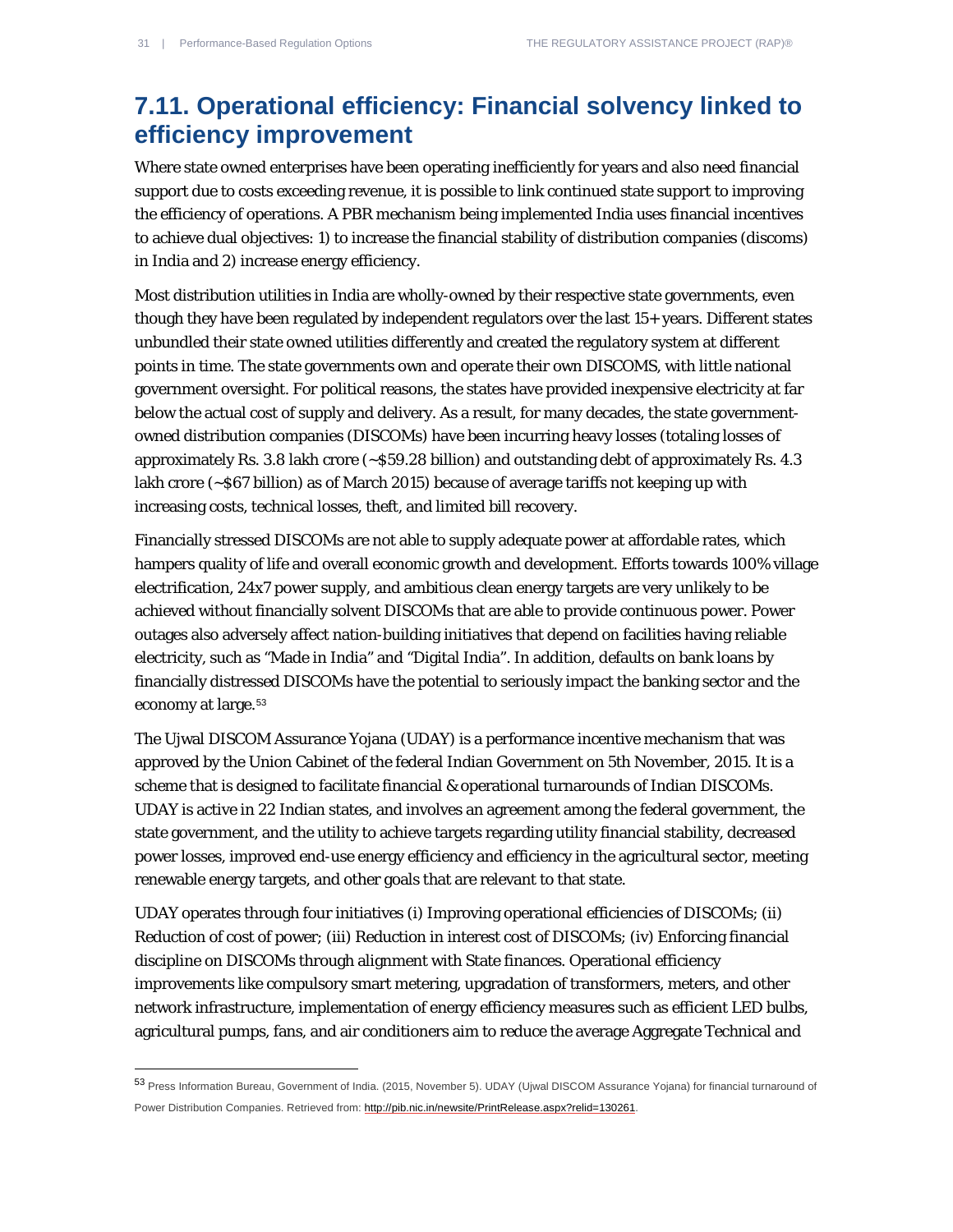Commercial (AT&C) loss from around 22% to 15% and eliminate the gap between Average Revenue Realized (ARR) & Average Cost of Supply (ACS) by 2018-19.[54](#page-31-0)

UDAY recognizes the importance of aligning the goals of the central government, the state governments, and the DISCOMs. To that end, it provides customized guiding goals and directional incentives for each DISCOM in exchange for a financial support package.<sup>[55](#page-31-1)</sup> In return for the bailout, the DISCOMs have been given target dates (2017 to 2019) by which they must meet certain efficiency parameters such as reduction in power lost through transmission, theft and faulty metering, installing smart meters and implementing geographic information system (GIS) mapping of areas with high losses. States will also have to ensure that power tariffs are revised regularly, so that the DISCOMS receive enough revenue to cover costs. The central government allows this additional debt on the state government books to not be counted against their fiscal obligations, and will also provide support for DISCOMs through its own schemes (e.g. rural electrification, network upgradation, etc.). The DISCOMs will also need to adopt certain tariff revisions, as prior tariffs were too low to compensate the utility for the actual cost of service, and tariffs were to be revised to reflect the actual costs. It is not clear if the new tariffs do this, or if they can be enforced on consumers.[56](#page-31-2) Consequences for noncompliance are not clear.

Reductions in the cost of power are being achieved through measures such as increased supply of cheaper domestic coal, sourcing coal from more efficient plants, coal price rationalization based on GCV (Gross Calorific Value), supply of washed and crushed coal, and faster completion of transmission lines.

UDAY represents an innovative way to address larger systemic challenges of financial instability of utilities owned and operated by subnational governments. The innovative part of this scheme is that it recognizes and directly confronts the fact that financial liabilities of DISCOMs are the contingent liabilities of the respective States and need to be recognized as such. Debt of DISCOMs is de facto borrowing of States which is not counted in de jure borrowing. However, credit rating

where:

 $\overline{a}$ 

<span id="page-31-0"></span><sup>54</sup> AT&C losses refer to a combination of Technical Losses and Commercial Losses. Technical Losses are unavoidable losses due to flow of power in transmission and distribution systems which is result of network design, specifications of the equipments used in the network, and network operation parameters. Commercial losses are avoidable up to some extent which arise due to operational loopholes. It is a result of theft, metering issues, inefficient billing procedures, inadequate revenue collection, and non-remunerative tariff structure and subsidies. **% AT&C = { 1 - Billing Efficiency x Collection Efficiency } x 100**

**Billing Efficiency: Total Billed Unit (kWH) / Total Input Energy (kWH) relative to the distribution asset Collection Efficiency: Total Collected amount / Total Billed Amount**

<span id="page-31-1"></span><sup>55</sup> Under the scheme, the State governments will take over three-fourths of the debt of their respective DISCOMs. The State governments will then issue 'UDAY bonds' to banks and other financial institutions to raise money to pay off the banks. The remaining 25 per cent of the DISCOM debt will be addressed in one of the two ways — conversion into lower interest rate loans by the lending banks, or via issuing DISCOM bonds backed by State government guarantee (which helps bring down interesting rates). Madhu, M. (2016, March 28). All you wanted to know about UDAY. The Hindu Business Line. Retrieved fro[m http://www.thehindubusinessline.com/opinion/all-you-wanted-to](http://www.thehindubusinessline.com/opinion/all-you-wanted-to-know-about-uday/article8406121.ece)[know-about-uday/article8406121.ece](http://www.thehindubusinessline.com/opinion/all-you-wanted-to-know-about-uday/article8406121.ece) 

<span id="page-31-2"></span><sup>56</sup> Currently 17 out of the 22 states have reported AT&C losses for this year, and the total losses across all 17 states is 22.49%. The goal is for each state to have 15% AT&C losses or less. https://www.uday.gov.in/atc\_india.php. Additionally, tariff revisions were required as part of the MOU for each state, as the utility needs state buy-in to accomplish these tariff revisions. Tariff revisions have been filed in 19 of 22 states. In this respect the MOUs have been a success. Government of India, Ministry of Power. (undated).UDAY National Dashboard. Retrieved from [https://www.uday.gov.in/atc\\_india.php](https://www.uday.gov.in/atc_india.php)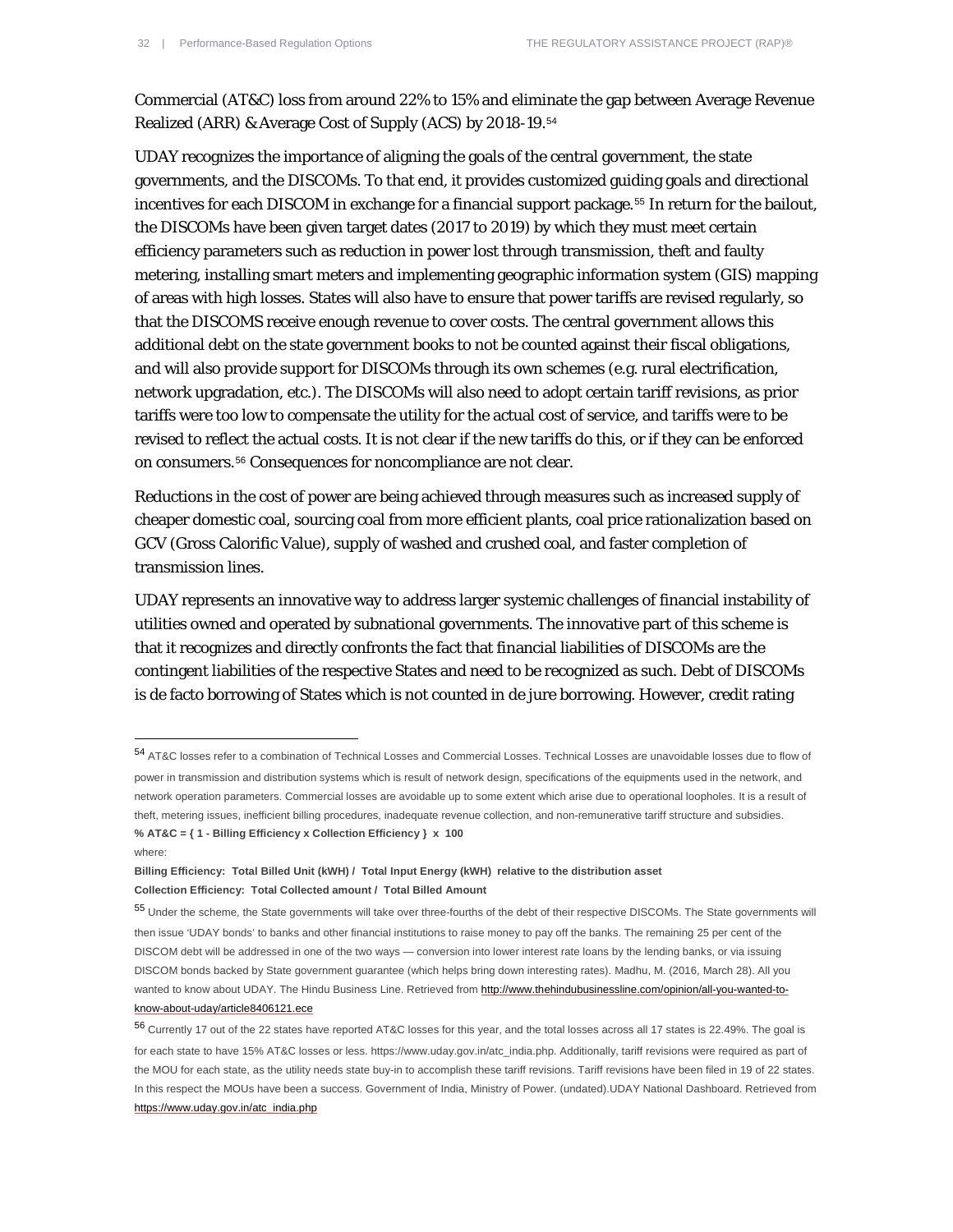agencies and multilateral agencies are conscious of this de facto debt in their appraisals.



**Figure 6. UDAY state/discom quarterly performance ranking (as of March 31, 2017)[57](#page-32-0)**

To date UDAY has been well received by the states that have signed up for it.<sup>[58](#page-32-1)</sup> This is encouraging as the states are key stakeholders to the success of UDAY. Quarterly rankings for state/DISCOM performance is publicized on the UDAY national dashboard, which encourages state and DISCOM good performance.

#### **7.12. Operational metrics: Reliability**

1

As part of a grid modernization initiative in the U.S. State of Illinois, the Illinois Commerce Commission (ICC) adopted a PBR formula rate tariff.[59](#page-32-2) These tariffs were approved under Illinois's Energy Infrastructure Modernization Act which authorized \$3.2 billion in grid hardening and smart meter investments. The guiding principle of the act and tariff is to achieve increased grid reliability and operational efficiency by offering the utilities increased certainly around capital investments ranging from distribution reclosers, substation improvements, pole reinforcements, undergrounding targeted lines, and vegetation management.<sup>[60](#page-32-3)</sup>

This Illinois tariff approved formula rates for participating utilities providing greater utility

<span id="page-32-0"></span><sup>57</sup> Government of India, Ministry of Power. (2017). UDAY National Dashboard. Retrieved from<https://www.uday.gov.in/home.php>

<span id="page-32-1"></span><sup>58</sup> Adebare, A. (2016, January 25). A Closer look at the Ujwal Discom Assurance Yojana Uday Scheme. Mondaq. Retrieved from <http://www.mondaq.com/india/x/460820/Oil+Gas+Electricity/A+Closer+Look+At+The+Ujwal+Discom+Assurance+Yojana+Uday+Scheme> <sup>59</sup> 220 ILCS 5/16-108.5.

<span id="page-32-3"></span><span id="page-32-2"></span><sup>60</sup> McCabe, A; Ghoshal, O, & Peters B, A Formula for Grid Modernization? Manuscript of article later published in Public Utilities Fortnightly.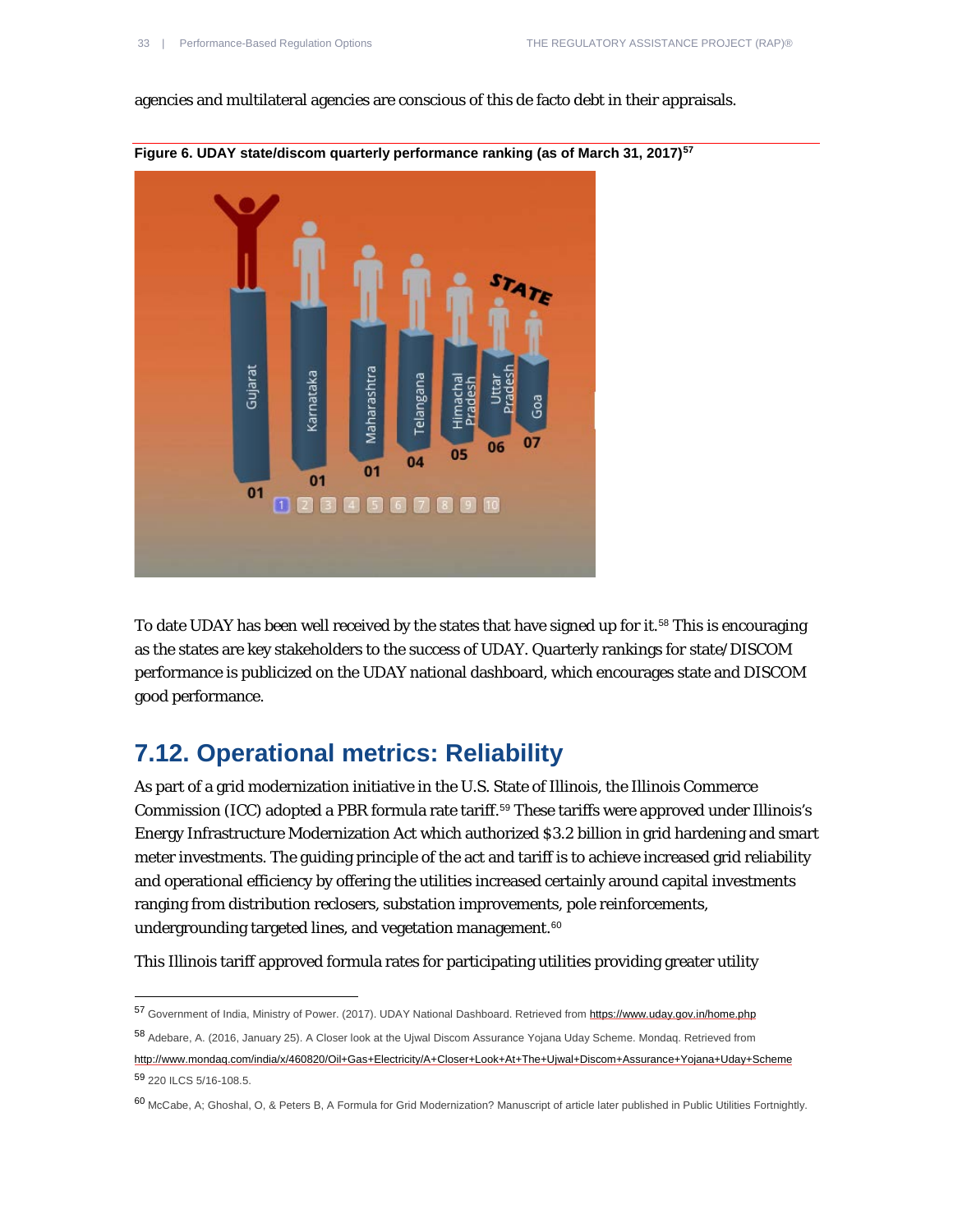confidence that grid modernization expenses would be found prudent with a set rate of return to be adjusted based on known factors annually. In exchange for this formula rate treatment, participating utilities are required to file multi-year metrics with the ICC to improve performance over a 10-year period, including reliability performance.

After installing grid automation and more intelligent sensors and the range of approved grid hardening and smart grid invesments described above, the utilities reported improvements in outage frequency and duration.<sup>[61](#page-33-0)</sup> But the utilities have failed ot meet the 75% improvement performance criteria set by the ICC and been penalized with a 5 basis point reduction in authorized ROE as a result. This reduction of ROE resulted in an approximate \$2 million reduction in Commonwealth Edison's roughly \$2.5 billion annual revenue requirement.<sup>[62](#page-33-1)</sup> This is a negative incentive scheme which imposes a relatively low penalty reduction in an approved formula rate when reliability criteria is not met.

Setting reliability goals, performance criteria, or metrics can be difficult. It is important not to fall into the "no-amount-of-reliability-is-enough" trap because reliability investments are limitless. The amount of reliability that regulators should require and how to measure it are perennial utility questions: how much reliability should be required or another way to ask the question is how much reliability do customers want to pay for their electricity service? The Canadian Province of Alberta recognized this quandary squarely in its decision rejecting a reward-based PIM for exceeding expected reliability standards:

". . . in a competitive market, a company may increase its service quality and charge a higher price, but risks losing customers. For monopoly utility companies, there is no risk of losing customers. Customers have no choice but to pay the higher price of service quality levels that they may not want or cannot afford." [63](#page-33-2)

Norwegian regulators approached the reliability quandary by asking utility customers how much they value reliability using customer surveys to construct a willingness-to-pay curve for different levels of system reliability. The Norwegians then use a PBR scheme to have their utilities internalize the reliability valuation by customers. Norway uses revenue cap regulation to control utility costs. It allows utilities to retain cost savings from operating below approved costs. Because revenue cap regulation can create an incentive to cut costs in ways the impact system reliability, this system adjusts utility revenues each year based on the costs of outages to customers. Thus, if outages increase, utility revenue is reduced—or if outages are reduced below a baseline level, the utility receives higher revenues the next year.<sup>[64](#page-33-3)</sup>

Under this system, a Norwegian utility seeking to maximize profits will increase expenditures to the point where the marginal cost of increased reliability equals the customers' willingness to pay (as shown in the customer surveys). The Norwegian reliability PBR is designed to achieve the optimal

<span id="page-33-0"></span><sup>61</sup> Both utilities, Ameren and Commonwealth Edison, report reliability improvements; see

<https://www.icc.illinois.gov/downloads/public/edocket/406271.pdf> and [https://www.icc.illinois.gov/downloads/public/edocket/402546.pdf.](https://www.icc.illinois.gov/downloads/public/edocket/402546.pdf)  <sup>62</sup> McCabe, A; et al, p. 5.

<span id="page-33-1"></span>

<span id="page-33-2"></span><sup>63</sup> M. Whited et al, 2015, p. 41.

<span id="page-33-3"></span><sup>64</sup> M. Whited et al, 2015, p. 35.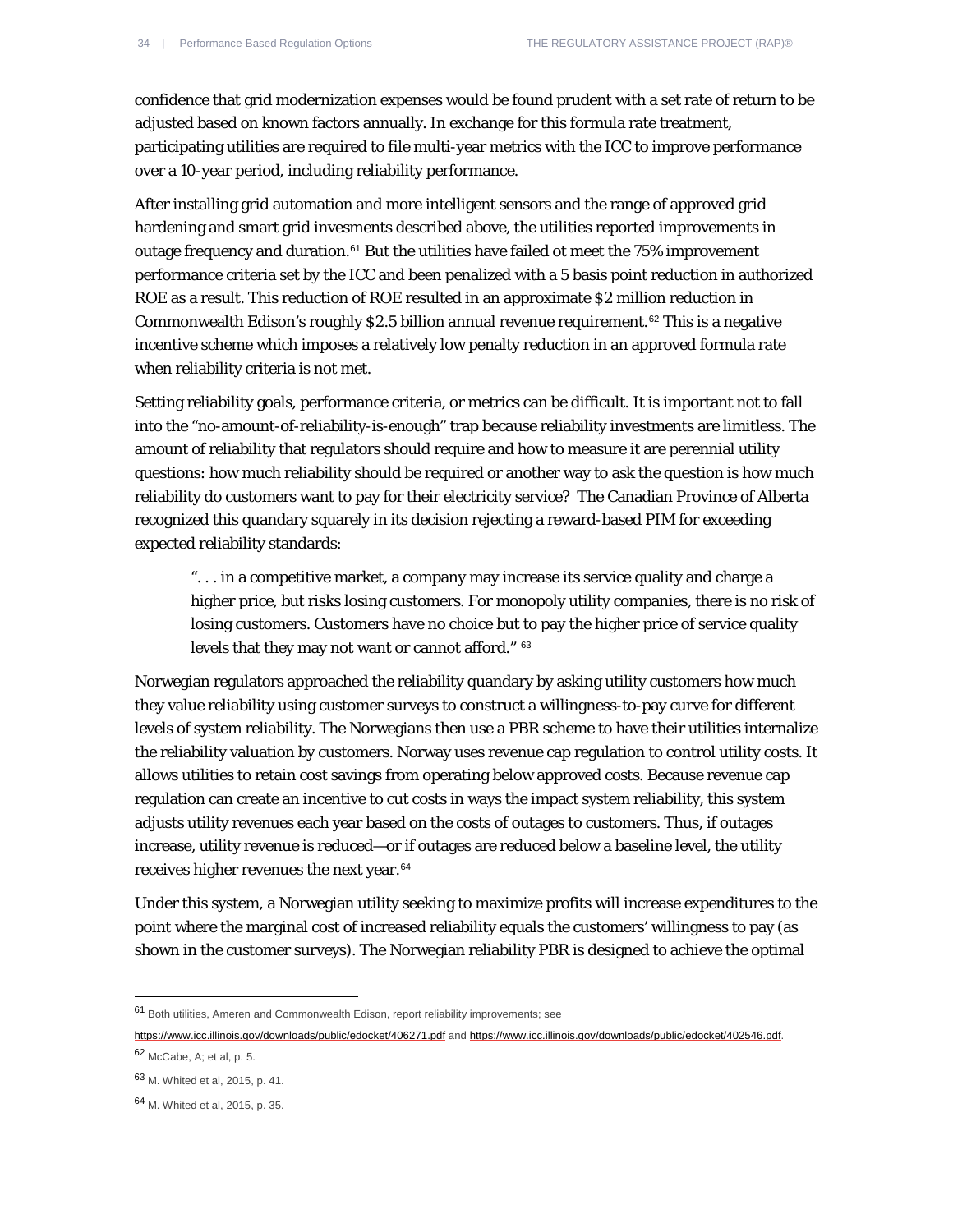level of reliability. The optimal reliability level is where marginal utility costs equal marginal customer benefits determined in the customer surveys. Use of the survey instrument to determine the optimal level of reliability and then motiving the utility with positive and negative incentives is a particularly innovative approach to implementing reliability goals.

#### **7.13. Modified fuel adjustment clauses to address higher ramping rates for integration of renewables**

Fuel adjustment clauses are common to allow utilities to pass-through costs of fuel which can move up and down between rates case due to market fluctuations. However, these clauses can provide a disincentive for efficient generator management because they remove utility risk in achieving efficient power production from fuels when the fuel cost is subject to 100% pass-through to customers, and thus saving fuel does not benefit the utility. Once this was recognized, conditioning cost recovery on certain power plant efficiency levels, or adaption of shared savings mechanisms, has become more common. Experience with these modified fuel adjustment mechanisms, in which the utility bears some risk for fuel cost overruns and can keep some savings from efficient operations, suggests that such clauses do indeed encourage operational efficiencies. One study concluded that the modified fuel adjustment clauses resulted in 9 percent more output per given inputs than utilities with a 100% pass-through mechanism of all fuel costs.

This experience with the incentive structure of fuel adjustment clauses and modifications is mentioned here because it demonstrates the operational efficiency requirements do work in practice when carefully designed. Moreover, this demonstrates how various aspects of the utility business work in tandem, and that performance based regulation must be an iterative process as new impacts are discovered such as a penalty for fuel-units in performing ramping up an down to accommodate higher renewable resources on the system. It is also informative of new challenges such as encouraging operation and development of resources with high ramping rates, voltage support and frequency regulation as more renewables are integrated into grid operations. Experience with modified fuel adjustment clauses suggests carefully implemented incentives to provide these advanced grid supports are achievable and will take effort and experience to perfect.

### **7.14. Performance-based regulatory approaches to promote customer empowerment**

PBR can improve utility focus on customer satisfaction and can also actively promote customer empowerment. Customer empowerment is defined here as the ability of customers to provide feedback on utility service, demand-side energy options, and the ability to see publicly reported performance data on their utility.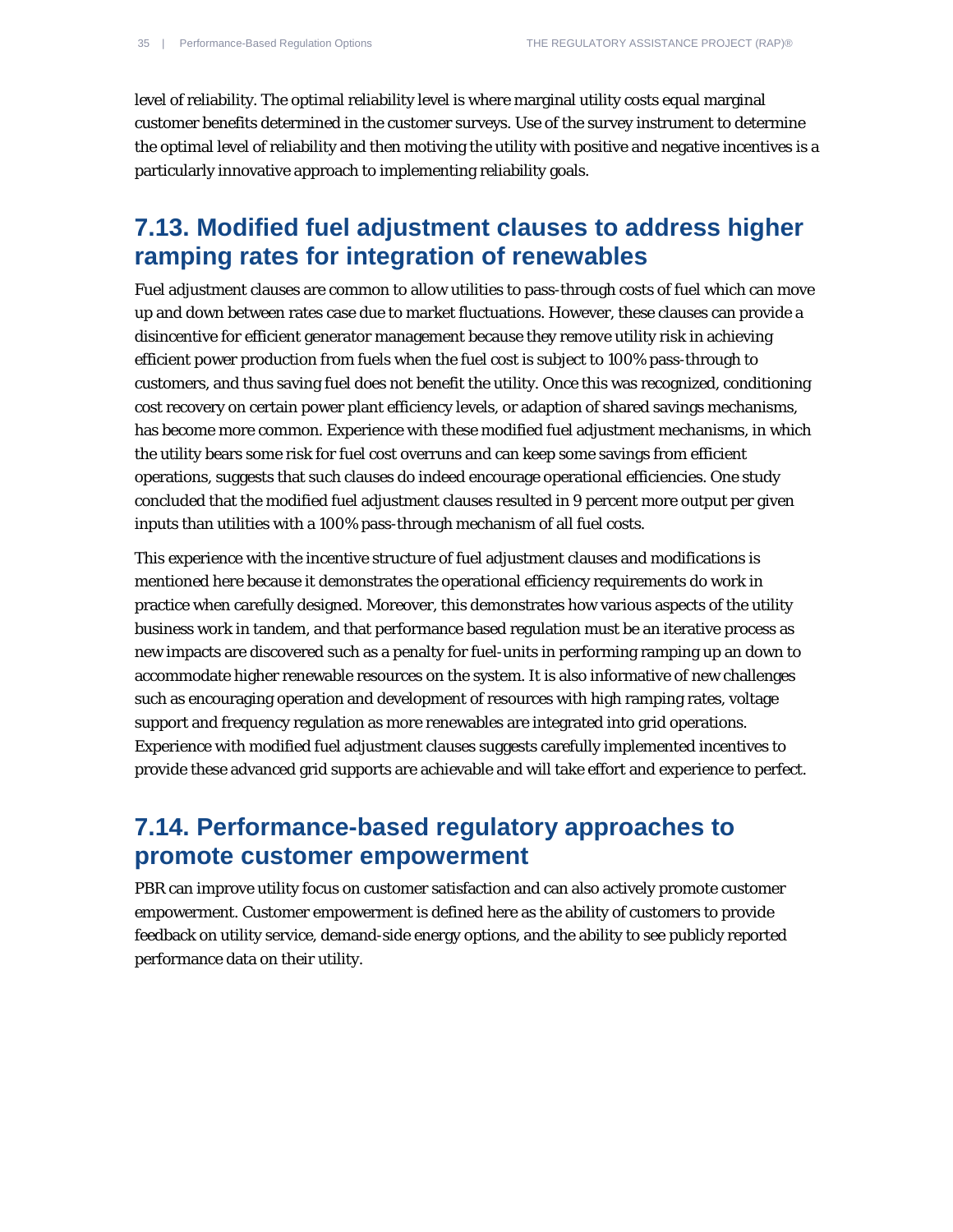Under the U.K.'s RIIO, customer satisfaction has increased significantly. This increase in satisfaction appears to some extent to be related to the published rankings of utility performance. Customers are able to see the satisfaction rankings, and based on these rankings or their own personal experience, will switch suppliers.[65](#page-35-0)



**Figure 7. Customer satisfaction in the UK[66](#page-35-1)**

Likewise, Denmark annually reviews its utilities' performance with its benchmarking scheme. The outcome of the benchmarking processes, in terms of efficiencies made and reductions in allowed DSO revenues, are reported in the DERA annual report to share the efficiency findings with the Danish public. In Denmark, as with many other EU Member States, customers can switch their supplier (energy retailer) but can't switch their DSO. Customers are not therefore "empowered" in that they cannot exercise choice in terms of their DSO. However, the benchmarking scheme does to some extent compensate for this lock-in by giving customers some comfort that their DSO is required to strive to become as efficient as the best 10% of the DSO community. The Danish annual report is a less pronounced effort than RIIO's but directionally similar in that it endeavors to

<span id="page-35-0"></span><sup>65</sup> The Guardian. (2017). Energy bills: are UK customers finally starting to switch supplier? Retrieved from <https://www.theguardian.com/money/2017/feb/27/energy-bills-more-uk-customers-are-moving-supplier-figures-show>

<span id="page-35-1"></span><sup>66</sup> Ofgem. (2016). Customer Satisfactioin: Six large electricity suppliers. Retrieved from [https://www.ofgem.gov.uk/chart/customer](https://www.ofgem.gov.uk/chart/customer-satisfaction-six-large-electricity-suppliers)[satisfaction-six-large-electricity-suppliers](https://www.ofgem.gov.uk/chart/customer-satisfaction-six-large-electricity-suppliers)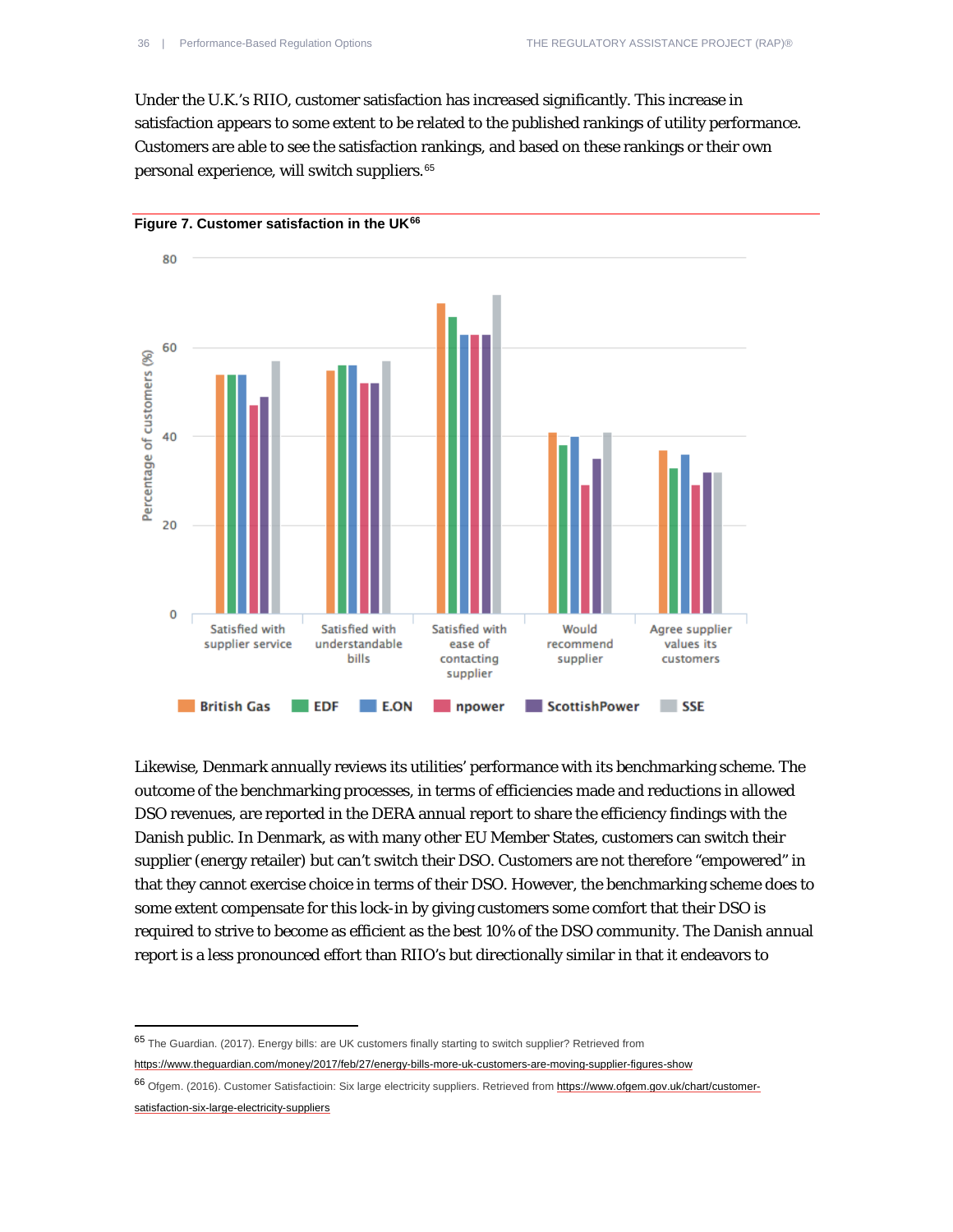provide utility performance data on compliance with regulatory benchmarking.<sup>[67](#page-36-0)</sup>

The island of Puerto Rico, has included a customer service category among its many categories of metrics. In its IRP proceeding, Puerto Rico, adopted operation metrics for customer satisfaction, system efficiency and system operations as follows:

#### **Customer Satisfaction Metrics in Puerto Rico**

- Number of formal and informal customer complaints, including response time to resolve complaints and a short description of the complaint and how it was resolved;
- Response time to service requests and outages;
- Residential customer satisfaction, based upon a survey of residential customers conducted by an independent entity with expertise in conducting customer surveys;
- Business customer satisfaction, based upon a survey of business customers conducted by an independent entity with expertise in conducting customer surveys.

Another form of customer empowerment is to expand on past customer satisfaction metrics to show expanded measures of customer satisfaction. The Puerto Rico Energy Commission also focused in its recent PBR decision on customer empowerment through a series of metrics related to customer choice to make customer-sited energy management decisions. The Commission promulgated the following metrics related to customer empowerment:

| <b>Energy efficiency</b>           | Number and percent of customers served by programs, annual and<br>lifetime energy savings, levelized program costs per lifetime energy saved |
|------------------------------------|----------------------------------------------------------------------------------------------------------------------------------------------|
| Demand response                    | Number and percent of customers served by programs, annual and<br>lifetime demand savings, levelized program costs per MW saved              |
| <b>Distributed</b><br>generation   | Number of installations per year and cumulative, capacity (MW) of<br>installations per year and cumulative                                   |
| <b>Energy storage</b>              | Number of installations per year and cumulative, capacity (MW) of<br>installations per year and cumulative                                   |
| Electric vehicles                  | Number of installations per year and cumulative, capacity (MW) of<br>installations per year and cumulative                                   |
| <b>Information</b><br>availability | Number of customers able to access hourly usage                                                                                              |
| Time-varying rates                 | Number of customers on time-varying rates. <sup>68</sup>                                                                                     |

#### **Table 3. Puerto Rico Metrics for Customer Empowerment**

<span id="page-36-0"></span><sup>67</sup> The DERA annual report reports efficiency data for the DSO community as a whole and is therefore "directionally similar" to Ofgem's RIIO annual report, however the latter and its associated documents provide far more detailed information for each individual DSO. One reason why DERA may report on a DSO community basis is the number of DSOs involved.

<span id="page-36-1"></span><sup>68</sup> Puerto Rico Energy Commission. (2015). Regulation on Integrated Resource Plan for the Puerto Rico Electric Power Authority. Order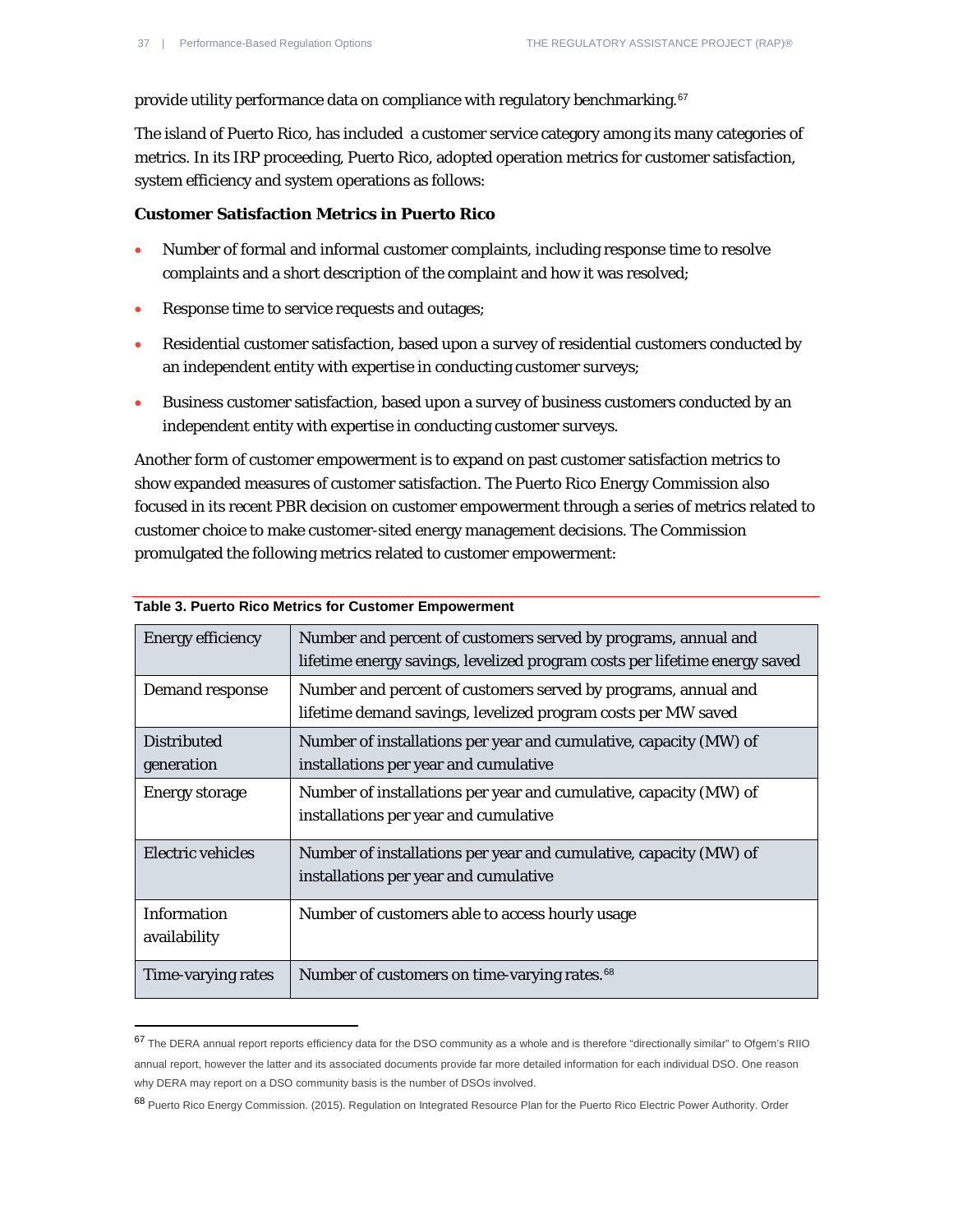The relationship that the Puerto Rico Energy Commission perceives between customer satisfaction, efficiency and system operations is consistent with 21st century regulatory approaches that link customer satisfaction with the measure of system efficiency.

Scorecards, with clear metrics and mandated formats approved by regulatory authorities, and designed with broad utility and stakeholder input, may become a hallmark of 21st century power sector regulation. Taking a page from RIIO success with increased customer satisfaction, the NY PSC will require utility scorecards for simplified reporting to ratepayers and the public under NY REV. Development of these scorecards is underway with performance criteria and metrics likely to be settled by 2018 in NY. The NY PSC ordered the parties of the REV proceeding to undertake a collaborative effort to specify metrics that should be maintained as scorecards to measure desired outcomes, although scorecards would not have any direct impact on regulated earnings. The following scorecard categories are to be used initially, and are still in the process of being defined and developed; other categories may be explored in the future:

- System utilization and efficiency
- DER penetration
- Time-of-use rate efficacy
- Market development
- Market-based revenues
- Carbon reduction
- Conversion of fossil-fueled end uses
- Customer satisfaction
- Customer enhancement (includes affordability)
- **Affordability**
- Resilience

 $\overline{a}$ 

#### **7.15. Performance-based regulatory approaches to support competition**

Energy service companies, including DER providers – in partnership with new advanced technology companies – are offering services to small customers previously only available to larger customers, including energy efficiency, distributed generation, smart energy management systems, and energy storage. Some services and products can compete directly with utility offerings and reduce the need for utility services. Utilities thus may perceive a competitive risk and make interconnection or provision of some services difficult. To address anti-competitive utility behavior, certain metrics can encourage utility cooperation to deliver required services, such as system

<sup>8594,</sup> Article V. Other topics include reliability, system costs and environmental goals.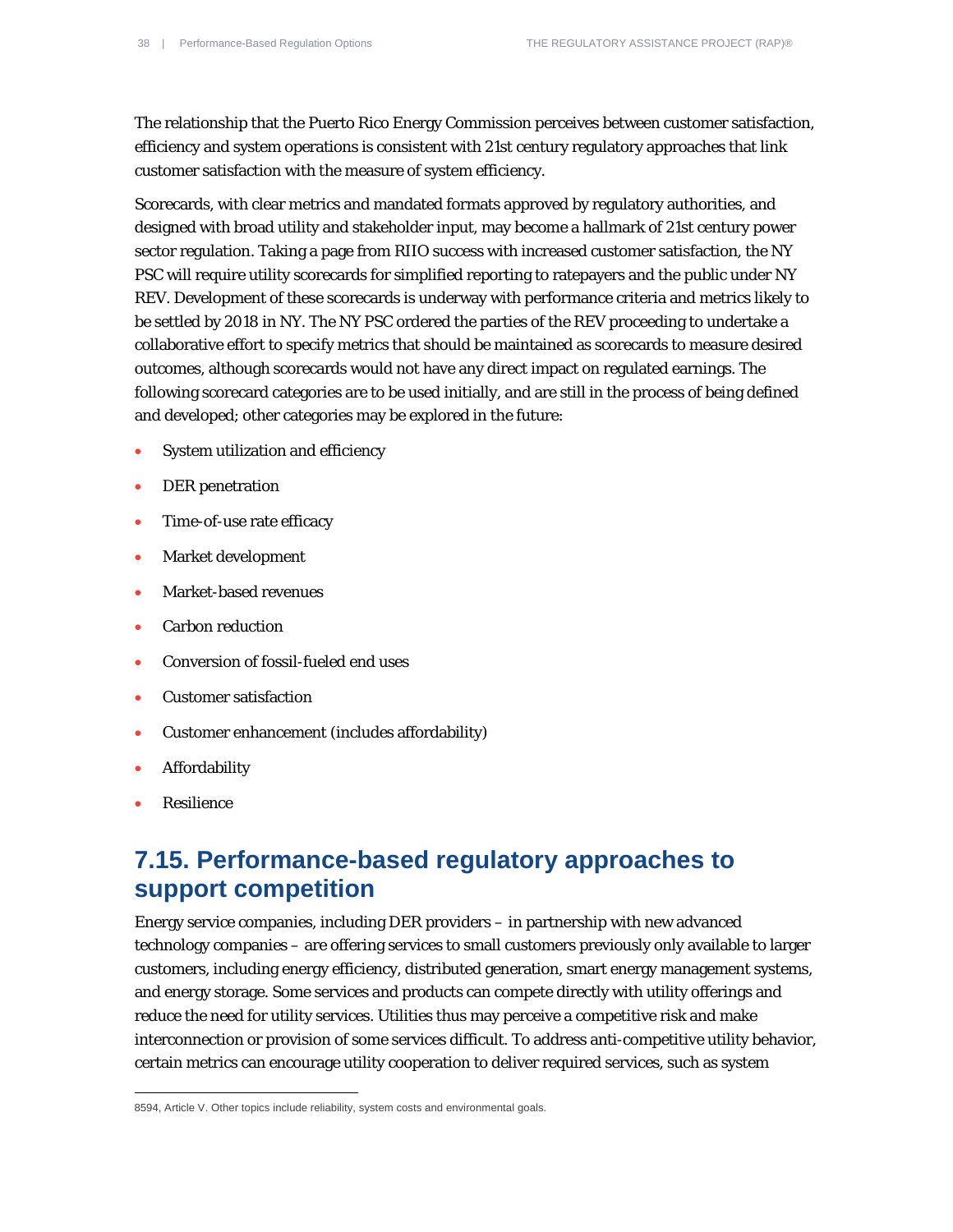interconnection application processing time or the number of DERs on the system. New York is moving forward with DER provider surveys to assess utility performance in multiple DERprovider/utility interactions, as well as utility compliance with interconnection application timeframes. For example, under New York's Standardized Interconnection Requirements (SIR), which are now part of the state's interconnection EAM, utilities are required to determine if an interconnection application is complete, meets the SIR technical requirements, and is approved for interconnection, all within 10 business days after recept of the application for systems of 50 kW or less. There are similar timeline requirements for other steps in the process, and for systems larger than 50 kW, with the goal of ensuring that applications are processed in a timely manner.<sup>[69](#page-38-0)</sup> Care can also be taken to ensure that incentives are even-handed for utilities and other DER providers. The U.K. regulatory authority, Ofgem, strives to ensure that any incentive benefit available to utilities is also available to independent providers when competition exists for a particular service such as connection services.<sup>[70](#page-38-1)</sup>

Incentives can also work in a contrary direction: to free up utilities to respond to mounting competition. Multi-year rate plans are often adopted to allow utilities more flexibility in marketing when faced with competition and to allow superior utility performance to earn superior returns over a multiple year period. Of course, multi-year plans could encourage anti-competitive behavior as well, if not addressed through other mechanisms such as discussed herein.

#### **7.16. Compliance with codes of conduct in support of competition**

Codes of conduct govern how utilities (and their affiliates) interact with companies that compete with them. Historically monopolies did not have competition. In the 21st century, competitive opportunities can emerge through restructuring of the electric industry<sup>[71](#page-38-2)</sup> or through energy services companies[72](#page-38-3). Even in restructured markets, utilities maintain monopoly positions over certain services and will often have superior economic resources and access to customer and market information and system knowledge that competing companies cannot match. If a utility can use its economic and information advantages, there is the risk it can drive out competitors and operate as a deregulated monopoly, exercising market power. While the rules to prevent anti-competitive behavior can be detailed and in certain respect quite distinct among jurisdictions, there are basic principles that govern the establishment of rules:

<span id="page-38-0"></span><sup>69</sup> For more details, see:

[http://www3.dps.ny.gov/W/PSCWeb.nsf/96f0fec0b45a3c6485257688006a701a/dcf68efca391ad6085257687006f396b/\\$FILE/SIR%20Final%2](http://www3.dps.ny.gov/W/PSCWeb.nsf/96f0fec0b45a3c6485257688006a701a/dcf68efca391ad6085257687006f396b/$FILE/SIR%20Final%203-17.pdf) [03-17.pdf](http://www3.dps.ny.gov/W/PSCWeb.nsf/96f0fec0b45a3c6485257688006a701a/dcf68efca391ad6085257687006f396b/$FILE/SIR%20Final%203-17.pdf)

<span id="page-38-1"></span><sup>70</sup> M. Whited, 2015, p. 72, citing Ofgem. 2012. Strategy Consultation for the RIIO-ED1 Electricity Distribution Price Control: Outputs,

Incentives and Innovation. Supplementary Annex to RIIO-ED1 Overview Paper. Office of Gas and Electricity Markets.

<span id="page-38-2"></span><sup>71</sup> Seventeen states and the District of Columbia have adopted electric retail choice. US Energy Information Administration. (2012). Electricity Retail Choice 2010. Retrieved fro[m http://www.eia.gov/todayinenergy/detail.cfm?id=6250](http://www.eia.gov/todayinenergy/detail.cfm?id=6250)

<span id="page-38-3"></span><sup>72</sup> See, for example, the NY Reforming the Energy Vision proceedings, NY DPU CASE 14-M-0101, Feb.26,2015, among others; DC PSC,

Formal Case No.1130, In the Matter of the Investigation into Modernizing the Energy Delivery System for Increased Sustainability; California PUC, Distribution Resource Plan,<http://www.cpuc.ca.gov/PUC/energy/drp/>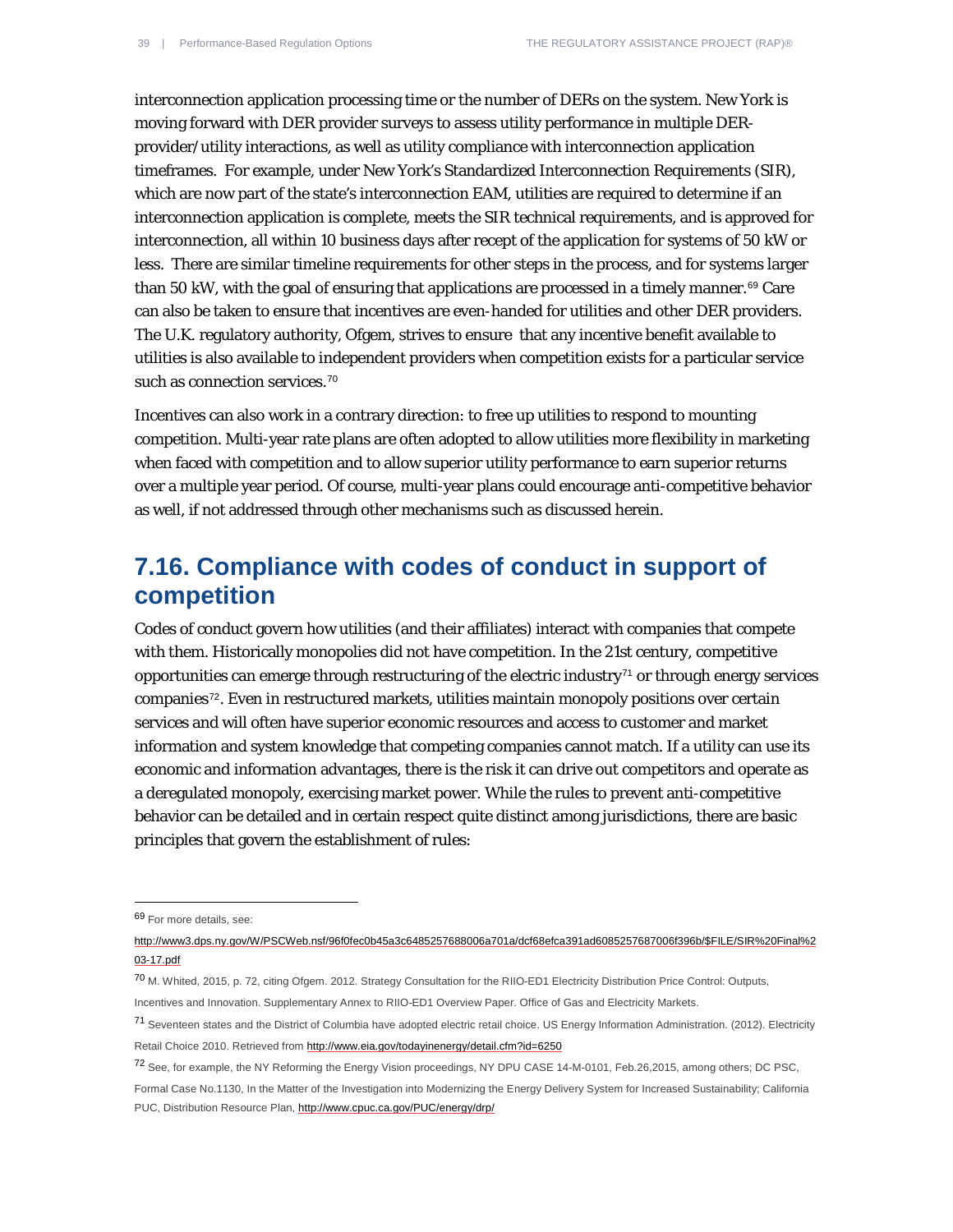- 1. Discrimination in providing access to essential services should be prohibited.
- 2. There should be no sharing of competitive information among companies affiliated with the utility.
- 3. Cross-subsidization by the utility to benefit a competitive enterprise, such as an affiliate, should be prohibited and carefully monitored.[73](#page-39-0)

Many U.S. states enacted codes of conduct as part of their restructuring procedures.<sup>[74](#page-39-1)</sup> Examples of codes of conduct include the New York Public Service Commission's Order as part of the REV proceedings,[75](#page-39-2) PEPCO Holdings,[76](#page-39-3) and Dominion Resources Inc. as between its affiliates in North Carolina and Virginia.<sup>[77](#page-39-4)</sup> Texas also has a comprehensive code of conduct addressing the affiliate relationship.[78](#page-39-5) All of these codes of conduct are fairly similar in substance and put into practice the three basic principles described above. These concepts can be applied to multiple aspects of a utility business in which a regulated utility or its affiliate enters the market to offer a competitive service. Table 4 on the following page describes various common aspects of utility codes of conduct for interacting with their own affiliate companies, as well as competitors.

For codes of conduct to be effective there needs to be regulatory oversight including requirements for compliance plans and audits to ensure that the codes of conduct are being adhered to. The utility should maintain a compliance procedure and log in which it records all informal complaints and their disposition. The regulator needs to have the ability to levy penalties for noncompliance.<sup>[79](#page-39-6)</sup>

It is unusual for violations of codes of conduct to be adjudicated by regulatory officials. Such investigations are not common and a PBR scheme can incentivize compliance (or incentivize noncompliance) much more efficiently than a regulatory adjudication. Further, the expected nature of compliance and violations as deviations from acceptable norms may form the basis for creating a negative incentive or penalty.

<span id="page-39-1"></span><sup>74</sup> An example of a code of conduct filed in Ohio by the Customer Coalition for Choice in Electricity. Before the Public Utilities Commission of Ohio, In the Matter of the Promulgation of Rules for Electric Transition Plans and of a Consumer Education Plan Pursuant to Chapter 4928 Ohio Revised Code, Case No. 99-1141-EL-ORD, Comments of Coalition for Choice in Electricity, Appendix C, October 13, 1999.

<https://www.puc.texas.gov/agency/rulesnlaws/subrules/electric/25.272/25.272.pdf>

<span id="page-39-0"></span><sup>73</sup> See Migden-Ostrander, J. (2015, November). Power Sector Reform: Codes of Conduct for the Future. Electricity Journal, 28(6), p.4. Retrieved fro[m https://www.researchgate.net/publication/285216738\\_Power\\_Sector\\_Reform\\_Codes\\_of\\_Conduct\\_for\\_the\\_Future](https://www.researchgate.net/publication/285216738_Power_Sector_Reform_Codes_of_Conduct_for_the_Future)

<span id="page-39-2"></span><sup>75</sup> State of New York Public Service Commission. (2016, September 15). Order Setting Standards for Codes of Conduct. Case Nos. 15-M-0501 and 14-M-0101. Retrieved from[: https://www.energymarketers.com/Documents/utility\\_code\\_of\\_conduct\\_DER\\_order.pdf](https://www.energymarketers.com/Documents/utility_code_of_conduct_DER_order.pdf)

<span id="page-39-3"></span><sup>76</sup> Pepco Holdings. (undated). Codes of Conduct. Retrieved fro[m http://www.pepcoholdings.com/codes-of-conduct-/](http://www.pepcoholdings.com/codes-of-conduct-/)

<span id="page-39-4"></span><sup>77</sup> Dominion. (undated). Code of Conduct Governing the Relationships between Dominion North Carolina Power, its Affiliates and the Nonpublic Utiltiy Operations of Virgina Electric and Power Company. Retrieved fro[m https://www.dom.com/library/domcom/pdfs/north](https://www.dom.com/library/domcom/pdfs/north-carolina-power/rates/shared/codes-of-conduct.pdf)[carolina-power/rates/shared/codes-of-conduct.pdf](https://www.dom.com/library/domcom/pdfs/north-carolina-power/rates/shared/codes-of-conduct.pdf)

<span id="page-39-5"></span><sup>78</sup> Texas PUC. (undated). §25.272. Code of Conduct for Electric Utilities and Their Affiliates. Retrieved from

<span id="page-39-6"></span><sup>79</sup> Migden-Ostrander, 2015.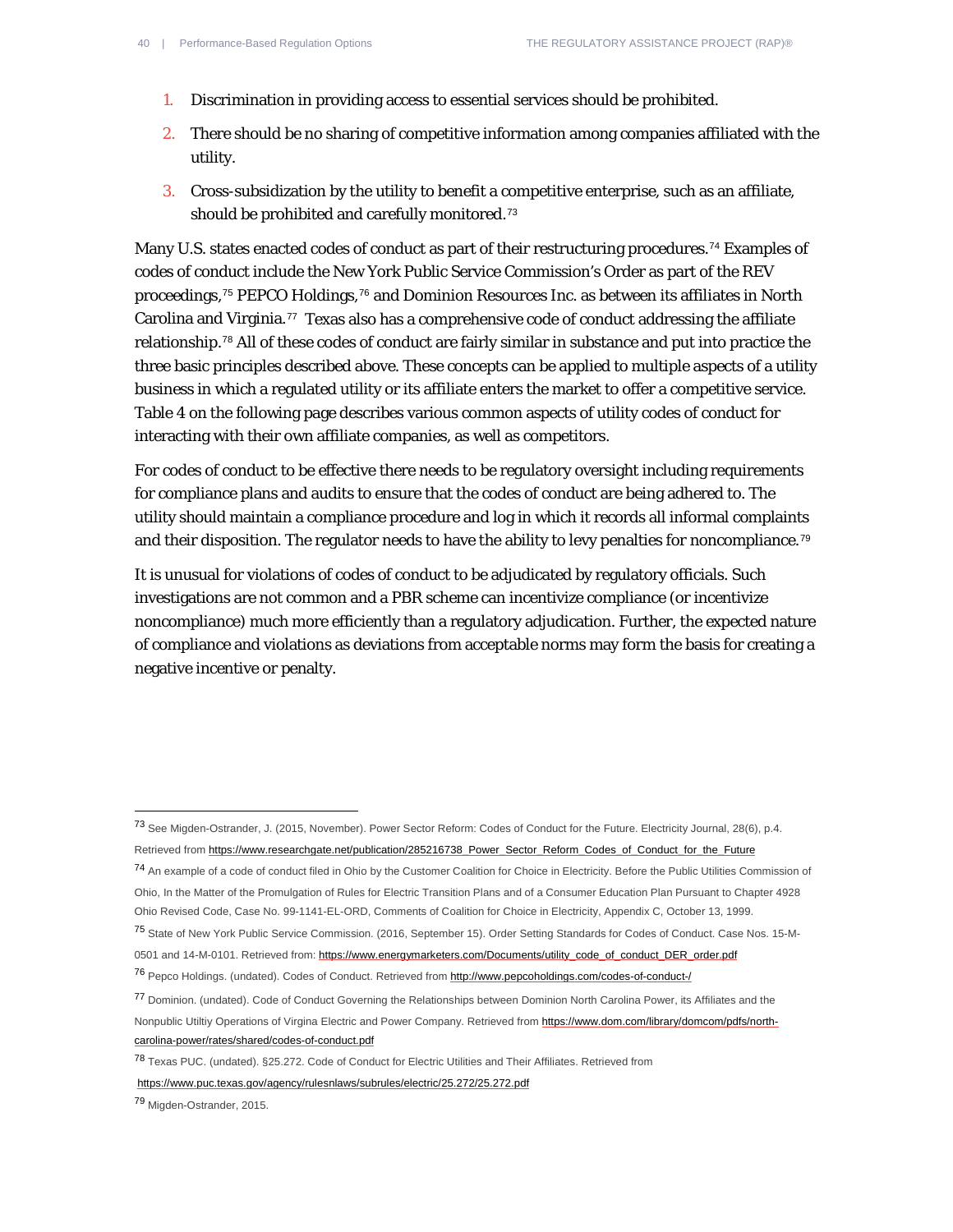| Type                                        | <b>Description</b>                                                                                                                                                                                                                                            |
|---------------------------------------------|---------------------------------------------------------------------------------------------------------------------------------------------------------------------------------------------------------------------------------------------------------------|
| Nondiscrimination                           | Utility provision of the same services and information to all<br>competitors including its own affiliates, without preferential<br>treatment for its affiliate.                                                                                               |
|                                             | Utility provision of the same information sharing and disclosure to<br>all competitors including prohibition on sharing information with<br>affiliates that is not shared with competitors                                                                    |
| <b>Corporate Identification</b><br>and Logo | Use of a different name and logo from the parent to eliminate<br>customer confusion and avoid a name-recognition competitive<br>advantage.                                                                                                                    |
| <b>Goods and Services</b>                   | Transfer of goods and services to, sharing of facilities with, an<br>affiliate only at market price to the regulated utility for any goods or<br>services received to avoid a subsidy from ratepayers and prevent it<br>from gaining a competitive advantage. |
|                                             | Sharing equipment and costs sharing does not occur between the<br>utility and distribution company except for perhaps corporate<br>services.                                                                                                                  |
| <b>Joint Purchases</b>                      | The utility should not be allowed to make joint purchases with their<br>affiliate that are associated with the marketing of the affiliate's<br>products and services.                                                                                         |
| Corporate Support <sup>80</sup>             | Shared corporate support must be priced to prevent subsidies, be<br>recorded and made available for review.                                                                                                                                                   |
| <b>Employees</b>                            | The utility and their affiliate(s) do not jointly employ the same<br>people, with the only exception being shared directors and officers<br>from the corporate parent or holding company.                                                                     |

#### **Table 4. Utility Code of Conduct Areas**

1

It is unusual for violations of codes of conduct to be adjudicated by regulatory officials. Such investigations are not common and a PBR scheme can incentivize compliance (or incentivize noncompliance) much more efficiently than a regulatory adjudication. Further, the expected nature of compliance and violations as deviations from acceptable norms may form the basis for creating a negative incentive or penalty.

A PBR incentive for compliance with codes of conduct would be closely associated in concept with support for competitive DER markets, but be distinct because it would focus on corporate separation and compliance with codes of conduct. The PBR metrics could track the number of complaints of violations made to the utility. Complaints most often go directly to the utility; thus, a requirement to keep a log to document the complaints is necessary. Since competitive companies are dependent on good will and utility relationships, they may be reluctant to file complaints. For that reason, the utility log of complaints can be a useful tool. The logs will indicate the resolution of

<span id="page-40-0"></span><sup>80</sup> Corporate support means overall corporate oversight, governance, support systems, and personnel Any shared corporate support between the utility and the competitive entity should be priced to prevent subsidies and should be recorded and made available for review. The use of combined corporate support should exclude the opportunity to transfer confidential information, provide preferential treatment or an unfair competitive advantage, or lead to customer confusion.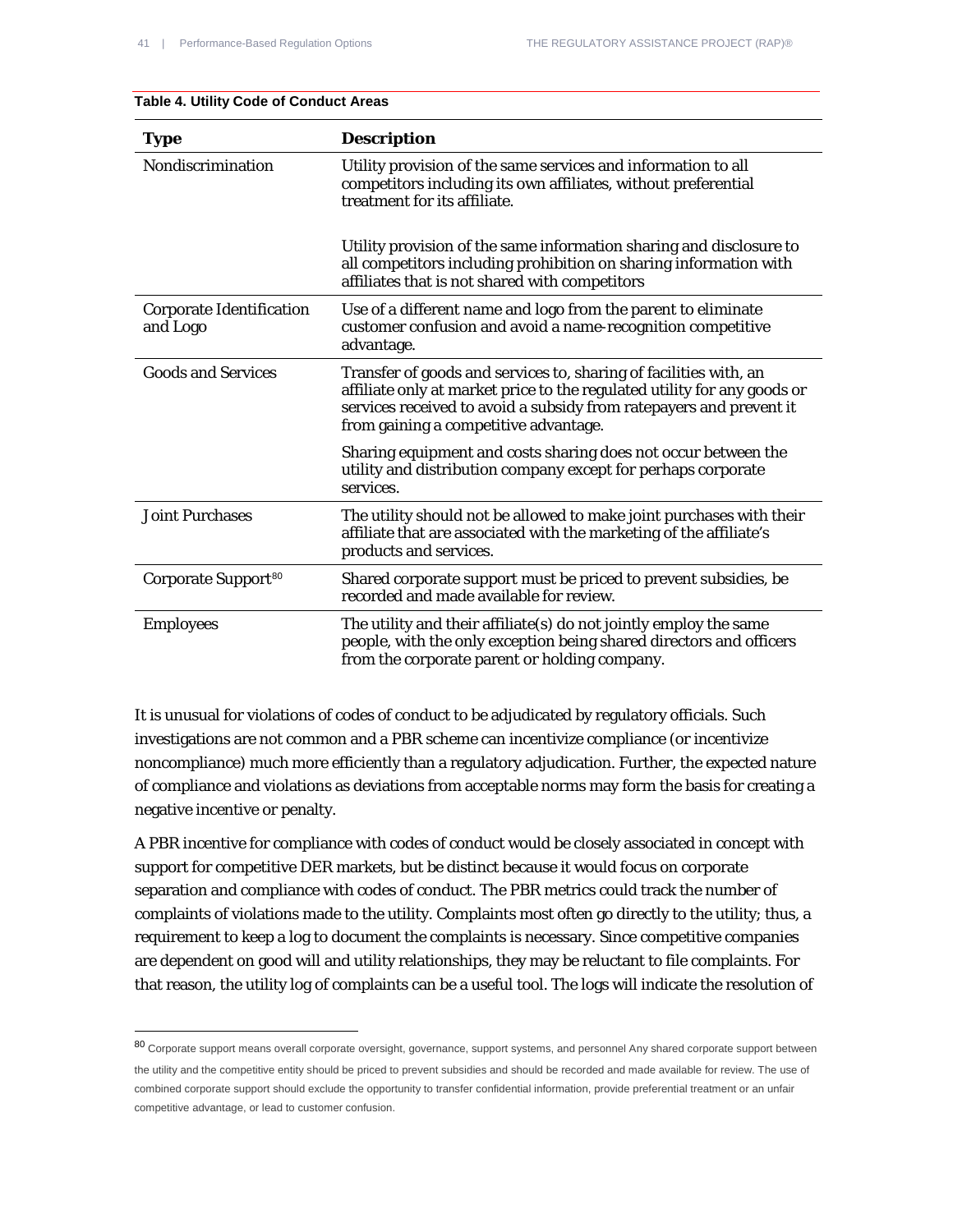issues as well as spot recurring problems. Unresolved matters or serious complaints would be addressed at the regulator level through separate complaint processes. The information obtained by the regulator can be used to form the basis of metrics regarding utility interaction with competitive DER providers.

#### **7.17. Peak load reduction enabled by demand response**

Peak load reduction is a key cost-avoidance opportunity for systems with growing generation, transmission and distribution peaks. If peak load reduction is a policy goal that the jurisdiction seeks to implement, a PBR mechanism that rewards the utility for reducing peak load by a specified means can be designed and implemented. There are many strategies and measures to reduce peak load. One is the use of demand response addressed here. Another is deployment of DERs to reduce peak among other goals for DER deployment addressed above. A third is as a peak reduction system efficiency measure such as pursued under NY REV also addressed above.<sup>[81](#page-41-0)</sup>

A regulatory decision reached in Illinois in 2013 required a performance metric be developed by Commonwealth Edison to reduce peak load through demand response. This involves load impact reductions measured in MW of peak load reduction from the summer peak due to smart meter enabled demand response programs administered by the utility.<sup>[82](#page-41-1)</sup> While these performance metrics do not include any rewards or penalties, they provide valuable information for regulators and stakeholders to monitor whether customers are receiving the full benefit of the multi-billion dollar smart grid infrastructure investment. In addition, these metrics provide valuable information going forward for regulators if it is determined that a financial reward or penalty is warranted.<sup>[83](#page-41-2)</sup>

#### **7.18. Customers enrolled in time-varying rates**

Sending an accurate price signal to customers has been an issue in many jurisdictions. Because system costs vary considerably by time of day, and by season for both generating and delivering electricity, the theory is that customers will make more efficient decisions for themselves and the system if they see the relative scarcity or abundance of electricity service reflected in their price. Customers would for instance see that they can save money by running a large appliance on the weekend rather than during the week. However, customers can only adjust their use to reflect pricing and scarcity if the customer's price accurately reflects the higher cost structure of the generators as well as utility plant during peak hours.<sup>[84](#page-41-3)</sup>

For example, a regulatory decision reached in the U.S. state of Illinois in 2013 requires a performance metric be developed by Commonwealth Edison to track customers enrolled in time-

 $\overline{a}$ 

<span id="page-41-0"></span><sup>81</sup> See discussion of NY REV EAM goals for peak reduction in Section 7.1.2.

<span id="page-41-1"></span><sup>82</sup> M. Whited, 2015, p. 85-86, citing Commonwealth Edison. 2014. Smart Grid Advanced Metering Annual Implementation Progress Report. Commonwealth Edison Company.

<span id="page-41-2"></span><sup>83</sup> *Id.*

<span id="page-41-3"></span><sup>84</sup> It is relatively common for electricity to be priced by peak-hours/intervals where there are wholesale markets for electricity but pricing utility transmission and distribution rates by peak usage (to capture demand on the T&D system) has historically been accomplished with demand charges for larger customers. Now with advanced metering infrastructure, T&D pricing can be done for all customers to approximate demand on the system on intervals as well.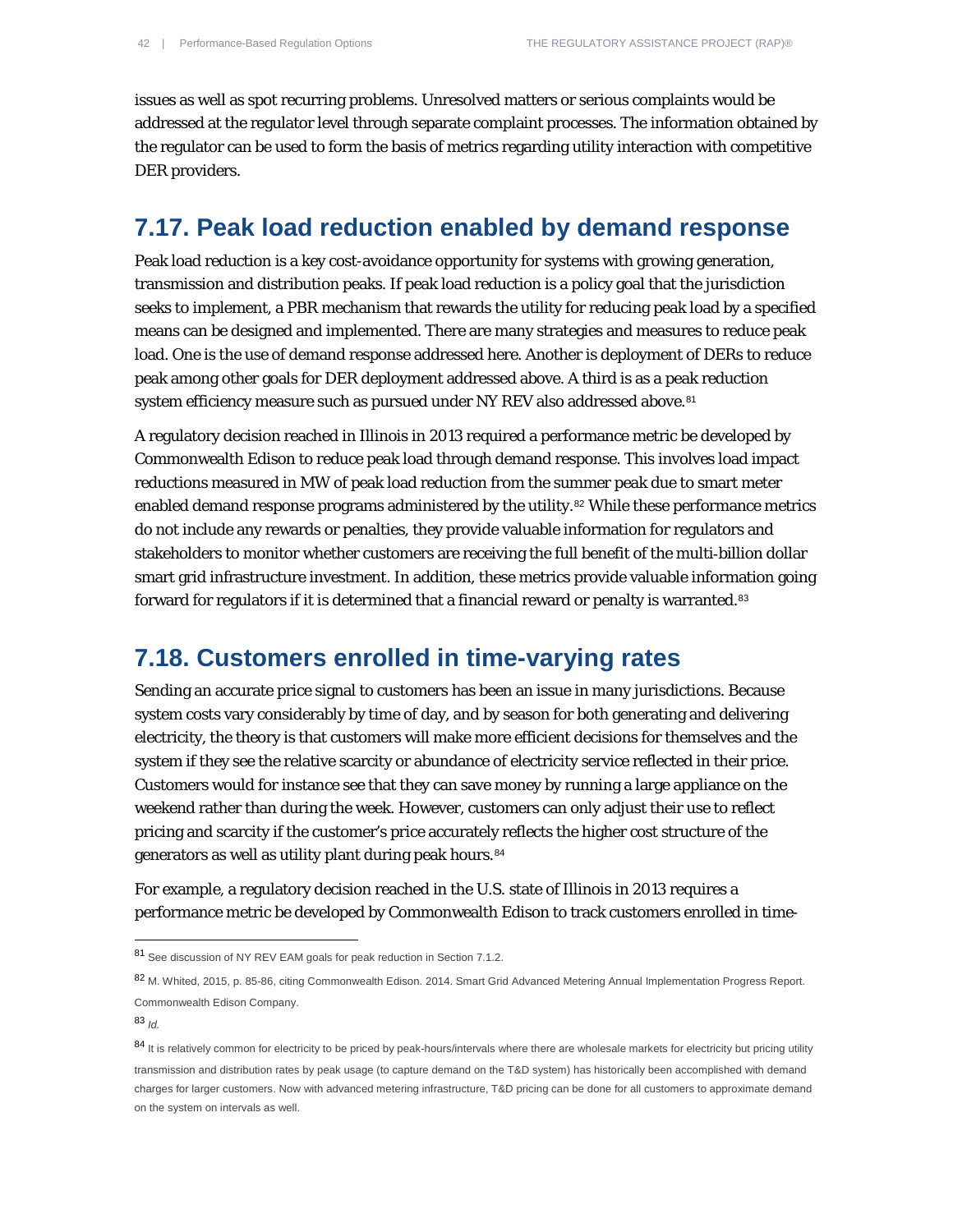varying rates.<sup>[85](#page-42-0)</sup> This includes at least four different metrics:

1. Number of residential customer on the utility tariff with time-variant or dynamic pricing in each delivery class, and reported as a percentage of customers taking supply from that retail supplier with both numbers and percentage by rate class.

2. Number of residential customers serviced by retail suppliers which have requested monthly data interchange for interval data (meaning the customers accounts will be set up for monthly data transfer of interval usage data) and reported as a percentage of customers taking supply from that retail supplier with both numbers and percentage by rate class.

3 & 4. And then the same two metrics as above for small commercial customers.<sup>[86](#page-42-1)</sup>

The Illinois reporting metrics illustrate significant interest in Illinois in assuring that customers have accurate pricing signals. Other jurisdictions share this interest as well – for example, Puerto Rico wants its utilities to adopt information availability practices by reporting on the number of customers able to access hourly usage data and the number of customers on time-varying rates.<sup>[87](#page-42-2)</sup>

#### **7.19. PBR for smart meter deployment**

European law requires the "implementation of intelligent metering systems that shall assist the active participation of consumers in the electricity supply market." France has incorporated this requirement into law and code. In response, the Commission de Regulation de l'energie (CRE) proposed a smart-grid roll out for Électricité Réseau Distribution France (ERDF), one of the distribution system operators in France. The objective of ERDF's project for its low voltage (LV) smart metering system ( $\leq$  36 kVA) is to deploy 35 million smart-meters between the last quarter of 2015 and the end of 2021. The target deployment rate is 90% of all meters.

CRE found that implementing the *Linky* project (so called for the name of the metering system to be implemented) would generate risks other than those ERDF regularly faces when carrying out its normal utilities functions because of the project's exceptional technical, industrial and financial features. The *Linky* project differs from standard ERDF projects in terms of cost, but also in its expected benefits and its deployment time (slightly over six years). Given the size of the project and the need to guard against any increase in costs or forecasted completion times, a specific regulatory framework has been implemented that gives ERDF incentives to control investment costs, comply with the deployment timetable, and to guarantee performance of the system installed.

The PBR incentive awards ERDF a bonus of 300 basis points to be attributed to assets used in the *Linky* project between January 1st, 2015 and December 31st, 2021 (excluding those used for experimental pilots and standard electronic meters). The bonus is awarded throughout the asset life time.

 $\overline{a}$ 

<span id="page-42-0"></span><sup>85</sup> Puerto Rico is also looking at reporting metrics of TOU rates.

<span id="page-42-1"></span><sup>86</sup> M. Whited, 2015, p. 85, citing Commonwealth Edison. 2014. Smart Grid Advanced Metering Annual Implementation Progress Report. Commonwealth Edison Company.

<span id="page-42-2"></span><sup>87</sup>Puerto Rico Energy Commission. (2015). Regulation on Integrated Resource Plan for the Puerto Rico Electric Power Authority. Order 8594, Article V*.* Other topics with subtopics include reliability, system costs and environmental goals.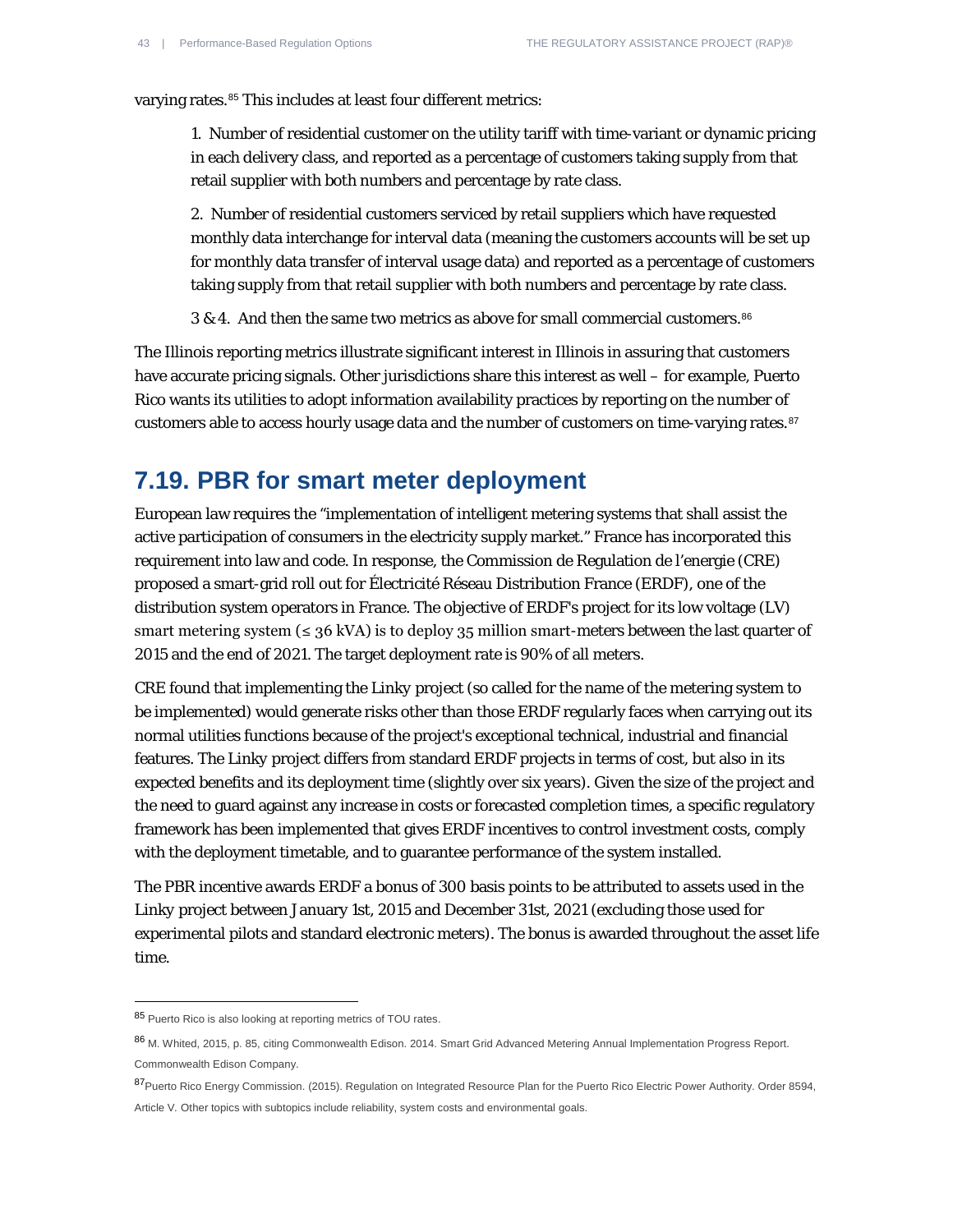The incentive bonus is comprised of two parts:

- Part one (200 basis points) is calculated based on the performance of ERDF on controlling investment costs and complying with the deployment timetable (points 1 and 2 below);
- Part two (100 basis points) is calculated based on on the performance of the smart metering system in meeting the objectives of the project and delivering a high quality of service (point 3 below).

The basis points and incentives for the three components are as follows:

#### 1. Control investment costs:

a. ERDF is penalized from the first euro of additional cost because it loses the bonus of 200 basis points on this additional cost. If the additional costs exceed 5%, any further costs are not remunerated (i.e. no bonus and no base-rate remuneration);

b. From the first euro saved, ERDF keeps a bonus equal in amount to the bonus as it would have been with no saving. Grid users benefit from reduced capital charges (lower depreciation and base-rate remuneration).

#### 2. Comply with the deployment timetable:

This incentive focusses on the number of meters that are installed and able to communicate, compared to the forecasted deployment timetable. Monitoring takes place regularly throughout deployment. If the forecasted deployment percentages are not achieved, this generates penalties.

In order to ensure that complying with the deployment timetable does not jeopardize the quality of the installation, the CRE has put in place a financial incentive relating to the percentage of return visits after a *Linky* meter is installed during the deployment. It will also monitor the percentage of complaints related to deployment.

#### 3. Guarantee the performance level expected from the *Linky* metering system:

The quality of service for the *Linky* metering system is a key element not only in improving the functioning of the electricity market but also in realizing benefits in terms of technical intervention (estimated at €1.0 billion (2014) at current value) and meter reading (estimated at €0.7 billion (2014) at current value). These benefits are directly proportional to the performance level of the metering system. Poor performance would thus have a significant impact on the economic value of the *Linky* project.

In this context, the incentive-based regulation mechanism defined by the CRE aims to induce ERDF to reach the performance level necessary to obtain these benefits and improve the functioning of the electricity market, to the benefit of consumers. The CRE thus gives ERDF a bonus of 100 basis points to induce it to maintain a performance level for the metering system that meets expectations over the long term. Conversely, any shortcoming in performance will reduce this bonus.

If the expected performance rates are not reached, penalties are assessed. The metrics prompting penalties are based on poor performance of the following: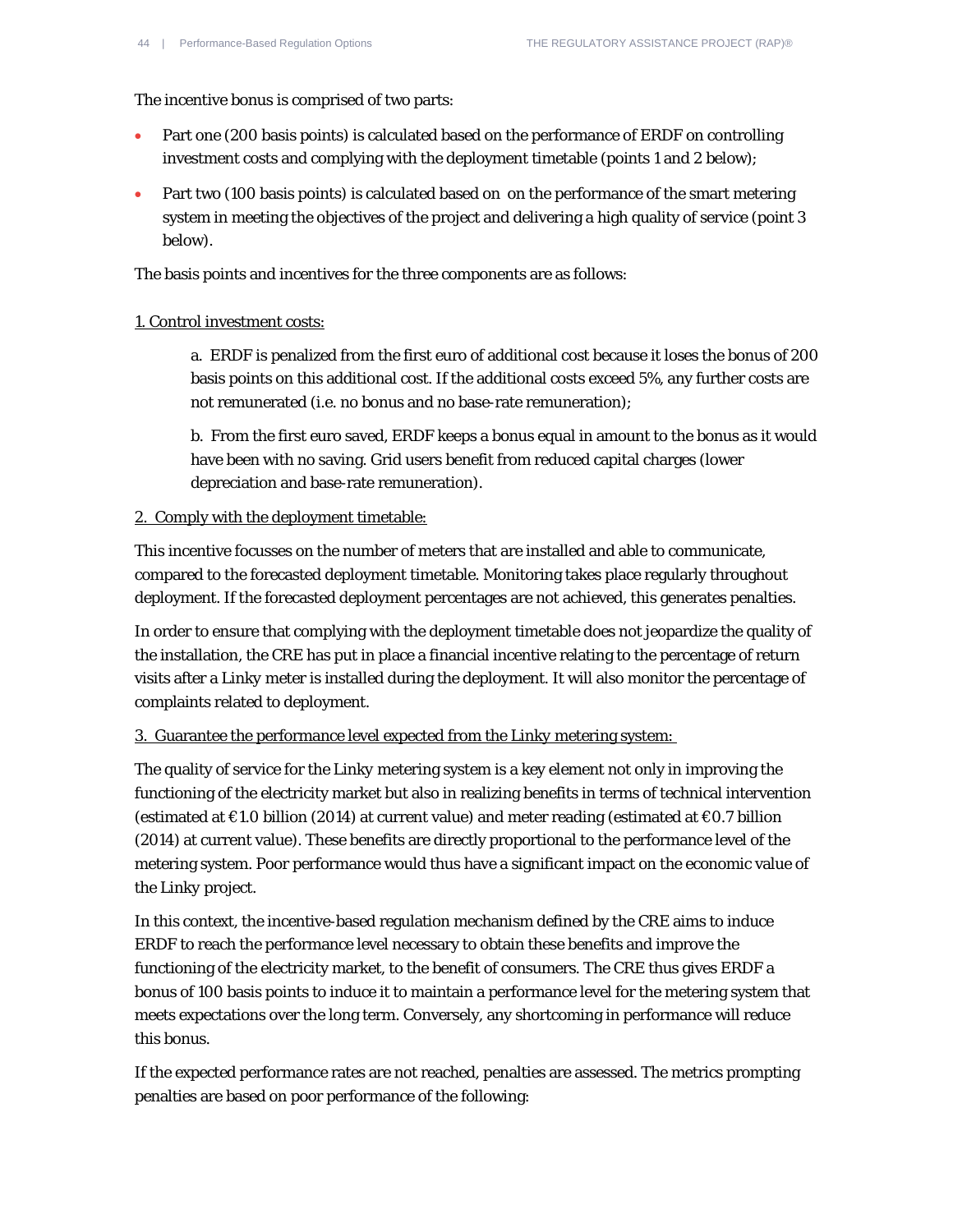- 1. Percentage of successful remote meter readings by day;
- 2. Percentage of actual monthly readings published by Ginko4;
- 3. Percentage availability of customer internet portal;
- 4. Percentage of *Linky* meters with no remotely-read figures for the last two months;
- 5. Percentage of remote services carried out on the day suppliers requested them;
- 6. Percentage of meters activated within the defined time following an order for Mobile Peak.

Additionally, there is ongoing evaluation of the incentives on the following timescale:

- An annual review of investment costs, with financial incentives (or penalties) if costs drift or are reduced;
- A biennial review of compliance with the forecasted deployment timetable, with penalties for late deployment;
- A final settlement of the cost and time-scale incentives at the theoretical end of large-scale deployment (i.e. 2021) in order to induce ERDF to make up any delays or cost variances during the large-scale deployment phase. Conversely, if ERDF's performance has deteriorated over the deployment period, it will be more heavily penalized;
- An annual review of the system's performance in terms of quality of service delivered from the start of the deployment phase. Penalties are payable if the predefined outputs are not achieved.

Utility operating charges affected by the *Linky* project will be monitored specifically, particularly when the next tariffs are being defined. During each tariff year, the CRE will ensure that the pattern of operating charges presented by ERDF is consistent with the projections both for cost reductions (in reading metering costs, carrying out technical work and reducing line losses) and for the costs of operating the metering system (related mainly to the information systems (IS) and system administration).